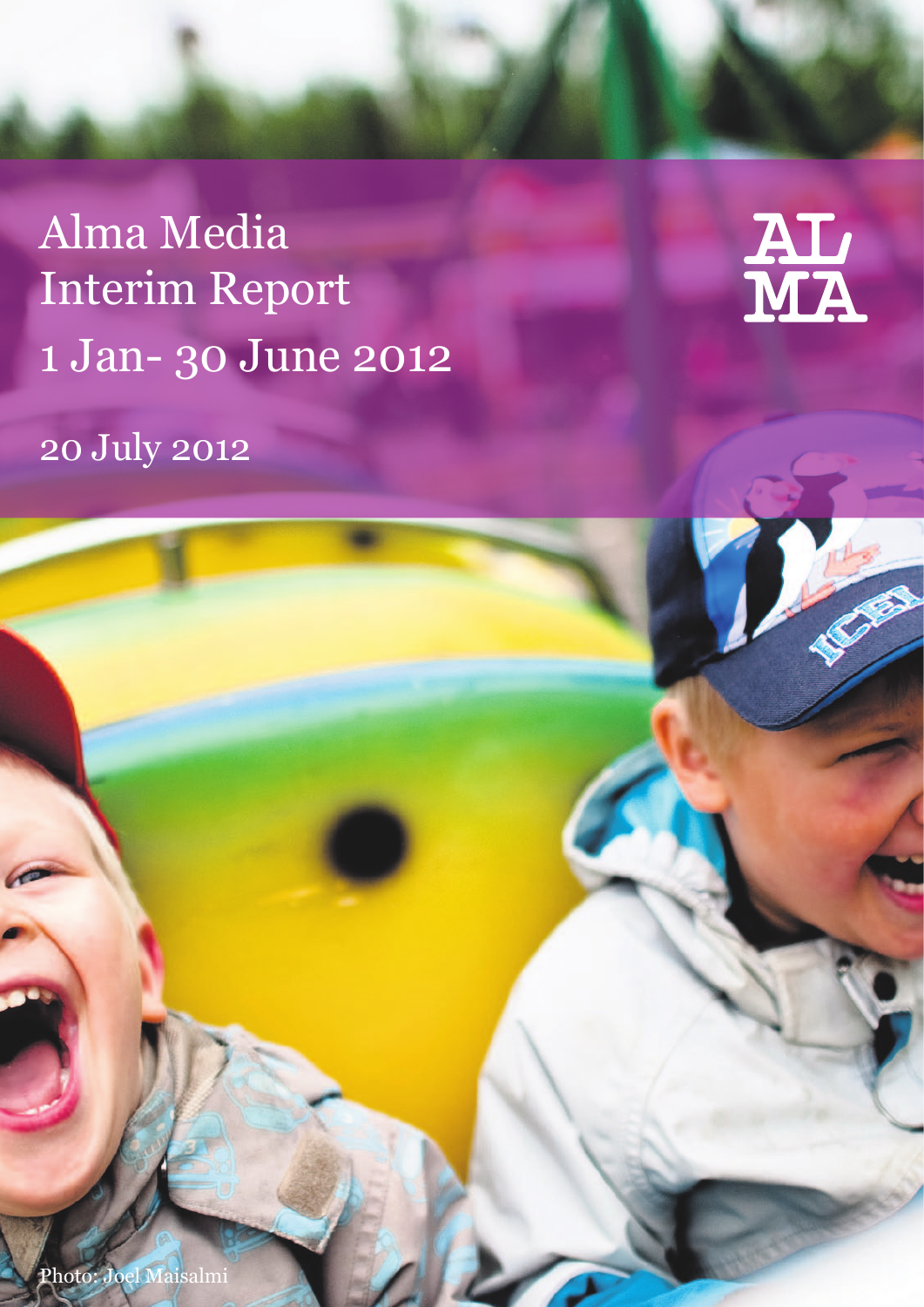Alma Media's Interim Report for January–June 2012:

# SHRINKING ADVERTISING VOLUMES IN PRINT MEDIA PUSHED DOWN OPERATING PROFIT

## **Financial performance in April–June 2012:**

- Revenue was MEUR 81.0 (82.7), down 2.0%.
- Circulation revenue was MEUR 29.7 (30.3), down 2.0%, advertising revenue MEUR 41.5 (42.7), down
- 2.9% and content and service revenue MEUR 9.9 (9.7), up 1.8%.
- EBITDA (Earnings before interests, taxes, depreciation and amortisation) excluding non-recurring items was MEUR 10.8 (13.8), down 21.5%
- EBITDA was MEUR 7.7 (13.8), down 41.7%.
- Operating profit excluding non-recurring items was MEUR 7.7 (11.5), 9.5% (14.0%) of revenue, down 33.5%.
- Operating profit was MEUR 4.8 (11.0), 5.9% (13.3%) of revenue, down 56.4%.
- Revenue of acquired businesses was MEUR 4.7 and operating profit MEUR 0.6.
- Profit for the period was MEUR 4.5 (8.8), down 49.4%.
- Earnings per share were EUR 0.06 (0.11).

## **Financial performance in January–June 2012:**

- Revenue was MEUR 162.2 (159.8), up 1.5%.

- Circulation revenue was MEUR 60.2 (61.0), down 1.3%, advertising revenue MEUR 82.5 (80.4), up 2.6%, and content and service revenue MEUR 19.5 (18.5), up 5.4%.

- EBITDA (Earnings before interests, taxes, depreciation and amortisation) excluding non-recurring items was MEUR 22.4 (25.4), down 11.7%.

- EBITDA was MEUR 18.5 (24.5), down 24.7%.
- Operating profit excluding non-recurring items was MEUR 16.1 (20.9), 9.9% (13.0%) of revenue, down 22.7%.
- Operating profit was MEUR 10.8 (20.0), 6.7% (12.5%) of revenue, down 46.0%.
- Revenue of acquired businesses was MEUR 10.1 and operating profit MEUR 2.0.
- Profit for the period was MEUR 7.2 (15.7), down 54.3%.

- Earnings per share were EUR 0.09 (0.20).

| Key figures                 | 2012           | 2011           |         | Change  | 2012    | 2011    | Change |         | 2011    |
|-----------------------------|----------------|----------------|---------|---------|---------|---------|--------|---------|---------|
| <b>MEUR</b>                 | Q <sub>2</sub> | Q <sub>2</sub> |         | %       | $Q1-Q2$ | $Q1-Q2$ |        | %       | $Q1-Q4$ |
| Revenue                     | 81.0           | 82.7           | $-1.7$  | $-2.0$  | 162.2   | 159.8   | 2.4    | 1,5     | 316.2   |
| Circulation revenue         | 29.7           | 30.3           | $-0.6$  | $-2.0$  | 60.2    | 61.0    | $-0.8$ | $-1.3$  | 124.8   |
| Advertising revenue         | 41.5           | 42.7           | $-1.3$  | $-2.9$  | 82.5    | 80.4    | 2.1    | 2.6     | 155.3   |
| Content and service revenue | 9.9            | 9.7            | 0.2     | 1.8     | 19.5    | 18.5    | 1.0    | 5.4     | 36.1    |
| Total expenses excluding    |                |                |         |         |         |         |        |         |         |
| non-recurring items         | 73.4           | 71.2           | 2.2     | 3.1     | 146.2   | 139.0   | 7.2    | 5.1     | 273.6   |
| EBITDA excl.                |                |                |         |         |         |         |        |         |         |
| non-recurring items         | 10.8           | 13.8           | $-3.0$  | $-21.5$ | 22.4    | 25.4    | $-3.0$ | $-11.7$ | 51.9    |
| <b>EBITDA</b>               | 7.7            | 13.3           | $-5.5$  | $-41.7$ | 18.5    | 24.5    | $-6.1$ | $-24.7$ | 51.2    |
| Operating profit excl. non- |                |                |         |         |         |         |        |         |         |
| recurring items             | 7.7            | 11.5           | $-3.9$  | $-33.5$ | 16.1    | 20.9    | $-4.7$ | $-22.7$ | 42.9    |
| % of revenue                | 9.5            | 14.0           |         |         | 9.9     | 13.0    |        |         | 13.6    |
| Operating profit            | 4.8            | 11.0           | $-6.2$  | $-56.4$ | 10.8    | 20.0    | $-9.2$ | $-46.0$ | 42.0    |
| % of revenue                | 5.9            | 13.3           |         |         | 6.7     | 12.5    |        |         | 13.3    |
| Profit for the period       | 4.5            | 8.8            | $-4.3$  | $-49.4$ | 7.2     | 15.7    | $-8.6$ | $-54.3$ | 30.8    |
| Earnings per share, EUR     |                |                |         |         |         |         |        |         |         |
| (basic)                     | 0.06           | 0.11           | $-0.05$ | $-47.9$ | 0.09    | 0.20    | $-0.1$ | $-54.5$ | 0.39    |
| Earnings per share, EUR     |                |                |         |         |         |         |        |         |         |
| (diluted)                   | 0.06           | 0.11           | $-0.05$ | $-47.7$ | 0.09    | 0.20    | $-0.1$ | $-54.3$ | 0.39    |
| Acquired businesses         |                |                |         |         |         |         |        |         |         |
| Revenue                     | 4.7            | 0.0            | 4.6     |         | 10.1    | 0.0     | 10.1   |         | 0.0     |
| <b>EBITDA</b>               | 1.3            | 0.0            | 1.3     |         | 3.4     | 0.0     | $-3.4$ |         | 0.0     |
| Operating profit            | 0.6            | 0.0            | 0.6     |         | 2.0     | 0.0     | 2.0    |         | 0.0     |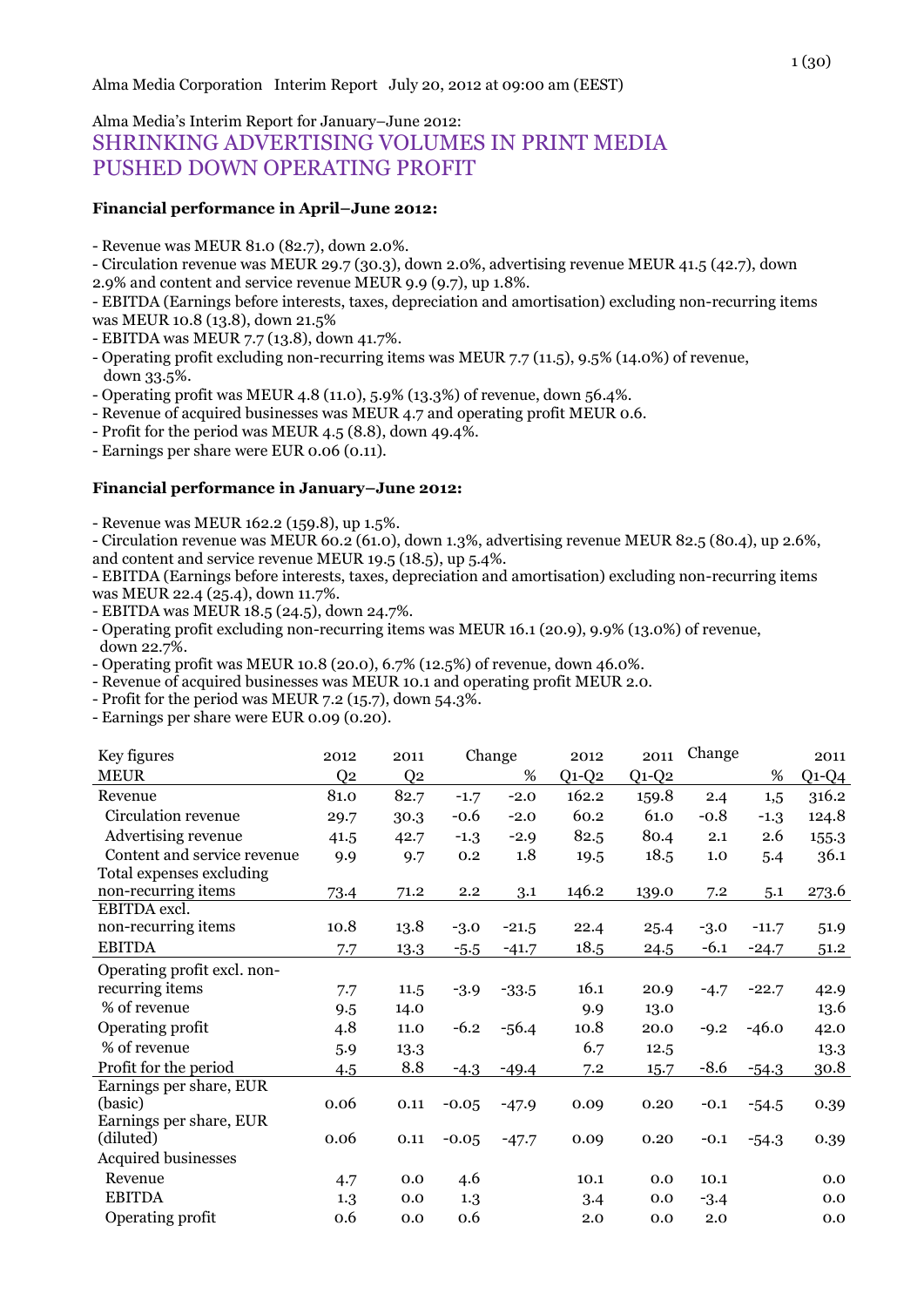#### **Outlook for 2012:**

Due to the uncertainty prevailing in the macroeconomic conditions of the Group's main markets, it is exceptionally complicated to estimate the development of circulation and advertising revenues. Digital services are expected to further increase their share of the media market. Alma Media expects that the change in value-added tax, effective since the beginning of 2012, may decrease the circulations of the Group's newspapers.

Alma Media repeats its estimate given in the interim report of April 27, 2012, according to which the company expects its full-year revenue for 2012 to increase from the 2011 level, primarily due to the acquisitions made. Operating profit excluding non-recurring items is expected to be lower than in 2011. Full-year revenue for 2011 was MEUR 316.2, operating profit excluding non-recurring items MEUR 42.9 and operating profit MEUR 42.0.

## **Kai Telanne**, President and CEO:

The prolonged uncertainty regarding the economic situation within the euro area was reflected on the Finnish advertising market, and thus also on Alma Media's financial development in the second quarter.

According to TNS Media Intelligence, the total advertising volume in April–June decreased by 7.1%. The advertising volume in printed newspapers and city papers decreased by 11.3%. Advertising in online media increased by 4.2% from the corresponding period in 2011. The comparison period's figures were improved by the candidate advertising for the parliamentary elections in April 2011. The decrease in the circulation of printed papers continued as expected in the second quarter.

The revenue of Alma Media Group decreased to MEUR 81.0 in April–June, mainly due to the decreasing advertising sales for print media. The online advertising sales of Alma Media's Newspapers segment had strong growth. According to TNS Metrix, the various online services of Alma Media Group receive almost 4.7 million visitors a week (measured by unique browsers), representing 73% of Finns within the age group 15 to 65 years. Alma Media's circulation revenue developed relatively well in the current market situation, being MEUR 29.7 (30.3).

Alma Media's strategy is to increase the share of digital business in its revenue. In the second quarter, the share of digital products and services in Alma Media's revenue increased to 23.4% (17.6%). This development followed the Group strategy and was supported by Alma Media's acquisitions in the Czech Republic and the Baltic countries at the turn of the year. The revenue and profitability of the acquired businesses, LMC and CV Online, developed positively, and the integration of these businesses advanced as planned.

Alma Media's home sales advertising sales decreased as customers began to consolidate their advertising in a service owned by real estate brokers since late 2011. By the end of the review period, however, the most important customers of Etuovi.com and Vuokraovi.com had returned to Alma Media's services. Alma Media continuously develops its home sales services and their pricing to retain competitiveness.

Alma Media is in the midst of implementing several changes to develop its business operations and to meet the challenges of the accelerating structural change in the media business. One of the largest renewal projects is the reorganisation of the Group's regional and local paper unit, Alma Regional Media, with the focus on improving the collaboration between the units' 34 papers to improve the service provided for the readers. As a result of personnel negotiations held in connection with this project, the staff at Alma Regional Media will be reduced by 100 full-time work years. The personnel negotiation processes of the first half-year will reduce Alma Media Group's workforce by a total of 142 full-time work years.

Alma Media's investment in its new printing facility in Tampere, Finland, is advancing as planned. The installation of machinery has begun, and the new facility is expected to be operational in the first quarter of 2013.

For further information, please contact: Kai Telanne, President and CEO, telephone +358 10 665 3500 Tuomas Itkonen, CFO, telephone +358 10 665 2244

DISTRIBUTION: NASDAQ OMX Helsinki, principal media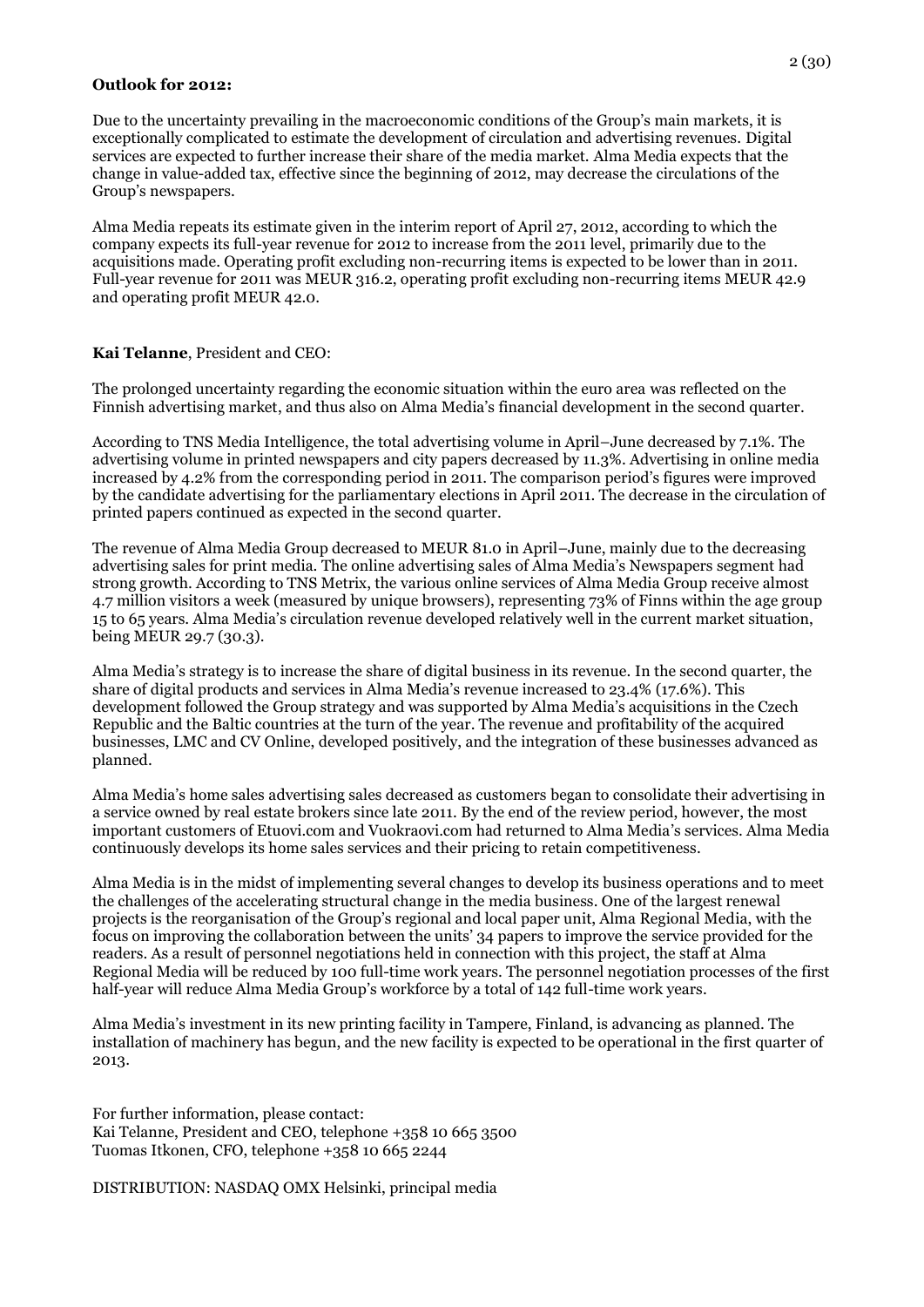# ALMA MEDIA GROUP INTERIM REPORT JANUARY 1–JUNE 30, 2012

The descriptive part of this review focuses on the result of April–June 2012. The figures are compared in accordance with the International Financial Reporting Standards (IFRS) with those of the corresponding period in 2011, unless otherwise stated. The figures in the tables are independently rounded.

| <b>KEY FIGURES</b>                                  | 2012           |                | 2011 Change        | 2012         |              | 2011 Change         | 2011            |
|-----------------------------------------------------|----------------|----------------|--------------------|--------------|--------------|---------------------|-----------------|
| <b>MEUR</b>                                         | Q <sub>2</sub> | Q <sub>2</sub> | %                  | $Q1-Q2$      | $Q1-Q2$      | %                   | $Q1-Q4$         |
| Revenue                                             | 81.0           | 82.7           | $-2.0$             | 162.2        | 159.8        | 1.5                 | 316.2           |
| Total expenses excluding non-recurring              |                |                |                    |              |              |                     |                 |
| items                                               | 73.4           | 71.2           | 3.1                | 146.2        | 139.0        | 5.1                 | 273.6           |
| EBITDA excluding non-recurring items                | 10.8           | 13.8           | $-21.5$            | 22.4         | 25.4         | $-11.7$             | 51.9            |
| <b>EBITDA</b>                                       | 7.7            | 13.3           | $-41.7$            | 18.5         | 24.5         | $-24.7$             | 51.2            |
| Operating profit excluding non-                     |                |                |                    |              |              |                     |                 |
| recurring items                                     | 7.7            | 11.5           | $-33.5$            | 16.1         | 20.9         | $-22.7$             | 42.9            |
| % of revenue                                        | 9.5            | 14.0           |                    | 9.9          | 13.0         |                     | 13.6            |
| Operating profit                                    | 4.8            | 11.0           | $-56.4$            | 10.8         | 20.0         | $-46.0$             | 42.0            |
| % of revenue                                        | 5.9            | 13.3           |                    | 6.7          | 12.5         |                     | 13.3            |
| Profit before tax                                   | 5.6            | 11.8           | $-52.8$            | 9.3          | 21.1         | $-55.6$             | 42.0            |
| Profit for the period                               | 4.5            | 8.8            | $-49.4$            | 7.2          | 15.7         | $-54.3$             | 30.8            |
| Return on Equity/ROE (Annual)*                      |                |                |                    | 17.6         |              |                     |                 |
| Return on Investments/ROI (Annual)*                 | 27.2<br>15.5   | 55.8           | $-51.2$<br>$-66.1$ |              | 34.8<br>32.9 | $-49.4$             | 29.1<br>26.1    |
| Net financial expenses                              | $-0.4$         | 45.7<br>$-0.3$ | $-46.5$            | 13.2<br>1.2  | $-0.2$       | $-59.9$<br>694.5    | 2.5             |
| Net financial expenses, % of revenue                | $-0.6$         | $-0.4$         |                    | 0.8          | $-0.1$       |                     | 0.8             |
| <b>Balance sheet total</b>                          |                |                |                    | 223.6        | 166.1        | 34.6                | 198.0           |
| Capital expenditure                                 | 3.0            | 1.4            | 118.5              | 72.5         | 2.9          | 2428.4              | 6.3             |
| Capital expenditure, % of revenue                   | 3.7            | 1.6            |                    | 44.7         | 1.8          | 2391.7              | $2.0\,$         |
| Equity ratio                                        |                |                |                    | 36.8         | 56.6         |                     |                 |
| Gearing, %                                          |                |                |                    | 58.4         | $-10.6$      | $-35.1$<br>$-652.1$ | 57.0            |
| Interest-bearing net debt                           |                |                |                    |              | $-8.5$       | $-601.9$            | $-33.4$         |
| Interest-bearing liabilities                        |                |                |                    | 42.9<br>63.2 | 14.7         | 330.6               | $-32.3$<br>25.5 |
| Non-interest-bearing liabilities                    |                |                |                    | 86.9         | 70.6         |                     |                 |
| Average no. of personnel, calculated as             |                |                |                    |              |              | 23.1                | 75.7            |
| full-time employees, excl. delivery staff           | 1,977          | 1,858          | 6.4                | 1,897        | 1,826        | 3.9                 | 1,816           |
| Average no. of delivery staff                       | 963            | 960            | 0.4                | 963          | 938          | 2.7                 | 961             |
|                                                     |                |                |                    |              |              |                     |                 |
| Share indicators                                    |                |                |                    |              |              |                     |                 |
| Earnings per share, EUR (basic)                     | 0.06           | 0.11           | $-47.9$            | 0.09         | 0.20         | $-54.5$             | 0.39            |
| Earnings per share, EUR (diluted)                   | 0.06           | 0.11           | $-47.7$            | 0.09         | 0.20         | $-54.3$             | 0.39            |
| Cash flow from operating                            |                |                |                    |              |              |                     |                 |
| activities/share, EUR                               | $0.00\,$       | $-0.02$        | $-119.9$           | 0.16         | 0.35         | $-53.0$             | 0.67            |
| Shareholders' equity per share, EUR                 |                |                |                    | 0.95         | 1.04         | $-9.1$              | 1.24            |
| Dividend per share                                  |                |                |                    |              |              |                     | 0.40            |
| Effective dividend yield                            |                |                |                    |              |              |                     | 6.5             |
| $P/E$ Ratio                                         |                |                |                    |              |              |                     | 15.8            |
| Market capitalisation                               |                |                |                    | 388.8        | 508.8        | $-23.6$             | 463.5           |
|                                                     |                |                |                    |              |              |                     |                 |
| Average no. of shares (1,000 shares)                |                |                |                    |              |              |                     |                 |
| - basic                                             | 75,487         | 75,302         |                    | 75,487       | 75,190       |                     | 75,339          |
| - diluted<br>No. of shares at end of period (1,000) | 75,657         | 75,751         |                    | 75,693       | 75,793       |                     | 75,772          |
| shares)                                             |                |                |                    | 75,487       | 75,487       |                     | 75,487          |
|                                                     |                |                |                    |              |              |                     |                 |

\*) see Main Accounting Principles of the Interim Report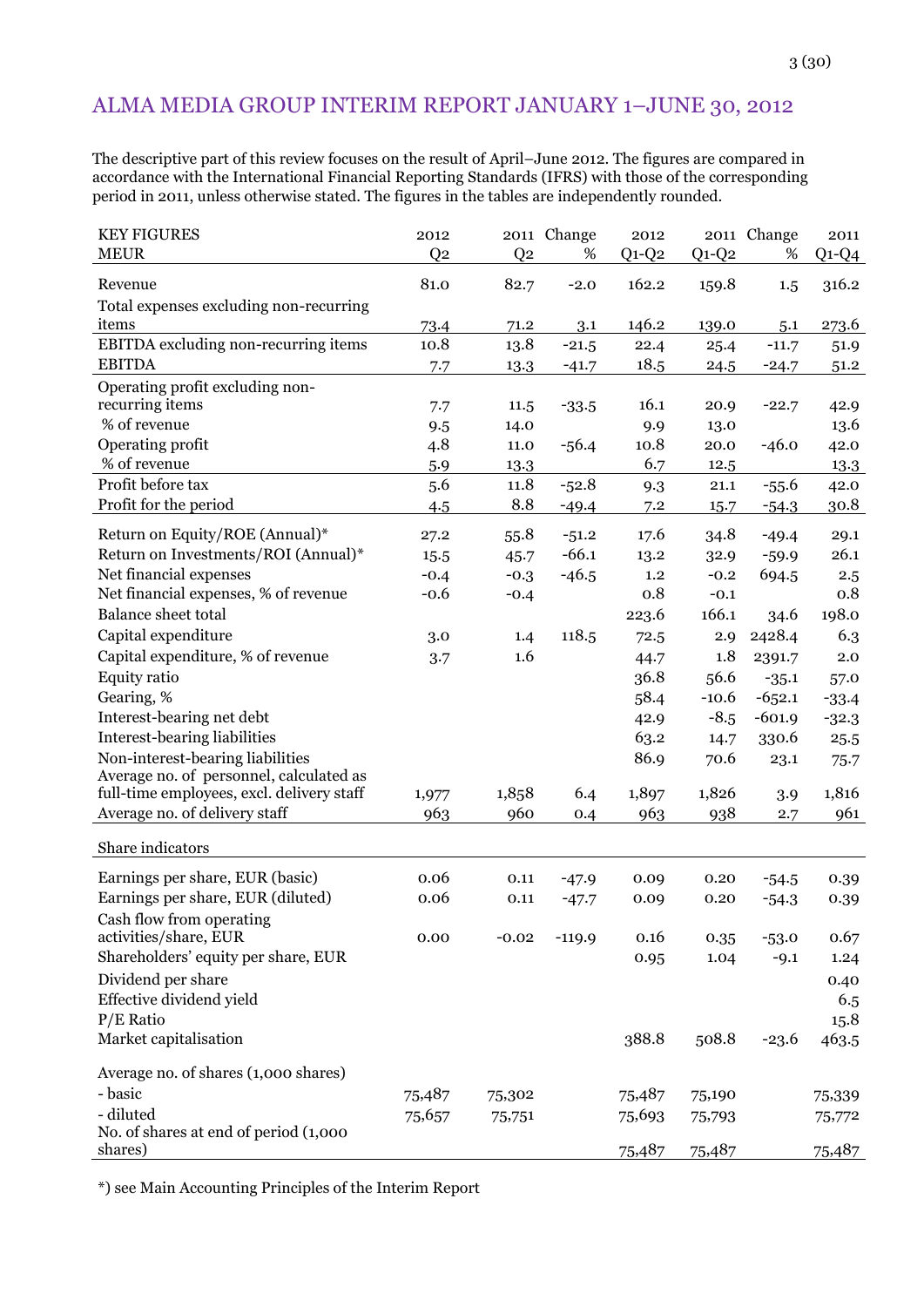## **Market conditions**

The GDP of Finland is expected to change by 0–1% in 2012.

According to TNS Media Intelligence, total advertising volume fell by 7.1% (+15.6%) in the second quarter of 2012. Advertising in newspapers and city papers decreased by 11.3% (grew by 12.8%). Advertising in online media continued to grow, in the second quarter by 4.2% (29.2%) from the comparison period.

The total market of afternoon papers in terms of volumes declined by 6.8% (4.7%) in the second quarter of 2012.

## **Changes in Group structure**

On January 2, 2012, Alma Media Corporation acquired LMC s.r.o, a company that owns the two leading recruitment portals in the Czech Republic. The acquisition price was MEUR 39.5 paid in cash at the time of signing. According to the agreement, an additional sum of CZK 100 million (approx MEUR 3.9) will be paid based on LMC's 2012 result. The company is reported under Digital Consumer Services since January 2, 2012.

Northern Media, part of Alma Media's Newspapers segment, acquired the publishing rights of the free issue paper Kotikymppi that appears in Kemijärvi, Finland, on January 1, 2012.

On February 2, 2012, Alma Media Corporation acquired CV Online, the leading internet recruitment service company in the Baltic countries. The company is reported as part of Digital Consumer Services segment since February 2, 2012.

Alma Mediapartners Oy, part of Alma Media Group, has acquired the entire stock of PlanMyRoom Finland Oy. The company is reported as part of Digital Consumer Services segment starting May 2, 2012.

Alma Media Corporation acquired the entire stock of Suomen Hankintakeskus Oy. Suomen Hankintakeskus will be merged with Mascus, Alma Media's international marketplace for second-hand heavy machinery. From June 1, 2012, Suomen Hankintakeskus Oy is reported as part of Digital Consumer Services segment.

Alma Media Corporation acquired a 51-per cent share of the US company Adalia Media. Adalia Media has been a licence partner of Mascus, Alma Media's international marketplace for second-hand heavy machinery since 2009. Starting June 1, 2012, Adalia Media Inc. is reported as part of Digital Consumer Services segment.

A decision has been made to simplify the legal structure of Alma Media Group. The change aims at gradually minimising the number of legal companies in the Group during 2012 and 2013. The rearrangement will not have any effect on the profit and loss statement or the balance sheet of Alma Media Group.

More information on the acquired business operations of the Group is in the notes section of this Interim Report.

## **Group revenue and result in April–June 2012**

The Group's second-quarter revenue decreased by 2.0% (increased by 5.1%), totalling MEUR 81.0 (82.7). Revenue from business operations acquired in 2012 was MEUR 4.7 (0.0). Revenue from print media was MEUR 55.8 (61.5), accounting for 68.9% (74.4%) of Group revenue. Revenue from digital products and services was MEUR 18.9 (14.6), an increase of 29.8% mainly due to acquisitions. The share of digital products and services in Group revenue was 23.4% (17.6%). Other revenue totalled MEUR 6.4 (6.6), 7.7% (8.0%) of Group revenue.

Revenue from advertising sales decreased by 2.9% to MEUR 41.5 (42.7), being 51.2% (51.7%) of Group revenue. Advertising sales for print media decreased by 16.3% from the comparison period, totalling MEUR 26.1 (31.2). Online advertising sales increased by 34.8% to MEUR 15.2 (11.3). The advertising sales of print media in the comparison period were increased by the parliamentary elections in April 2011.

Circulation revenue decreased by 2.0% to MEUR 29.7 (30.3). The circulation revenue of the Newspapers segment decreased from the comparison period along with the decrease in the number of circulated copies. Kauppalehti's circulation revenue increased slightly from the comparison period.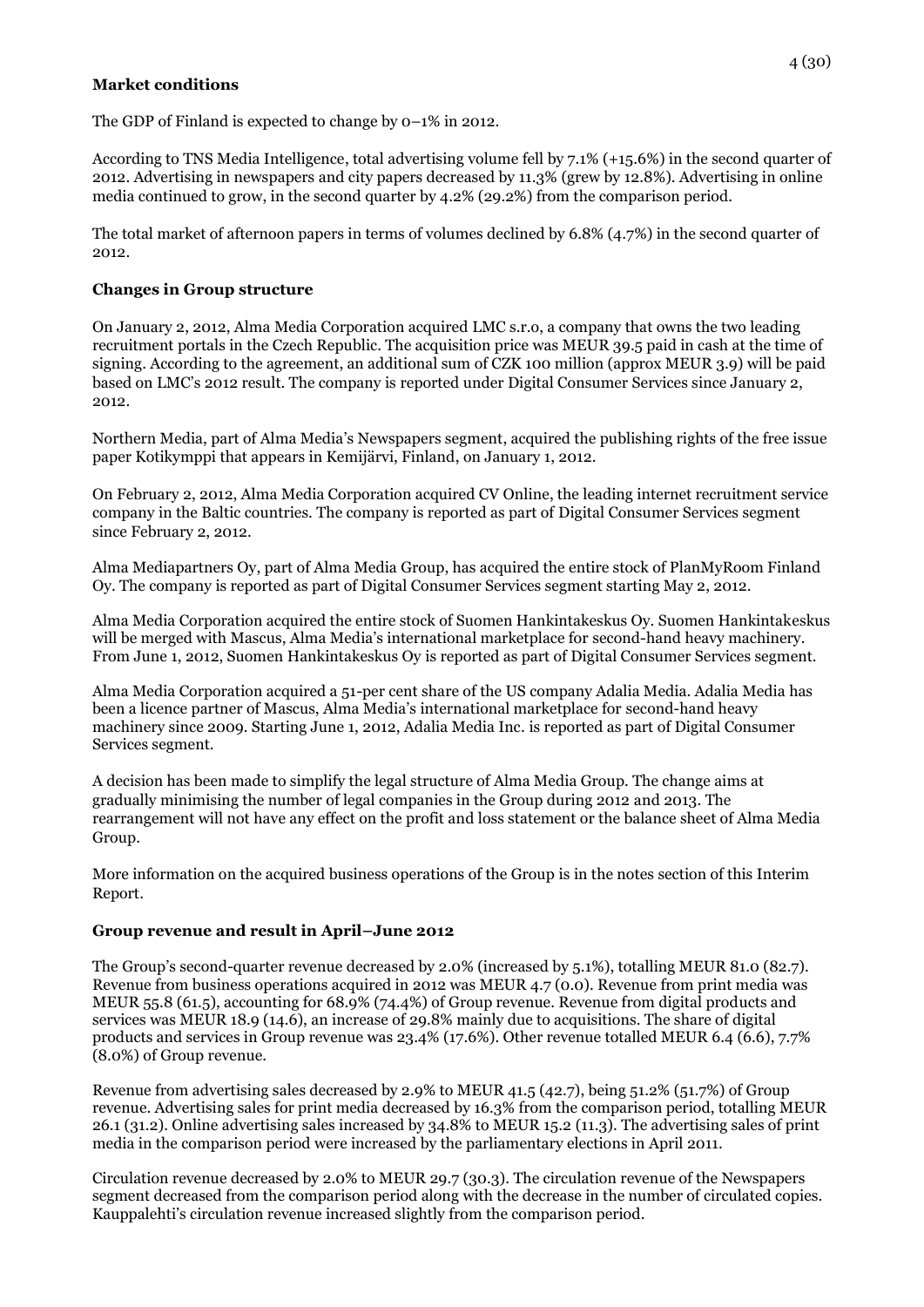Content and service revenue totalled MEUR 9.9 (9.7).

Total expenses excluding non-recurring items increased by MEUR 2.2, 3.1%, totalling MEUR 73.4 (71.2). Total expenses increased by 6.3% and amounted to MEUR 76.3 (71.7). The share of business operations acquired during the review period in total expenses was MEUR 4.1. Additionally, total expenses grew mainly through restructuring provisions reported as non-recurring items.

EBITDA (Earnings before interests, taxes, depreciation and amortisation) for the review period, excluding non-recurring items, was MEUR 10.8 (13.8). EBITDA was MEUR 7.7 (13.3).

Depreciations during the review period amounted to MEUR 2.9 (2.2). Depreciations in connection with acquired business operations totalled MEUR 0.7 (0.1).

Operating profit excluding non-recurring items decreased by 33.5% (increased by 2.6%) to MEUR 7.7 (11.5). Operating margin excluding non-recurring items was 9.5% (14.0%). Operating profit was MEUR 4.8 (11.0) and the operating margin decreased to 5.9% (13.3%). Operating profit from acquired business operations was MEUR 0.6 (0.0).

The operating profit includes MEUR -2.9 (-0.5) in net non-recurring items. The non-recurring items during the review period were related to operational restructuring in the Newspapers and Digital Consumer Services segments.

Profit before taxes for April–June 2012 was MEUR 5.6 (11.8), and profit before taxes excluding nonrecurring items MEUR 8.4 (12.3). The result for the review period included changes in the fair values of contingent considerations and debts from business restructuring in the Marketplaces segment in the amount of MEUR 0.5.

#### **Group revenue and result in January–June 2012**

In the first half of 2012, the revenue grew by 1.5% (4.4%) and totalled MEUR 162.2 (159.8). Revenue from business operations acquired in 2012 was MEUR 10.1 (0.0). The revenue from print media was MEUR 111.0 (118.8), representing 68.4% (74.4%) of the Group's total revenue. Revenue from digital products and services totalled MEUR 38.4 (28.7), an increase of 34.1% mainly due to business acquisitions. Digital products and services accounted for 23.7% (17.9%) of the Group's total revenue. Other revenue was MEUR 12.6 (12.3), accounting for 7.8% (7.7%) of the Group's total revenue.

Revenue from advertising sales grew by 2.6% to MEUR 82.5 (80.4), representing 50.9% (50.3%) of the total Group revenue. The advertising sales for print media decreased by 12.3% from the comparison period, amounting to MEUR 50.8 (57.9). The online advertising sales grew by  $41.2\%$  to MEUR 31.2 (22.1).

Circulation revenue decreased by 1.3% to MEUR 60.2 (61.0). The content revenue of the Newspapers segment remained close to the comparison period's level, thanks to price increases, although the circulation in terms of number of copies continued to decline. Kauppalehti's circulation revenue was at the level of the comparison period.

The contents and service revenue was MEUR 19.5 (18.5).

Total expenses excluding non-recurring items increased by MEUR 7.2, by 5.1%, and totalled MEUR 146.2 (139.0). Total expenses grew by 8.2% to MEUR 151.5 (140.0). The share of business operations acquired during the review period was MEUR 8.1. Total expenses were chiefly increased through restructuring provisions.

EBITDA for the first half of the year, excluding non-recurring items, was MEUR 22.4 (25.4). EBITDA was MEUR 18.5 (24.5).

Depreciations during the review period amounted to MEUR 7.7 (4.5). The depreciations include an impairment loss of MEUR 1.6 reported as a non-recurring item. Depreciations related to acquired business operations amounted to MEUR 1.3 (0.3).

Operating profit excluding non-recurring items decreased by 22.7% (increased by 6.6%) to MEUR 16.1 (20.9). Operating margin excluding non-recurring items was 9.9% (13.0%). Operating profit amounted to MEUR 10.8 (20.0), meaning a decline of the operating margin to 6.7% (12.5%). Operating profit from acquired businesses was MEUR 2.0 (0.0).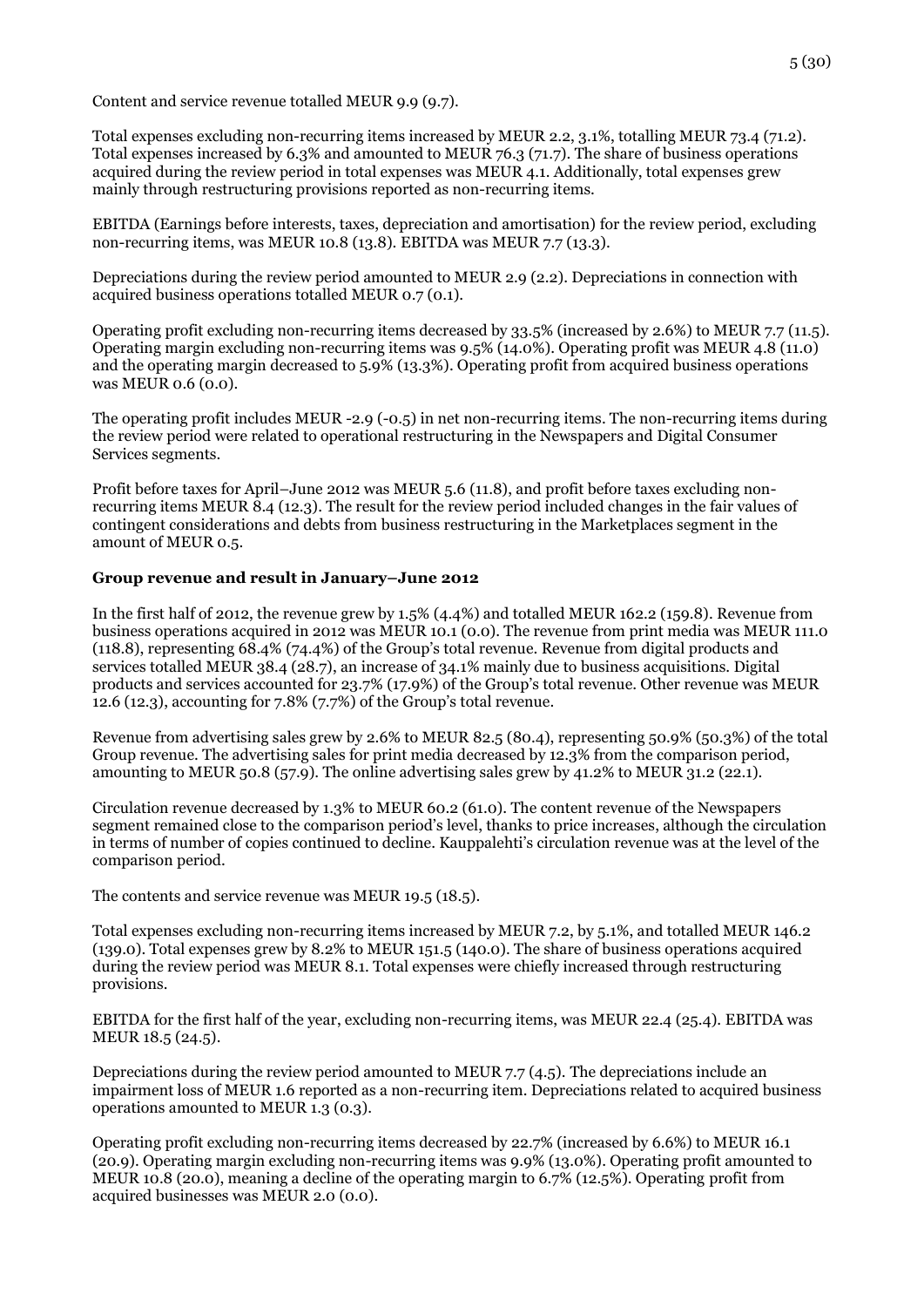The operating profit includes MEUR -5.3 (-0.8) in net non-recurring items. The non-recurring items during the review period were related to operational restructuring as well as capitalised impairment losses relating to the R&D costs of the Marketplaces business.

Profit for January–June 2012 before taxes was MEUR 9.3 (21.1), and the review period's profit before taxes excluding non-recurring items was MEUR 14.7 (21.9). The profit for the period included changes in the fair values of contingent considerations and debts from restructuring in the Marketplaces business in the amount of MEUR -0.4.

#### **Business segments**

This Interim Report reports Alma Media's business segments according to the new organisational structure. The segment structure was changed from the beginning of 2012. The reportable segments of Alma Media are Newspapers, Kauppalehti Group, Digital Consumer Services and Other Operations.

#### REVENUE AND OPERATING PROFIT/LOSS BY SEGMENT

| REVENUE BY SEGMENT,<br><b>MEUR</b> | 2012<br>Q2 | 2011<br>Q <sub>2</sub> | Change<br>% | 2012<br>$Q1-Q2$ | 2011<br>$Q1-Q2$ | Change<br>% | 2011<br>$Q1-Q4$ |
|------------------------------------|------------|------------------------|-------------|-----------------|-----------------|-------------|-----------------|
| Newspapers                         |            |                        |             |                 |                 |             |                 |
| External                           | 52.2       | 56.0                   |             | 103.1           | 108.0           |             | 214.1           |
| Inter-segments                     | 1.0        | 1.1                    |             | 2.0             | 2.1             |             | 4.3             |
| Newspapers total                   | 53.2       | 57.1                   | $-6.9$      | 105.1           | 110.1           | $-4.6$      | 218.3           |
| Kauppalehti Group                  |            |                        |             |                 |                 |             |                 |
| External                           | 14.2       | 14.8                   |             | 28.3            | 28.5            |             | 55.9            |
| Inter-segments                     | 0.2        | 0.2                    |             | 0.4             | 0.4             |             | 0.8             |
| Kauppalehti Group total            | 14.4       | 15.0                   | $-3.8$      | 28.7            | 28.9            | $-0.6$      | 56.7            |
| Digital consumer services          |            |                        |             |                 |                 |             |                 |
| External                           | 13.2       | 10.6                   |             | 27.8            | 20.6            |             | 40.7            |
| Inter-segments                     | 0.6        | 0.3                    |             | 1.0             | 0.7             |             | 1.4             |
| Digital consumer services total    | 13.8       | 10.9                   | 27.0        | 28.8            | 21.3            | 35.1        | 42.1            |
| Other operations                   |            |                        |             |                 |                 |             |                 |
| External                           | 1.5        | 1.3                    |             | 3.0             | 2.8             |             | 5.6             |
| Inter-segments                     | 19.6       | 18.8                   |             | 39.0            | 36.5            |             | 73.9            |
| Other operations total             | 21.0       | 20.2                   | 4.3         | 42.1            | 39.3            | 7.1         | 79.5            |
| Elimination                        | $-21.4$    | $-20.4$                |             | $-42.4$         | $-39.7$         |             | $-80.4$         |
| Total                              | 81.0       | 82.7                   | $-2.0$      | 162.2           | 159.8           | 1.5         | 316.2           |

## OPERATING PROFIT/LOSS BY

| SEGMENT,                  | 2012   | 2011   | Change  | 2012      |         | 2011 Change | 2011    |
|---------------------------|--------|--------|---------|-----------|---------|-------------|---------|
| $MEUR^*$                  | 02     | O2     | %       | $Q1 - Q2$ | $O1-O2$ | %           | $Q1-Q4$ |
| Newspapers                | 4.6    | 9.0    | $-48.8$ | 9.9       | 15.0    | $-33.8$     | 29.7    |
| Kauppalehti Group         | 0.9    | 2.0    | $-55.8$ | 2.1       | 3.1     | $-32.2$     | 7.4     |
| Digital Consumer Services | 1.1    | 1.8    | $-37.2$ | 1.9       | 3.6     | $-47.3$     | 6.4     |
| Other operations          | $-1.7$ | $-1.7$ | $-2.0$  | $-3.1$    | $-1.8$  | $-74.6$     | $-1.6$  |
| Total                     | 4.8    | 11.0   | $-56.4$ | 10.8      | 20.0    | $-46.0$     | 42.0    |

\*) including non-recurring items

The Group has six operating segments, in accordance with the table below. The operating segments that offer similar products and services are combined to reportable segments due to their uniform profitability and other characteristics.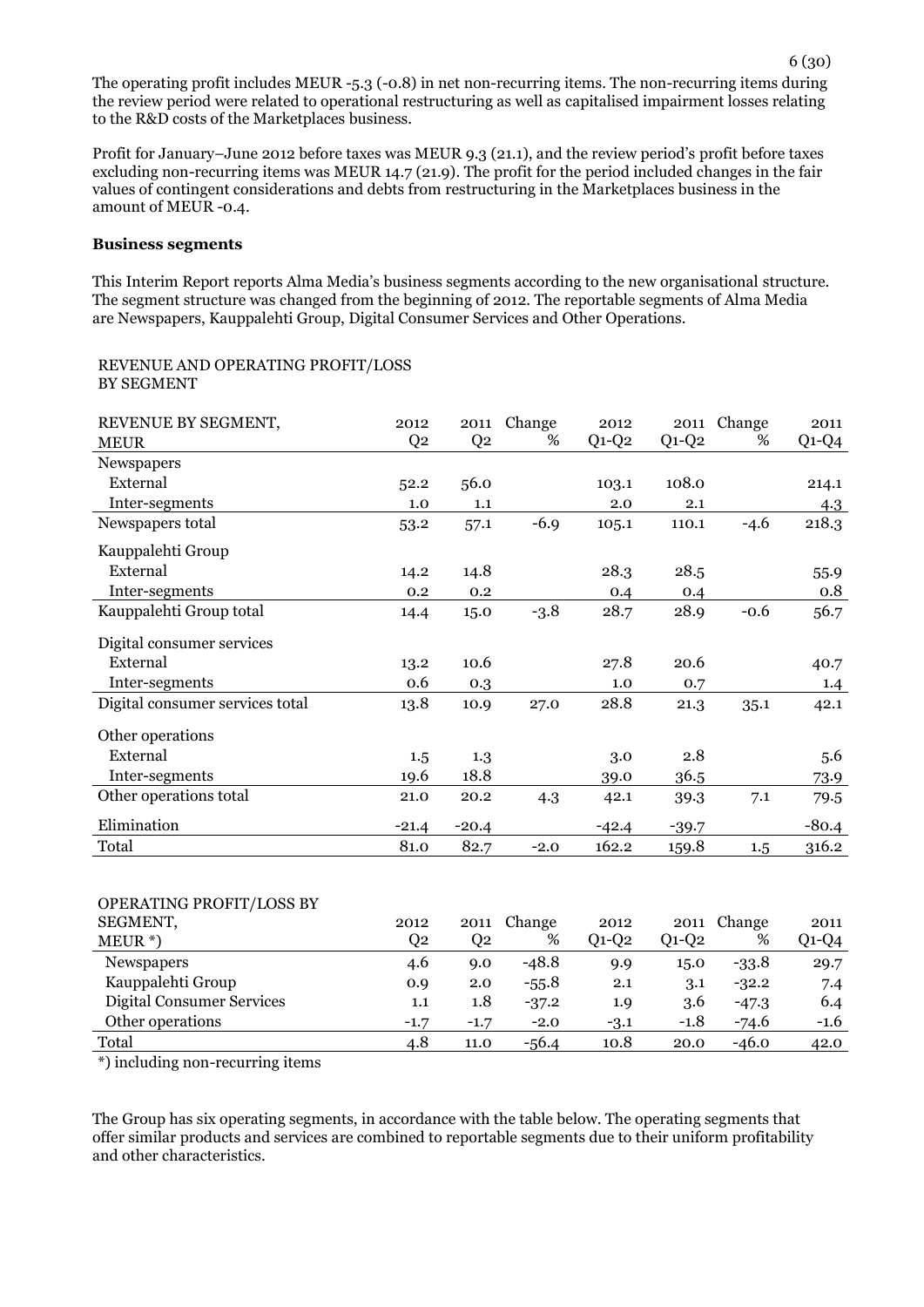| <b>REPORTABLE SEGMENT:</b>       | <b>OPERATING SEGMENT:</b>      |
|----------------------------------|--------------------------------|
| <b>Newspapers</b>                | Alma Regional Media, Iltalehti |
| Kauppalehti Group                | Kauppalehti Group              |
| <b>Digital Consumer Services</b> | Marketplaces, Alma Diverso     |
| <b>Other Operations</b>          | Other operations               |

The new Digital Consumer Services segment consists of the former Marketplaces segment as well as the Alma Diverso operating segment. Alma Diverso comprises the digital consumer services previously reported in the Newspapers segment, namely Telkku.com, Kotikokki.net, Neffit.fi, Nytmatkaan.fi, Suomenyritykset.fi as well as the development of the technical platform of the online services of the regional and local newspapers, previously reported in Other Operations.

With the change in the structure and composition of the reportable segments, Alma Media has, in accordance with the IFRS 8 Operating Segments standard, adjusted the corresponding items in segment information for the comparison period 2011. The tables presented in the Notes section of this Interim Report summarise the impact of the changes and present revenue and operating profit by segment in accordance with the new segment composition.

#### **Newspapers**

The Newspapers segment reports the Alma Regional Media and Iltalehti business units, that is, the publishing activities of a total of 35 newspapers. The best-known media in this segment are Aamulehti and Iltalehti.

| Newspapers                    | 2012           |                | 2011 Change    | 2012      | 2011    | Change    | 2011      |
|-------------------------------|----------------|----------------|----------------|-----------|---------|-----------|-----------|
| Key figures, MEUR             | Q <sub>2</sub> | Q <sub>2</sub> | %              | $Q1-Q2$   | $Q1-Q2$ | %         | $Q1-Q4$   |
| Revenue                       | 53.2           | 57.1           | $-6.9$         | 105.1     | 110.1   | $-4.6$    | 218.3     |
| Circulation revenue           | 26.1           | 26.8           | $-2.5$         | 52.9      | 53.7    | $-1.5$    | 109.9     |
| Advertising revenue           | 26.1           | 29.1           | $-10.5$        | 50.3      | 54.3    | $-7.4$    | 104.4     |
| Content and service           |                |                |                |           |         |           |           |
| revenue                       | 1.0            | 1.2            | $-15.9$        | 1.9       | 2.1     | $-9.2$    | 4.0       |
| Total expenses excluding      |                |                |                |           |         |           |           |
| non-recurring items           | 46.0           | 48.1           | $-4.4$         | 92.1      | 94.7    | $-2.7$    | 187.7     |
| EBITDA excluding non-         |                |                |                |           |         |           |           |
| recurring items               | 7.5            | 9.3            | $-19.6$        | 13.7      | 16.2    | $-15.3$   | 32.2      |
| <b>EBITDA</b>                 | 4.7            | 9.3            | $-49.7$        | 10.4      | 15.7    | $-33.9$   | 31.4      |
| Operating profit excluding    |                |                |                |           |         |           |           |
| non-recurring items           | 7.2            | 9.0            | $-20.0$        | 13.0      | 15.5    | $-15.7$   | 30.7      |
| Operating profit excluding    |                |                |                |           |         |           |           |
| non-recurring items, %        | 13.5           | 15.7           |                | 12.4      | 14.0    |           | 14.1      |
| Operating profit              | 4.6            | 9.0            | $-48.8$        | 9.9       | 15.0    | $-33.8$   | 29.7      |
| Operating profit, %           | 8.6            | 15.7           |                | 9.4       | 13.6    |           | 13.6      |
| Average no. of personnel,     |                |                |                |           |         |           |           |
| calculated as full-time       |                |                |                |           |         |           |           |
| employees excl. delivery      |                |                |                |           |         |           |           |
| staff                         | 877            | 1,002          | $-12$          | 865       | 951     | $-9$      | 940       |
| Average no. of delivery staff | 33             | 370            | $-91$          | 65        | 108     | $-40$     | 117       |
|                               |                |                |                |           |         |           |           |
|                               |                | 2012           | 2011           | 2012      |         | 2011      | 2011      |
| Operational key figures       |                | Q <sub>2</sub> | Q <sub>2</sub> | $Q1-Q2$   |         | $Q1-Q2$   | $Q1-Q4$   |
| Audited circulation           |                |                |                |           |         |           |           |
| Iltalehti                     |                |                |                |           |         |           | 102,124   |
| Aamulehti                     |                |                |                |           |         |           | 130,081   |
|                               |                |                |                |           |         |           |           |
| Online services, unique       |                |                |                |           |         |           |           |
| browsers, weekly avg          |                |                |                |           |         |           |           |
| Iltalehti.fi                  |                | 3,470,260      | 2,907,546      | 3,550,872 |         | 2,900,309 | 2,978,518 |
| Aamulehti.fi                  |                | 347,254        | 343,435        | 349,711   |         | 336,205   | 333,987   |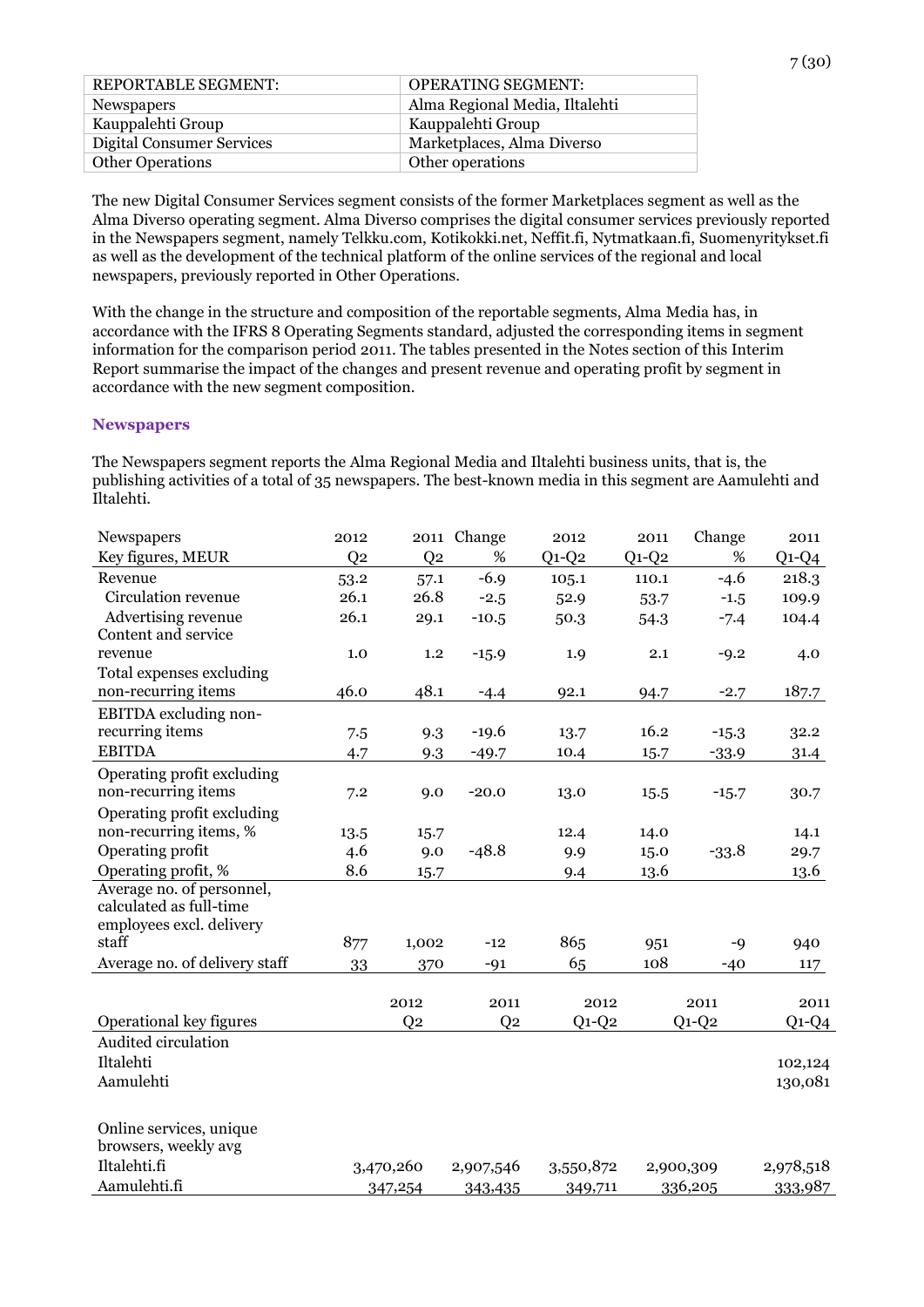#### **April - June 2012**

The Newspapers segment's revenue decreased to MEUR 53.2 (57.1). Advertising sales in the segment totalled MEUR 26.1 (29.1), down 10.5% (up 8.5%). Advertising sales in print media decreased by 13.2% (increased by 8.8%). The advertising sales in the comparison period was increased by, among other things, candidate advertising for the parliamentary elections held in April 2011. The segment's online advertising sales grew more than the general market development, by 17.3%, amounting to MEUR 2.9 (2.5). The segment's circulation revenue decreased by 2.5% due to a decline in the circulation volumes, amounting to MEUR 26.1 (26.8).

The segment's total expenses excluding non-recurring items were MEUR 46.0 (48.1), and total expenses MEUR 48.6 (48.1). The non-recurring expenses in the amount of MEUR 2.6 were related to operational restructuring and a loss from the sale of real estate.

The segment's operating profit excluding non-recurring items was MEUR 7.2 (9.0), and the operating profit MEUR 4.6 (9.0). The segment's operating profit excluding non-recurring items declined mainly due to the decrease in advertising sales for print media.

The statutory personnel negotiations at Alma Regional Media were concluded in June. The decisions made as a result of the negotiations will decrease Alma Regional Media's staff by 100 full-time work years.

#### **January–June 2012**

The Newspapers segment's revenue decreased to MEUR 105.1 (110.1). Advertising sales in the segment totalled MEUR 50.3 (54.3), down 7.4% (up 6.4%). Advertising sales in print media decreased by 9.5% (increased by 5.5%). The segment's online advertising sales grew by 12.7% to MEUR 5.6 (5.0). The segment's circulation revenue declined by 1.5% to MEUR 52.9 (53.7).

The segment's total expenses excluding non-recurring items were MEUR 92.1 (94.7) and total expenses MEUR 95.2 (95.1). The non-recurring expenses in the amount of MEUR 3.1 were related to operational restructuring and a loss from the sale of real estate.

The segment's operating profit excluding non-recurring items was MEUR 13.0 (15.5), with the operating profit being MEUR 9.9 (15.0). The operating profit excluding non-recurring items declined mainly due to a decrease in advertising sales for print media.

The statutory personnel negotiations of Northern Media, part of the segment, were concluded in January 2012. As a result, Northern Media will decrease its staff by nine full-time work years.

Alma Media combined its 34 regional and local papers under a new business unit called Alma Regional Media starting from the beginning of 2012.

## **Kauppalehti Group**

The Kauppalehti Group specialises in the production of business and financial information as well as in the provision of marketing solutions. Its best known title is Finland's leading business paper, Kauppalehti. The Group also includes the custom media house Alma 360 Custom Media, and the news agency and media monitoring unit BNS Group that operates in all of the Baltic countries.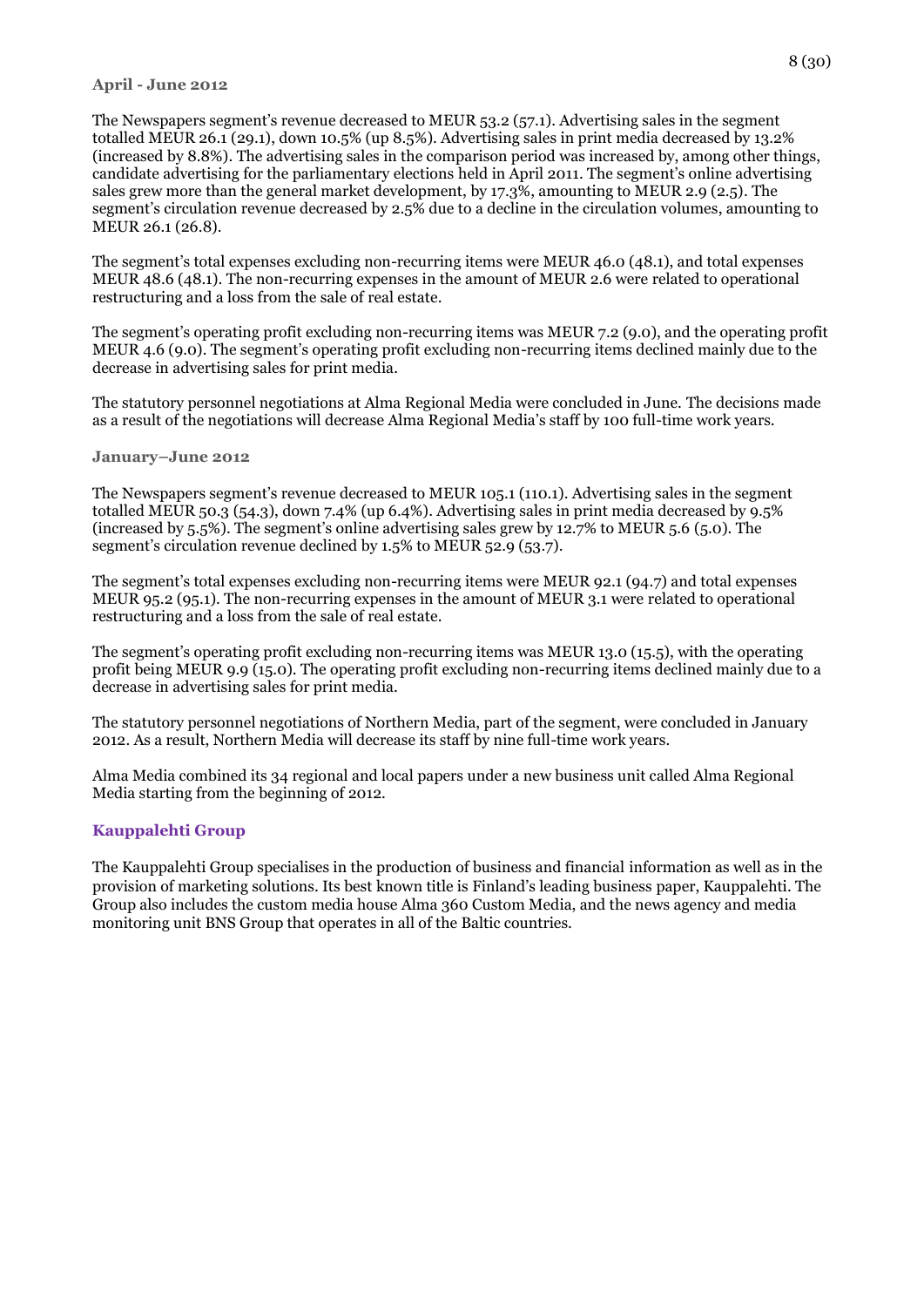| Kauppalehti Group                        | 2012           | 2011           | Change         | 2012    | 2011    | Change  | 2011    |
|------------------------------------------|----------------|----------------|----------------|---------|---------|---------|---------|
| Key figures, MEUR                        | Q <sub>2</sub> | Q <sub>2</sub> | %              | $Q1-Q2$ | $Q1-Q2$ | %       | $Q1-Q4$ |
| Revenue                                  | 14.4           | 15.0           | $-3.8$         | 28.7    | 28.9    | $-0.6$  | 56.7    |
| Circulation revenue                      | 3.6            | 3.5            | 1.7            | 7.3     | 7.3     | 0.2     | 15.0    |
| Advertising revenue                      | 3.9            | 4.7            | $-17.9$        | 7.8     | 8.8     | $-11.1$ | 17.1    |
| Content and service                      |                |                |                |         |         |         |         |
| revenue                                  | 6.9            | 6.7            | 3.1            | 13.6    | 12.8    | 6.3     | 24.6    |
| Total expenses excluding                 |                |                |                |         |         |         |         |
| non-recurring items                      | 13.5           | 13.0           | 4.0            | 26.6    | 25.7    | 3.3     | 49.3    |
| EBITDA excluding non-                    |                |                |                |         |         |         |         |
| recurring items                          | 1.1            | 2.2            | $-50.3$        | 2.5     | 3.6     | $-29.2$ | 8.2     |
| <b>EBITDA</b>                            | 1.1            | 2.2            | $-50.3$        | 2.5     | 3.6     | $-29.2$ | 8.2     |
| Operating profit excluding               |                |                |                |         |         |         |         |
| non-recurring items                      | 0.9            | 2.0            | $-55.8$        | 2.1     | 3.1     | $-32.2$ | 7.4     |
| Operating margin excluding               |                |                |                |         |         |         |         |
| non-recurring items, %                   | 6.0            | 13.1           |                | 7.4     | 10.9    | $-31.8$ | 13.0    |
| Operating profit                         | 0.9            | 2.0            | $-55.8$        | 2.1     | 3.1     | $-32.2$ | 7.4     |
| Operating profit, %                      | 6.0            | 13.1           |                | 7.4     | 10.9    | $-31.8$ | 13.0    |
| Average no. of personnel,                |                |                |                |         |         |         |         |
| calculated as full-time                  |                |                |                |         |         |         |         |
| employees                                | 418            | 434            | $-4$           | 410     | 435     | $-5.7$  | 429     |
|                                          |                |                |                |         |         |         |         |
|                                          |                | 2012           | 2011           | 2012    |         | 2011    | 2011    |
| Operational key figures                  |                | Q <sub>2</sub> | Q <sub>2</sub> | $Q1-Q2$ |         | $Q1-Q2$ | $Q1-Q4$ |
| Audited circulation                      |                |                |                |         |         |         |         |
| Kauppalehti                              |                |                |                |         |         |         | 68,252  |
| Online services, unique browsers, weekly |                |                |                |         |         |         |         |
| Kauppalehti.fi                           |                | 676,154        | 713,927        | 704,180 |         | 781,601 | 729,742 |

#### **April–June 2012**

The second-quarter revenue of the Kauppalehti Group was MEUR 14.4 (15.0). The review period's revenue decreased by 3.8% (increased by 3.8%). Online business accounted for 26.4% (23.2%) of the segment's revenue.

Advertising sales in the review period decreased to MEUR 3.9 (4.7), down 17.9% (up 5.0%). Online advertising sales declined by 6.1% (increased by 6.9%) from the comparison period.

The segment's circulation revenue increased from the previous year to MEUR 3.6 (3.5). Content and service revenue grew to MEUR 6.9 (6.7).

The segment's total expenses amounted to MEUR 13.5 (13.0). The expenses increased because of ICT and marketing investments entailed by product renewals. No non-recurring items were reported during the review period.

Kauppalehti Group's operating profit excluding non-recurring items was MEUR 0.9 (2.0) and operating profit was MEUR 0.9 (2.0). Kauppalehti Group's operating margin excluding non-recurring items was 6.0% (13.1%), and operating margin 6.0% (13.1%). The operating profit excluding non-recurring items declined as a result of decreased advertising sales and increased total expenses.

In May, Kauppalehti renewed the contents of both the printed paper and online service, as well as the subscription models for its services.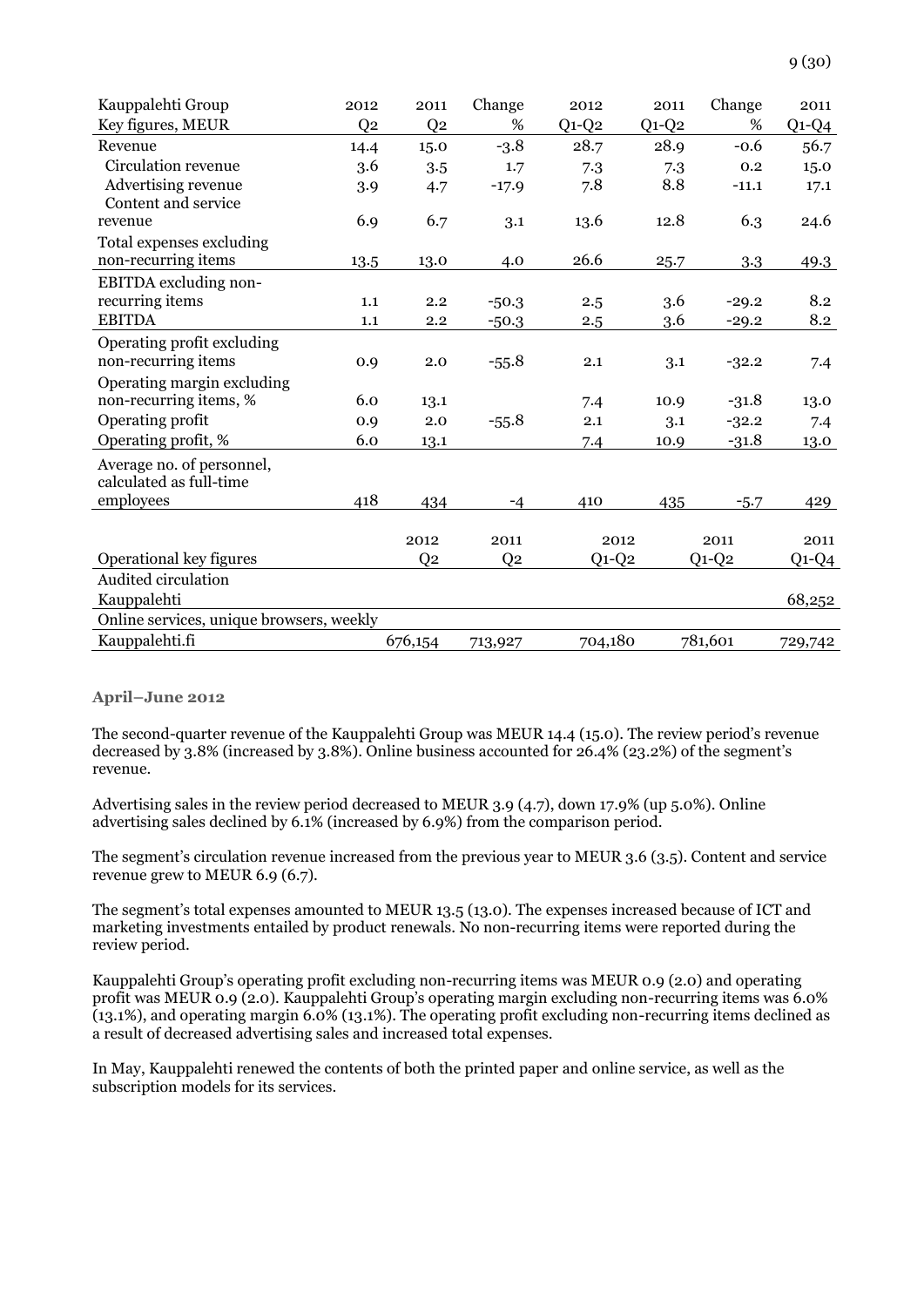#### **January–June 2012**

In the first half of 2012, Kauppalehti Group's revenue amounted to MEUR 28.7 (28.9), down 0.6% (up 1.4%). Online business accounted for 26.1% (24.0%) of the segment's revenue.

The segment's advertising sales decreased by 11.1% (increased by 1.7%), amounting to MEUR 7.8 (8.8). Online advertising sales remained at the comparison period's level.

The segment's circulation revenue remained at the previous year's level at MEUR 7.3 (7.3). Contents and service revenue grew to MEUR 13.6 (12.8).

The segment's total expenses were MEUR 26.6 (25.7). No non-recurring expenses were reported during the review period.

Kauppalehti Group's operating profit excluding non-recurring items was MEUR 2.1 (3.1) and operating profit MEUR 2.1 (3.1). Operating margin excluding non-recurring items was 7.4% (10.9%) and operating margin 7.4% (10.9%).

#### **Digital Consumer Services**

The new Digital Consumer Services segment comprises the former Marketplaces segment and the digital consumer service operations previously reported in the Newspapers and Other Operations segments.

The services in Finland are Etuovi.com, Vuokraovi.com, Monster.fi, Autotalli.com, Mascus.fi, MyyJaOsta.com, Telkku.com, Vuodatus.net, Kotikokki.net, Neffit.fi, Nytmatkaan.fi and Suomenyritykset.fi. The services operating outside Finland are Jobs.cz, Prace.cz, topjobs.sk, CV Online, Mascus, Bovision.se, Objektvision.se and City24. In addition, the segment includes print media supporting the digital services, as well as the development of the technology platform for the online services of the regional and local papers.

| <b>Digital Consumer Services</b>                     | 2012           | 2011           | Change  | 2012    | 2011    | Change  | 2011     |
|------------------------------------------------------|----------------|----------------|---------|---------|---------|---------|----------|
| Key figures, MEUR                                    | Q <sub>2</sub> | Q <sub>2</sub> | %       | $Q1-Q2$ | $Q1-Q2$ | %       | $Q1-Q4$  |
| Revenue                                              | 13.8           | 10.9           | 27.0    | 28.8    | 21.3    | 35.1    | 42.1     |
| <b>Operations in Finland</b>                         | 7.4            | 9.5            | $-21.6$ | 15.5    | 18.5    | $-16.3$ | 36.5     |
| Operations outside Finland                           | 6.4            | 1.4            | 352.0   | 13.3    | 2.8     | 376.8   | 5.6      |
| Total expenses excluding                             |                |                |         |         |         |         |          |
| non-recurring items                                  | 12.5           | 9.1            | 36.9    | 25.0    | 17.8    | 40.4    | 35.9     |
| EBITDA excluding non-                                |                |                |         |         |         |         |          |
| recurring items                                      | 2.5            | 2.2            | 14.1    | 6.0     | 4.3     | 39.9    | 8.0      |
| <b>EBITDA</b>                                        | 2.2            | 2.2            | 1.4     | 5.7     | 4.5     | 28.6    | 8.1      |
| Operating profit excluding                           |                |                |         |         |         |         |          |
| non-recurring items                                  | 1.4            | 1.8            | $-21.7$ | 3.8     | 3.5     | 9.3     | 6.3      |
| Operating margin excluding                           |                |                |         |         |         |         |          |
| non-recurring items, %                               | 10.2           | 16.5           |         | 13.2    | 16.3    | $-19.1$ | 14.9     |
| Operating profit                                     | 1.1            | 1.8            | $-37.2$ | 1.9     | 3.6     | $-47.3$ | 6.4      |
| Operating margin, %                                  | 8.2            | 16.5           |         | 6.7     | 17.1    | $-61.0$ | 15.3     |
| Average no. of personnel,<br>calculated as full-time |                |                |         |         |         |         |          |
| employees                                            | 415            | 207            | 101     | 353     | 206     | 71      | $20_{5}$ |
|                                                      |                |                |         |         |         |         |          |
| Acquired businesses                                  |                |                |         |         |         |         |          |
| Revenue                                              | 4.7            | 0.0            |         | 10.1    | 0.0     |         | 0.0      |
| <b>EBITDA</b>                                        | 1.3            | 0.0            |         | 3.4     | 0.0     |         | 0.0      |
| Operating profit                                     | 0.6            | 0.0            |         | 2.0     | 0.0     |         | 0.0      |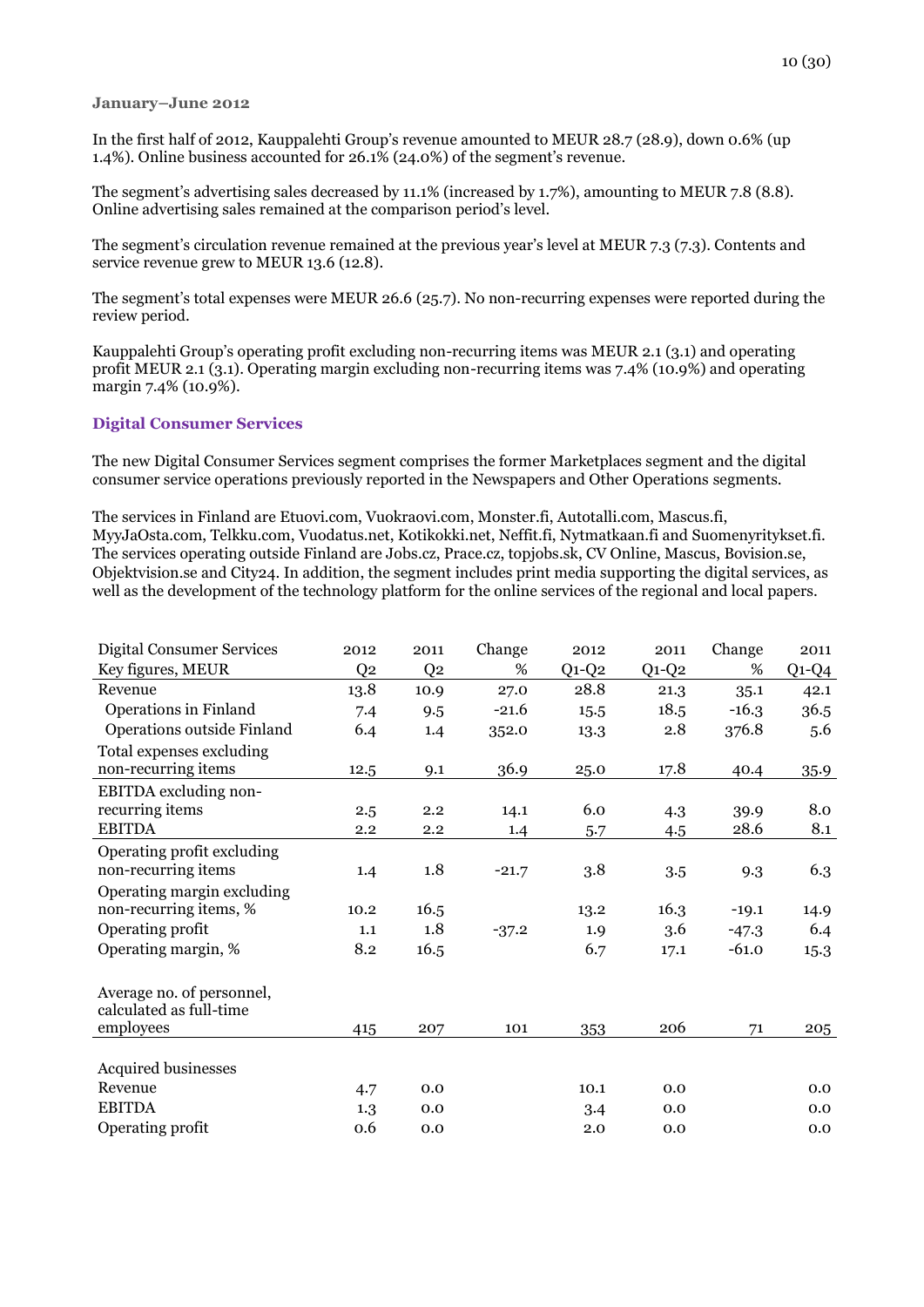|                                          | 2012    | 2011    | 2012    | 2011    | 2011    |
|------------------------------------------|---------|---------|---------|---------|---------|
| Operational key figures                  | Q2      | Q2      | $Q1-Q2$ | $Q1-Q2$ | $Q1-Q4$ |
| Online services, unique browsers, weekly |         |         |         |         |         |
| Etuovi.com                               | 397,261 | 456,970 | 412,457 | 471,740 | 453,453 |
| Autotalli.com                            | 101,941 | 98,819  | 108,395 | 108,130 | 99,142  |
| Monster.fi                               | 96,217  | 80,857  | 104,319 | 99,573  | 91,205  |
| MyyjaOsta.com                            | 35,229  | 43,832  | 35,070  | 46,139  | 42,239  |
| Telkku.com                               | 764,329 | 646,887 | 767,417 | 678,840 | 661,908 |
| Vuodatus.net                             | 242,520 | 259,863 | 241,513 | 274,810 | 256,582 |
| Kotikokki.net                            | 183,155 | 196,411 | 185,006 | 210,254 | 196,509 |
| Suomenyritykset.fi                       | 70,694  | 80,327  | 68,986  | 80,317  | 76,618  |
| Mascus.com (Finland)                     | 338,350 | 198,014 | 357,500 | 285,840 | 279,089 |
| City <sub>24</sub>                       | 104,455 | 146,522 | 109,608 | 142,113 | 190,842 |
| <b>Bovision</b>                          | 48,900  | 63,417  | 57,277  | 76,043  | 66,019  |

11 (30)

#### **April–June 2012**

In the second quarter of 2012, the revenue of the Digital Consumer Services segment was MEUR 13.8 (10.9), up 27.0% (20.5%). Revenue from business operations acquired in 2012 was MEUR 4.7. The segment's advertising sales amounted to MEUR 12.1 (9.5).

Recruitment advertising sales increased supported by acquisitions, but in Finland, the economic uncertainty began to be reflected on recruitment advertising toward the end of the review period. Alma Media's home sales advertising sales decreased as customers began to consolidate their advertising in a service owned by real estate brokers since late 2011. By the end of the review period, however, the most important customers of Etuovi.com and Vuokraovi.com had returned to Alma Media services. Alma Media continuously develops its home sales services and their pricing to remain competitive in a new market situation.

The total expenses of the segment excluding non-recurring items during the review period were MEUR 12.5 (9.1) and total expenses MEUR 12.7 (9.1). The expenses of acquired business operations amounted to MEUR 4.1.

Operating profit for the Digital Consumer Services segment declined to MEUR 1.4 (1.8) in the second quarter. Operating profit was MEUR 1.1 (1.8). The operating profit from business operations acquired in 2012 was MEUR 0.6. Non-recurring items, MEUR 0.3, were related to restructuring.

Organisational restructuring and implementing increased operational efficiencies related to the business areas of home sales, car sales and trade between consumers were initiated in March. Statutory personnel negotiations concerning staff in these businesses were started simultaneously. As a result of the negotiations, concluded in April, the number of employees will be reduced by 28 full-time work years.

Alma Intermedia Oy, a company offering electronic directory services, concluded its statutory personnel negotiations in May. As a result, its staff will be reduced by 10 full-time work years.

#### **January–June 2012**

In the first half of 2012, the Digital Consumer Services segment's revenue amounted to MEUR 28.8 (21.3), up 35.1% (23.0%). Revenue from business operations acquired in 2012 was MEUR 10.1. The segment's advertising sales totalled MEUR 25.6 (18.5).

Total expenses during the review period, excluding non-recurring items, were MEUR 25.0 (17.8) and total expenses MEUR 26.9 (17.8). The expenses of acquired business operations were MEUR 8.1.

The operating profit of the Digital Consumer Services segment excluding non-recurring items grew to MEUR 3.8 (3.5) in the first half-year 2012. Operating profit was MEUR 1.9 (3.6). Operating profit from business operations acquired in 2012 was MEUR 2.0. Non-recurring expenses in the amount of MEUR 1.9 were related to restructuring as well as capitalised impairment losses relating to R&D costs. The nonrecurring gains of MEUR 0.2 in the comparison period were related to corporate transactions. The segment's operating profit excluding non-recurring items grew due to acquired business operations.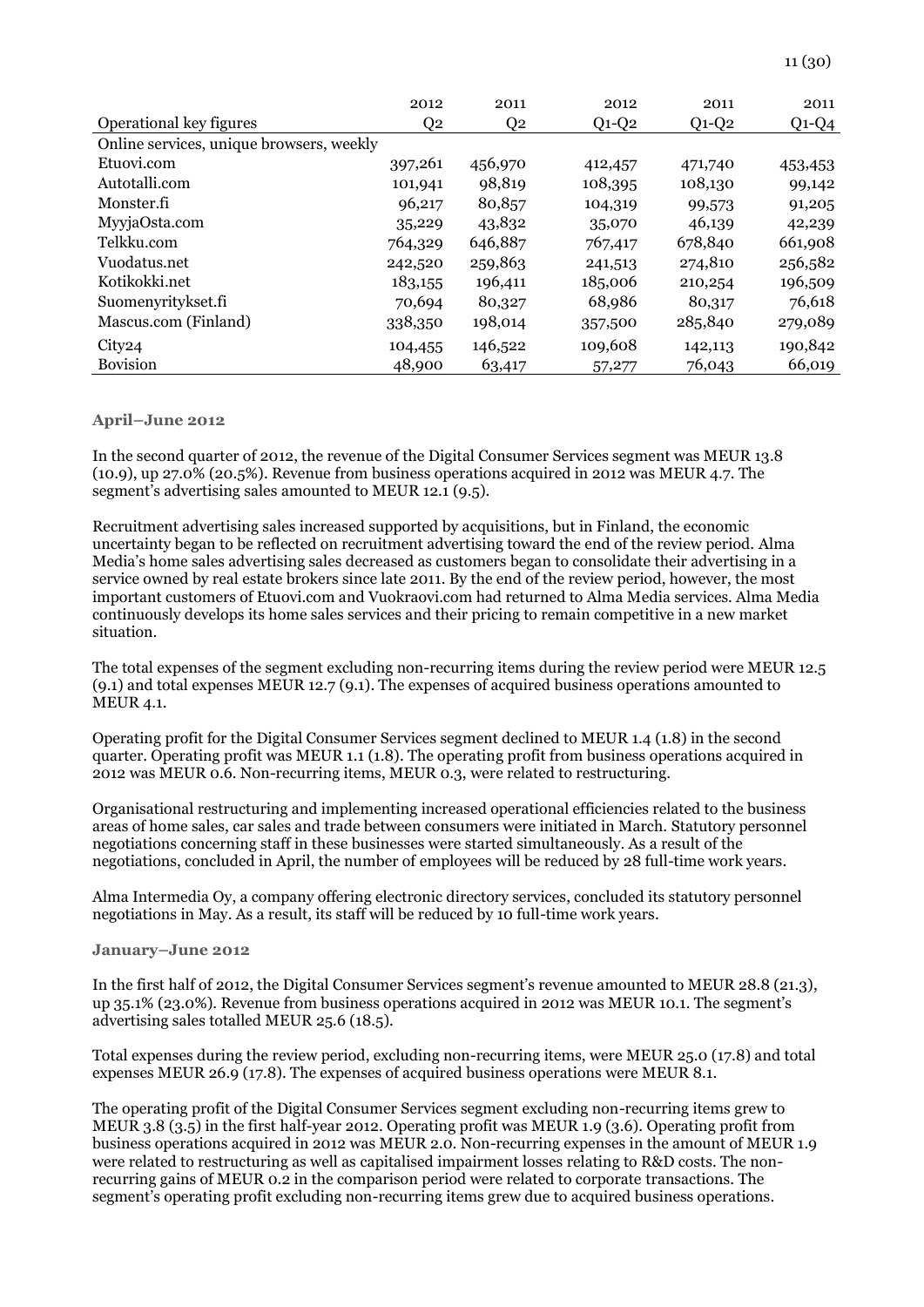#### **Other Operations**

The Other Operations segment reports the operations of the Group's printing and distribution unit as well as the parent company. The financial characteristics of both are similar as they primarily provide services for the other business segments.

| Other operations                                     | 2012           | 2011           | Change         | 2012    | 2011    | Change      | 2011    |
|------------------------------------------------------|----------------|----------------|----------------|---------|---------|-------------|---------|
| Key figures, MEUR                                    | Q <sub>2</sub> | Q <sub>2</sub> | %              | $Q1-Q2$ | $Q1-Q2$ | %           | $Q1-Q4$ |
| Revenue                                              | 21.0           | 20.2           | 4.3            | 42.1    | 39.3    | 7.1         | 79.5    |
| External                                             | 1.5            | 1.3            | 9.2            | 3.0     | 2.8     | 10.2        | 5.6     |
| Inter-segments                                       | 19.6           | 18.8           | 4.0            | 39.0    | 36.5    | 6.9         | 73.9    |
| Total expenses excluding non-                        |                |                |                |         |         |             |         |
| recurring items                                      | 22.8           | 21.4           | 6.6            | 44.8    | 40.5    | 10.6        | 81.0    |
| EBITDA excluding non-                                |                |                |                |         |         |             |         |
| recurring items                                      | $-0.3$         | 0.1            | $-376.2$       | 0.2     | 1.3     | $-88.4$     | 3.5     |
| <b>EBITDA</b>                                        | $-0.3$         | $-0.4$         | 37.2           | $-0.2$  | 0.8     | $-123.2$    | 3.4     |
| Operating profit excluding                           |                |                |                |         |         |             |         |
| non-recurring items                                  | $-1.7$         | $-1.2$         | $-47.7$        | $-2.7$  | $-1.2$  | $-122.0$    | $-1.4$  |
| Operating profit excluding                           |                |                |                |         |         |             |         |
| non-recurring items, %                               | $-8.2$         | $-5.8$         |                | $-6.5$  | $-3.1$  | $-107.3$    | $-1.8$  |
| Operating profit                                     | $-1.7$         | $-1.7$         | $-2.0$         | $-3.1$  | $-1.8$  | $-74.6$     | $-1.6$  |
| Operating profit, %                                  | $-8.2$         | $-8.4$         |                | $-7.3$  | $-4.5$  | $-63.1$     | $-2.0$  |
| Average no. of personnel,<br>calculated as full-time |                |                |                |         |         |             |         |
| employees                                            | 266            | 247            | 8              | 269     | 234     | 15          | 241     |
| Average no. of delivery staff                        | 930            | 846            | 10             | 909     | 830     | $\mathbf Q$ | 844     |
|                                                      |                | 2012           | 2011           | 2012    |         | 2011        | 2011    |
|                                                      |                |                |                |         |         |             |         |
| Operational key figures                              |                | Q <sub>2</sub> | Q <sub>2</sub> | $Q1-Q2$ |         | $Q1-Q2$     | $Q1-Q4$ |
| Printing volume (thousand units)                     |                | 50,976         | 59,276         | 102,059 |         | 119,190     | 224,724 |
| Paper usage (tons)                                   |                | 7,291          | 8,282          | 14,392  |         | 15,749      | 31,428  |

Alma Media has entered a finance leasing agreement with Pohjola Bank Plc for the financing of the machinery and movable property of Alma Media's new printing facility. The agreements cover a total of MEUR 42.6. The total amount of the investment is approximately MEUR 50.0.

The rent agreement for the new printing facility property became effective on January 1, 2012, and it is treated as a finance leasing agreement in the consolidated balance sheet.

Alma Manu Oy, Alma Media's printing and distribution company, expanded its distribution operations in the province of Lapland. The distribution of Lapin Kansa and Koillis-Lappi, both Alma Media newspapers, was transferred from Itella to Alma Manu in January 2012.

Alma Manu initiated statutory personnel negotiations in relation to its planned operational rationalisation and reorganisation in March. As a result of the negotiations, completed in April, the number of employees at the Rovaniemi printing facility was reduced by four full-time work years.

Alma Manu started statutory personnel negotiations in June with its newspaper deliverers in the Pirkanmaa region. According to the tentative estimate of the company, the work load in delivery operations may decrease by 18 full-time work years at most.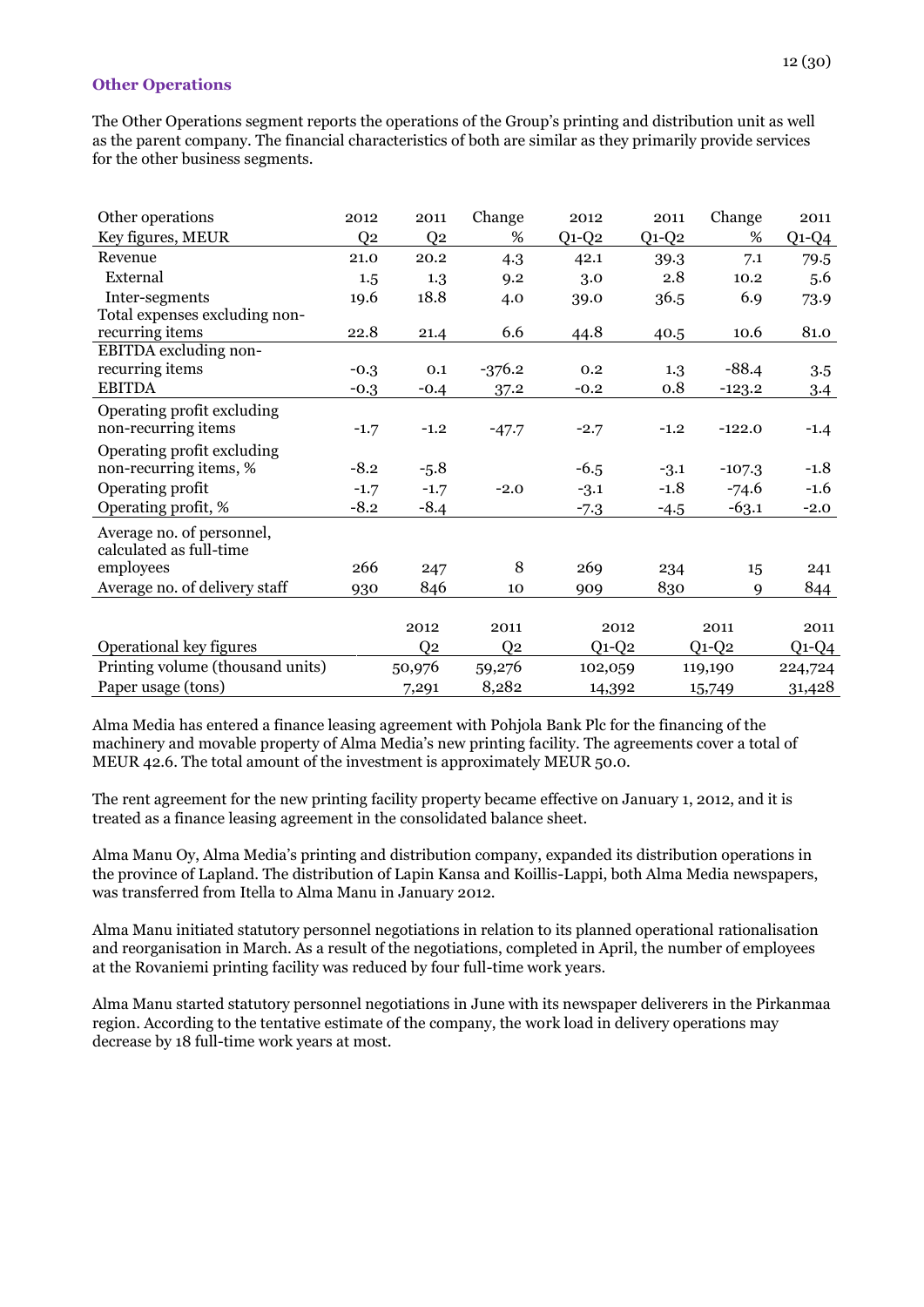#### **Associated companies**

| Share of profit of associated companies | 2012           | 2011   | 2012    | 2011    | 2011    |
|-----------------------------------------|----------------|--------|---------|---------|---------|
| <b>MEUR</b>                             | Q <sub>2</sub> | Q2     | $O1-O2$ | $O1-O2$ | $Q1-Q4$ |
| Newspapers                              | 0.0            | 0.0    | 0.0     | 0.0     | $-0.0$  |
| Kauppalehti Group                       |                |        |         |         |         |
| Talentum Oyj                            | 0.2            | 0.1    | $-0.5$  | 0.3     | 1.8     |
| Digital consumer services               | $-0.0$         | $-0.0$ | 0.0     | $-0.0$  | $-0.1$  |
| Other operations                        |                |        |         |         |         |
| Other associated companies              | 0.1            | 0.4    | 0.3     | 0.5     | 0.9     |
| Total                                   | 0.3            | 0.4    | $-0.2$  | 0.8     | 2.5     |

Alma Media Group holds a 32.14-% stake in Talentum Oyj, which is reported under the Kauppalehti Group. The company's own shares in the possession of Talentum are here included in the total number of shares. In the consolidated financial statements of Alma Media the own shares held by Talentum itself are not included in the total number of shares. Alma Media's shareholding in Talentum is stated as 32.64% in Alma Media's consolidated financial statements of December 31, 2011 and in this Interim Report.

#### **Non-recurring items**

A non-recurring item is an income or expense arising from non-recurring or rare events. Gains or losses from the sale of business operations or assets, gains or losses from discontinuing or restructuring business operations as well as impairment losses of goodwill and other assets are recognised as non-recurring items. Non-recurring items are recognised in the profit and loss statement within the corresponding income or expense group.

| NON-RECURRING ITEMS            | 2012           | 2011           | 2012    | 2011    | 2011             |
|--------------------------------|----------------|----------------|---------|---------|------------------|
| <b>MEUR</b>                    | Q <sub>2</sub> | Q <sub>2</sub> | $Q1-Q2$ | $Q1-Q2$ | $Q1-Q4$          |
| <b>Newspapers</b>              |                |                |         |         |                  |
| Restructuring                  | $-2.5$         |                | $-3.0$  | $-0.5$  | $-1.0$           |
| Gains on sales of assets       | $-0.1$         |                | $-0.1$  |         |                  |
| Digital consumer services      |                |                |         |         |                  |
| Restructuring                  | $-0.3$         |                | $-1.9$  |         |                  |
| Gains on sales of assets       |                |                |         | 0.2     | 0.2 <sub>0</sub> |
| Other operations               |                |                |         |         |                  |
| Restructuring                  |                | $-0.5$         | $-0.3$  | $-0.5$  | $-0.5$           |
| Gains on sales of assets       |                |                |         |         | 0.4              |
| NON-RECURRING ITEMS IN         |                |                |         |         |                  |
| <b>OPERATING PROFIT</b>        | $-2.9$         | $-0.5$         | $-5.3$  | $-0.8$  | $-1.0$           |
| <b>Translation differences</b> |                |                |         | 0.1     | 0.1              |
| NON-RECURRING ITEMS IN         |                |                |         |         |                  |
| <b>FINANCIAL ITEMS</b>         |                |                |         | 0.1     | 0.1              |

The non-recurring items during the second quarter comprised restructuring expenses in the Newspapers and Digital Consumer Services segments, as well as the loss from a real estate sale reported in the Newspapers segment.

## **Balance sheet and financial position**

The consolidated balance sheet at the end of June 2012 stood at MEUR 223.6 (166.1). Alma Media's equity ratio at the end of June was 36.8% (56.6%) and equity per share declined to EUR 0.95 (1.04).

At the end of June, the Group's interest-bearing net debt was MEUR 42.9 (-8.5). The increase in net debt was due to the entering into force of the rental agreement of the printing facility, treated as finance leasing, as well as loans taken for company acquisitions and dividend payment. Financial assets recognised at fair value through profit or loss created through corporate restructuring amounted to MEUR 0.0 (7.3) on June 30, 2012, and the fair value of debts on the same date MEUR 4.9 (2.6).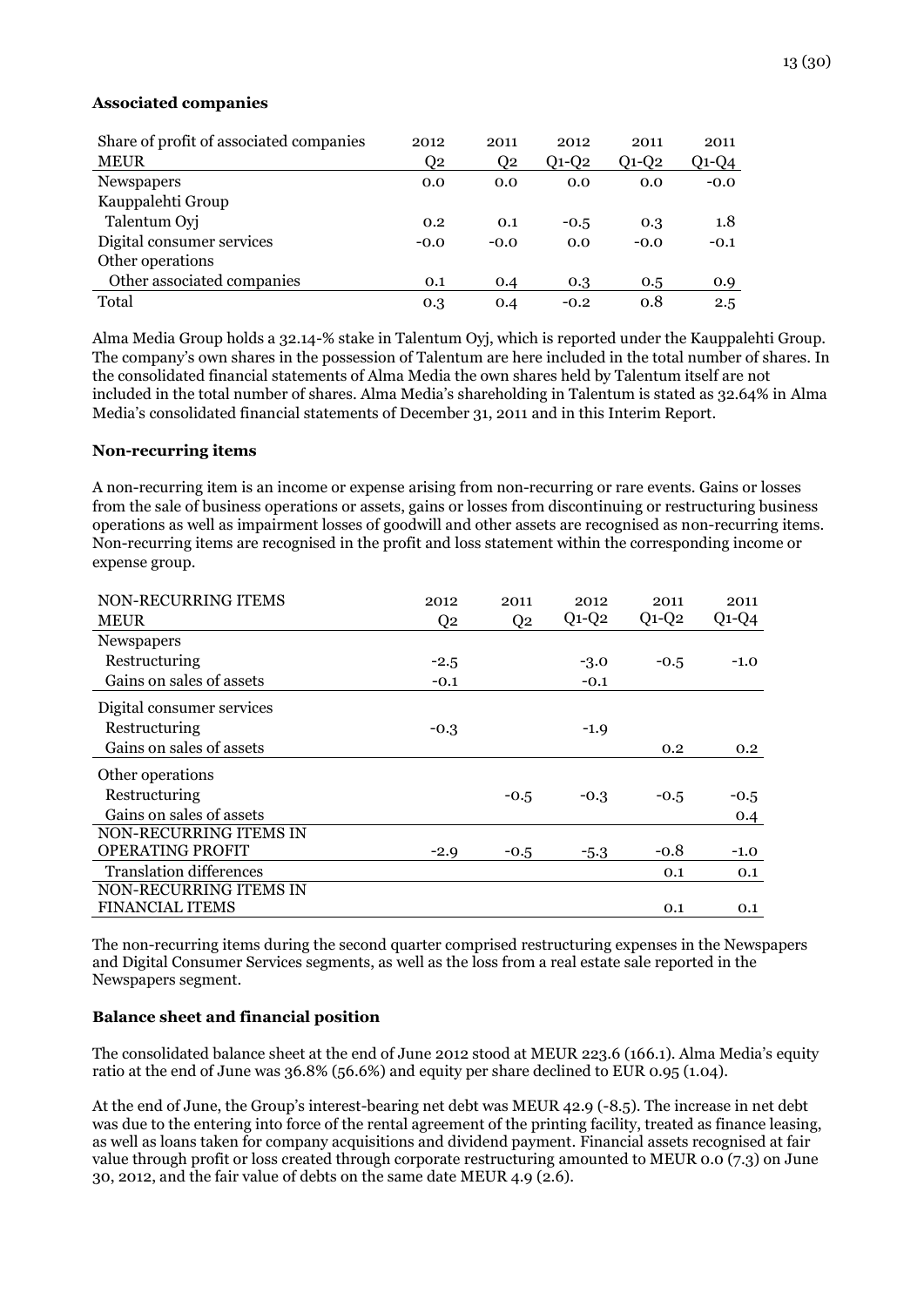The consolidated cash flow from operations in January–June 2012 was MEUR 12.2 (26.0). Cash flow before financing was MEUR -21.8 (26.7). Because of the change in value-added tax treatment of newspaper subscriptions, part of 2012 subscription revenue was exceptionally created in 2011, which significantly reduced the cash flow from operations during the review period. Cash flow from investing activities was affected primarily by the acquisitions of business operations during the financial period.

The Group currently has a MEUR 100.0 commercial paper programme in Finland under which it is permitted to issue papers to a total amount of MEUR  $\overline{O}$ –100. The unused part of the programme was MEUR 81 on June 30, 2012. In addition, the Group has a credit limit in the amount of MEUR 30 until October 9, 2013, of which MEUR 10.0 were unused on June 30, 2012, and a credit limit in the amount of MEUR 35 until December 19, 2012, of which MEUR 35.0 were unused on June 30, 2012.

## **Capital expenditure**

Alma Media Group's capital expenditure in April–June 2012 totalled MEUR 3.0 (1.4), consisting mainly of business acquisitions, development projects and normal operational and replacement investments.

## **Administration**

Alma Media Corporation's Annual General Meeting (AGM) held on March 14, 2012 elected Timo Aukia, Petri Niemisvirta, Seppo Paatelainen, Kai Seikku, Erkki Solja, Catharina Stackelberg-Hammarén and Harri Suutari members of the company's Board of Directors. In its constitutive meeting held after the AGM, the Board of Directors elected Seppo Paatelainen its Chairman.

The Board also elected the members of its committees. Timo Aukia, Kai Seikku, Catharina Stackelberg-Hammarén and Harri Suutari as chairman were elected members of the Audit Committee. Petri Niemisvirta and Erkki Solja, as well as Seppo Paatelainen as Chairman, were elected members of the Nomination and Compensation Committee.

The Board of Directors of Alma Media Corporation has evaluated that with the exception of Timo Aukia, Petri Niemisvirta and Seppo Paatelainen, the elected members of the Board of Directors are independent of the company and its significant shareholders. The three members named above are evaluated to be independent of the company but dependent on its significant shareholders.

Mikko Korttila, General Counsel of Alma Media Corporation, was appointed secretary to the Board of Directors.

The AGM appointed Ernst & Young Oy as the company's auditors.

Alma Media Corporation applies the Finnish Corporate Governance Code for listed companies, issued by the Securities Market Association on June 15, 2010, in its unaltered form. The Corporate Governance Statement as well as the Salary and remuneration report for 2011 are published separately on the company's website www.almamedia.fi/corporate\_governance.

## **Dividends**

The Annual General Meeting resolved to distribute a dividend of EUR 0.40 per share, a total of MEUR 30.2 (52.5), for the financial year 2011 in accordance with the proposal of the Board of Directors. The dividend was paid on March 26, 2012 to shareholders who were registered in Alma Media Corporation's shareholder register maintained by Euroclear Finland Oy on the record date, March 19, 2012.

## **The Alma Media share**

In January–June, a total of 3,274,749 Alma Media shares were traded at NASDAQ OMX Helsinki Stock Exchange, representing 4.3% of the total number of shares. The closing price of the Alma Media share at the end of the last trading day of the reporting period, June 29, 2012, was EUR 5.15. The lowest quotation during the reporting period was EUR 4.52 and the highest EUR 5.43. Alma Media Corporation's market capitalisation at the end of the review period was MEUR 388.8.

The Annual General Meeting of Alma Media Corporation on March 14, 2012 authorised the Board of Directors to repurchase a maximum of 1,000,000 of the company's shares, corresponding to approximately 1.4 per cent of the company's total number of shares. The shares will be repurchased at the market price in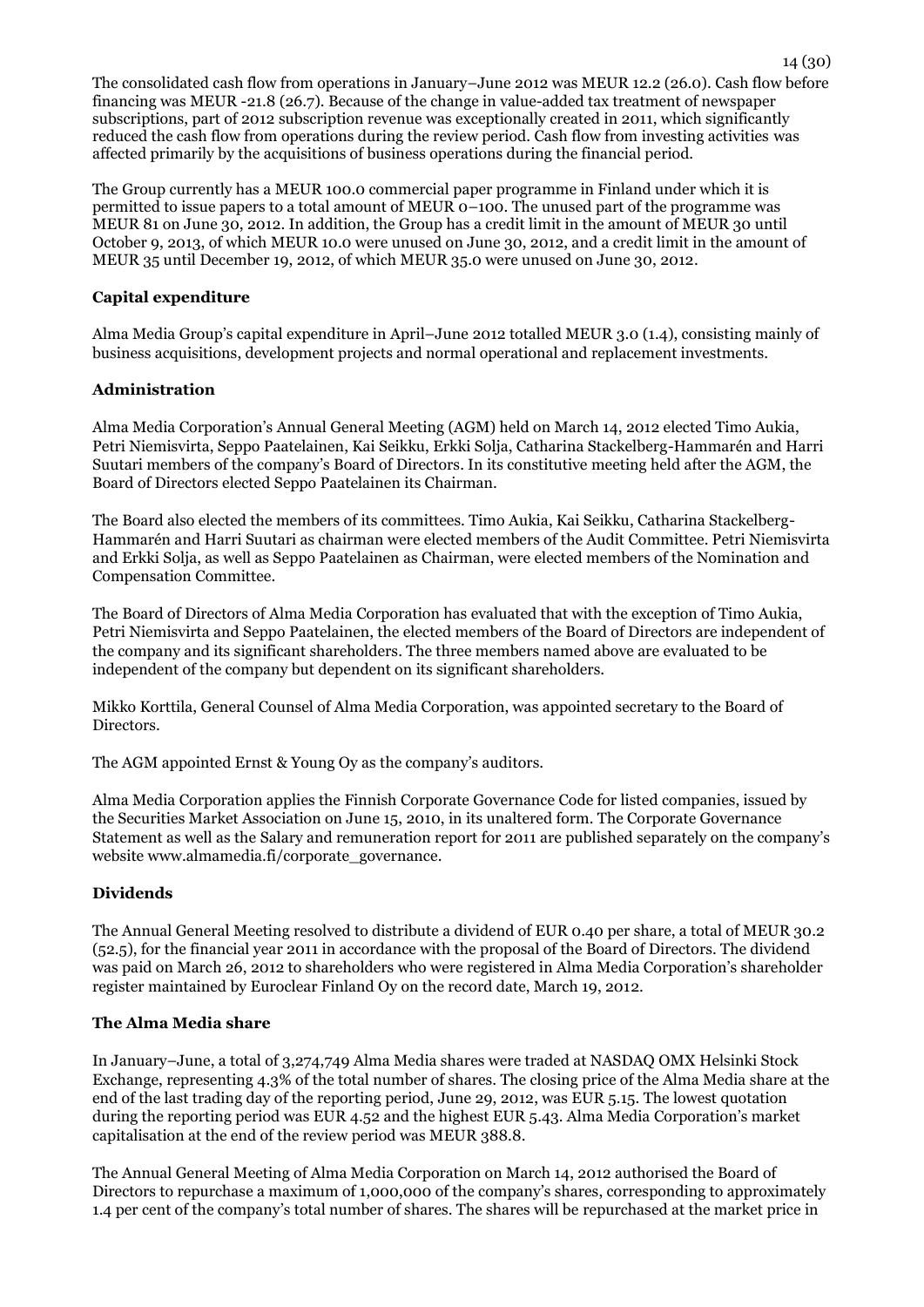public trade on NASDAQ OMX Helsinki using the company's non-restricted equity, which will decrease the disposable funds of the company for the distribution of profit. The price paid for the shares shall be based on the price of the company's shares in public trade with the minimum price of the shares to be purchased being the lowest quoted market price in public trade during the validity of the authorisation and the maximum price the highest quoted market price during the validity of the authorisation. The shares can be repurchased for the purpose of developing the capital structure of the company, or financing or implementing of corporate acquisitions or other arrangements, or implementing of the incentive programmes for the management or key personnel of the company, or to be otherwise disposed of or cancelled. The authorisation is valid until the following ordinary Annual General Meeting, however no longer than until June 30, 2013.

The Annual General Meeting of Alma Media Corporation on March 14, 2012 authorised the Board of Directors to decide on a share issue by transferring shares in possession of the company. The authorisation entitles the Board to issue a maximum of 1,000,000 shares, corresponding to approximately 1.4 per cent of the total number of shares of the company. The authorisation entitles the Board to decide on a directed share issue, which would entail deviating from the pre-emption rights of shareholders. The Board may use the authorisation in one or more parts. The authorisation may be used to implement incentive programmes for the management or key personnel of the company. The authorisation is valid until the following ordinary Annual General Meeting, however no longer than until June 30, 2013. This authorisation does not override the authorisation for share issue resolved in the Annual General Meeting held on March 17, 2011.

The Annual General Meeting of Alma Media Corporation on March 17, 2011 authorised the Board of Directors to decide on a share issue. The authorisation entitles the Board to issue a maximum of 7,500,000 shares. This maximum amount of shares corresponds to approximately 10% of the total number of shares of the company. The share issue can be implemented by issuing new shares or transferring shares in possession of the company. The authorisation entitles the Board to decide on a directed share issue, which would entail deviating from the pre-emption rights of shareholders. The Board may use the authorisation in one or more parts. The Board may use the authorisation for developing the capital structure of the company, widening the ownership base, financing or realising acquisitions or other similar arrangements, or for other purposes decided upon by the Board. The authorisation may not, however, be used for incentive programmes for the management or key personnel of the company. The authorisation is in effect until March 17, 2013.

## **Option rights**

Alma Media has the option programmes 2006 and 2009 in effect. The programmes are incentive and commitment systems for Group management. If all the subscription rights are exercised, the programmes 2006 and 2009 will dilute the holdings of the earlier shareholders by a maximum of 2.74%. Further details about the programmes are given in the notes of this Interim Report.

The Board of Directors of Alma Media Corporation has resolved on a new share-based incentive plan for the Group key employees. The new Performance Share Plan consists of three performance periods, the calendar years 2012, 2013 and 2014. The Board of Directors will decide on the plan's performance criteria and their targets at the beginning of each performance period. The potential reward from the plan for the performance period 2012 will be based on the Alma Media Group's profitability, and it will be paid partly in the company's shares and partly in cash in 2013. For the members of the Group Executive Team, the plan additionally includes one three-year performance period, the calendar years 2012–2014, based on the profitable growth of the Group. The potential reward from the performance period 2012–2014 will be paid partly in the company's shares and partly in cash one year and two years from the end of the performance period. The Performance Share Plan includes approximately 25 persons.

## **Other authorisations of the Board of Directors**

The Board of Directors has no other current authorisations to raise convertible loans.

## **Market liquidity guarantee**

There is no market liquidity guarantee in effect for the Alma Media share.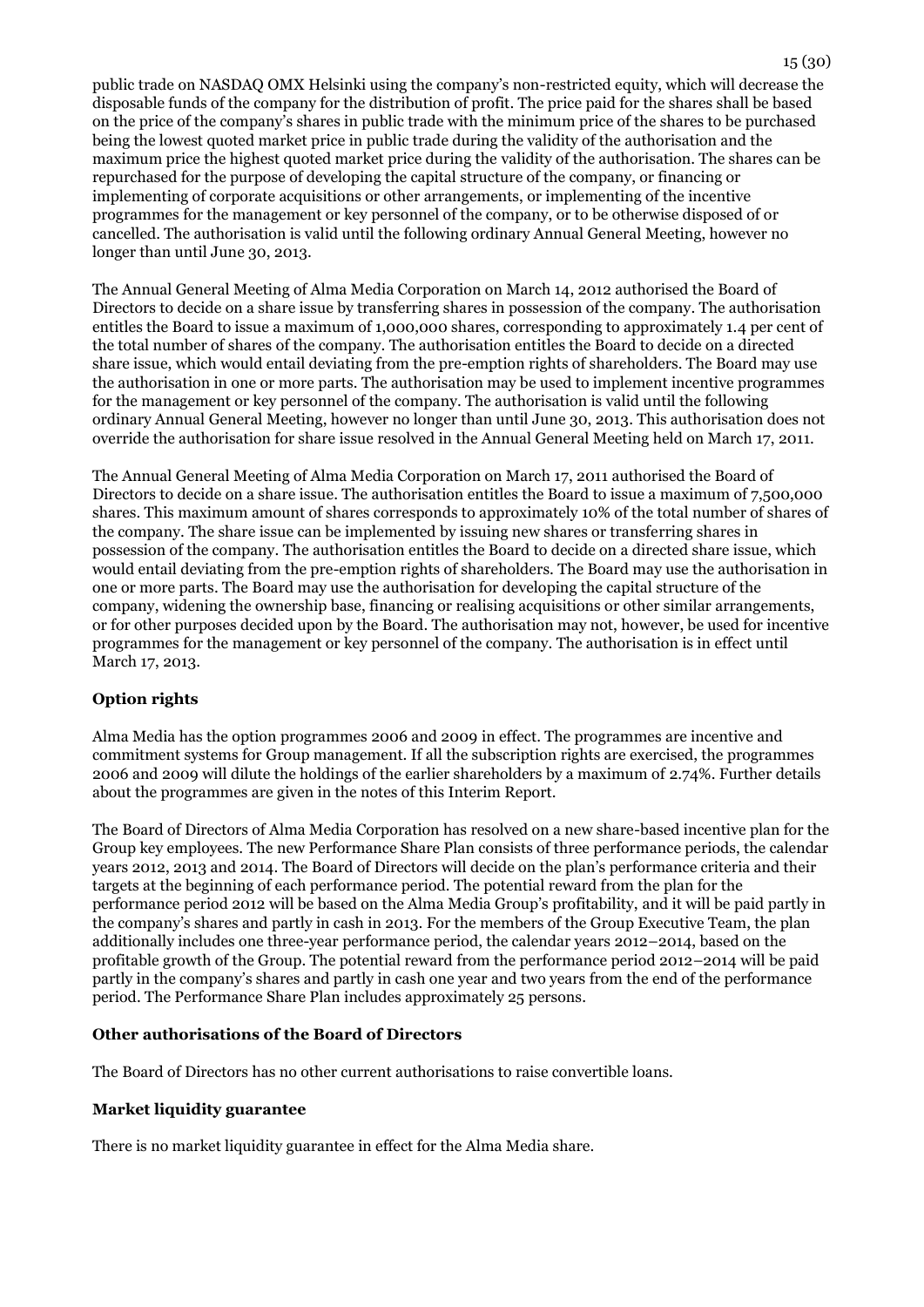## **Flagging notices**

In the second quarter of 2012, Alma Media received the following notices of changes in shareholdings pursuant to Chapter 2, Section 9 of the Securities Markets Act:

On June 21, 2012 Mandatum Life Insurance Company Limited informed Alma Media that its holding in Alma Media shares and voting rights has decreased to 3.69%. Kaleva Mutual Insurance Company informed Alma Media that its holding has decreased to 3.01%. Additionally, Mariatorp Oy announced on the same day that it had acquired 7,600,000 Alma Media shares, representing approximately 10.07% of all Alma Media shares and votes.

#### **Risks and risk management**

The purpose of Alma Media Group's risk management activities is to continuously evaluate and manage all opportunities, threats and risks in conjunction with the company's operations to enable the company to reach its set objectives and to secure business continuity.

The risk management process identifies the risks, develops appropriate risk management methods and regularly reports on risk issues to the risk management organisation. Risk management is part of Alma Media's internal audit function and thereby part of good corporate governance. Limits and processing methods are set for quantitative and qualitative risk methods by the corporate risk management system in writing.

The most critical strategic risks for Alma Media are a significant drop in its newspaper subscriptions, a decline in advertising sales and a significant increase in distribution and delivery costs. Fluctuating economic cycles are reflected on the development of advertising sales, which accounts for approximately half of the Group's revenue. Developing businesses outside Finland such as in the Baltic countries and other East European countries include country-specific risks relating to market development and economic growth.

In the long term, the media business will undergo changes along with the transformation in media consumption and technological developments. The Group's strategic objective is to meet this challenge through renewal and the development of new business operations in online media. The most important operational risks are disturbances in information technology systems and telecommunication, and an interruption of printing operations.

## **Outlook for 2012**

Due to the uncertainty prevailing in the macroeconomic conditions of the Group's main markets, it is exceptionally difficult to estimate the development of circulation and advertising revenues. Digital services are expected to further increase their share of the media market. Alma Media expects that the change in value-added tax, effective since the beginning of 2012, may decrease the circulations of the Group's newspapers.

Alma Media repeats its estimate given in the interim report of April 27, 2012, according to which the company expects its full-year revenue for 2012 to increase from the 2011 level, primarily due to the acquisitions made. Operating profit excluding non-recurring items is expected to be lower than in 2011. Full-year revenue for 2011 was MEUR 316.2, operating profit excluding non-recurring items MEUR 42.9 and operating profit MEUR 42.0.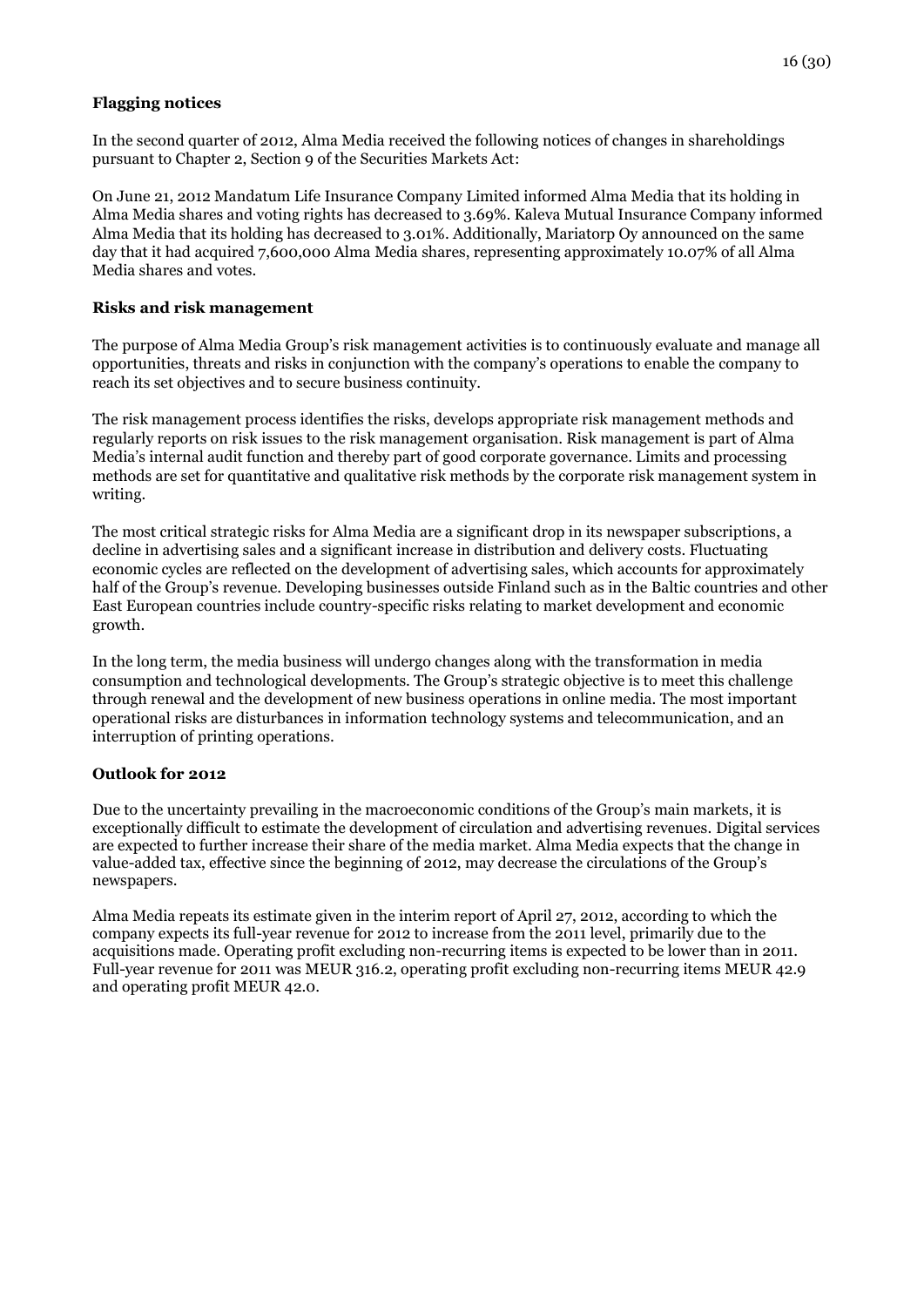# SUMMARY OF FINANCIAL STATEMENTS AND NOTES

| <b>COMPREHENSIVE INCOME</b><br>STATEMENT, MEUR<br><b>REVENUE</b><br>81.0<br>82.7<br>162.2<br>159.8<br>$-2.0$<br>1.5<br>Other operating income<br>88.8<br>0.1<br>0.0<br>0.1<br>0.2<br>$-37.2$<br>Materials and services<br>20.8<br>23.2<br>$-10.1$<br>41.6<br>44.9<br>$-7.4$<br>Employee benefits expense<br>61.6<br>69.7<br>13.2<br>35.7<br>31.3<br>14.3<br>Depreciation, amortisation and<br>impairment<br>69.3<br>2.9<br>2.2<br>30.1<br>7.7<br>4.5<br>Other operating expenses<br>16.8<br>32.5<br>12.0<br>15.1<br>11.7<br>29.0 |                         | 2012           |                | 2011 Change | 2012    |         | 2011 Change | 2011    |
|----------------------------------------------------------------------------------------------------------------------------------------------------------------------------------------------------------------------------------------------------------------------------------------------------------------------------------------------------------------------------------------------------------------------------------------------------------------------------------------------------------------------------------|-------------------------|----------------|----------------|-------------|---------|---------|-------------|---------|
|                                                                                                                                                                                                                                                                                                                                                                                                                                                                                                                                  |                         | Q <sub>2</sub> | Q <sub>2</sub> | %           | $Q1-Q2$ | $Q1-Q2$ | %           | $Q1-Q4$ |
|                                                                                                                                                                                                                                                                                                                                                                                                                                                                                                                                  |                         |                |                |             |         |         |             |         |
|                                                                                                                                                                                                                                                                                                                                                                                                                                                                                                                                  |                         |                |                |             |         |         |             | 316.2   |
|                                                                                                                                                                                                                                                                                                                                                                                                                                                                                                                                  |                         |                |                |             |         |         |             | 0.8     |
|                                                                                                                                                                                                                                                                                                                                                                                                                                                                                                                                  |                         |                |                |             |         |         |             | 88.9    |
|                                                                                                                                                                                                                                                                                                                                                                                                                                                                                                                                  |                         |                |                |             |         |         |             | 119.8   |
|                                                                                                                                                                                                                                                                                                                                                                                                                                                                                                                                  |                         |                |                |             |         |         |             |         |
|                                                                                                                                                                                                                                                                                                                                                                                                                                                                                                                                  |                         |                |                |             |         |         |             | 9.2     |
|                                                                                                                                                                                                                                                                                                                                                                                                                                                                                                                                  |                         |                |                |             |         |         |             | 57.1    |
|                                                                                                                                                                                                                                                                                                                                                                                                                                                                                                                                  | <b>OPERATING PROFIT</b> | 4.8            | 11.0           | $-56.4$     | 10.8    | 20.0    | $-46.0$     | 42.0    |
| Finance income<br>0.8<br>$-9.8$<br>0.6<br>0.7<br>$-39.7$<br>1.0                                                                                                                                                                                                                                                                                                                                                                                                                                                                  |                         |                |                |             |         |         |             | 1.1     |
| Finance expenses<br>126.6<br>$-45.7$<br>0.8<br>0.3<br>0.5<br>1.9                                                                                                                                                                                                                                                                                                                                                                                                                                                                 |                         |                |                |             |         |         |             | 3.6     |
| Share of profit of associated companies<br>$-126.2$<br>0.8<br>0.3<br>$-32.1$<br>$-0.2$<br>0.4                                                                                                                                                                                                                                                                                                                                                                                                                                    |                         |                |                |             |         |         |             | 2.5     |
| PROFIT BEFORE TAX<br>$-52.8$<br>5.6<br>11.8<br>$-55.6$<br>9.3<br>21.1                                                                                                                                                                                                                                                                                                                                                                                                                                                            |                         |                |                |             |         |         |             | 42.0    |
| Income tax<br>$-62.8$<br>3.0<br>2.2<br>5.3<br>$-59.5$<br>1.1                                                                                                                                                                                                                                                                                                                                                                                                                                                                     |                         |                |                |             |         |         |             | 11.2    |
| PROFIT FOR THE PERIOD<br>8.8<br>4.5<br>$-49.4$<br>7.2<br>$-54.3$<br>15.7                                                                                                                                                                                                                                                                                                                                                                                                                                                         |                         |                |                |             |         |         |             | 30.8    |
|                                                                                                                                                                                                                                                                                                                                                                                                                                                                                                                                  |                         |                |                |             |         |         |             |         |
| OTHER COMPREHENSIVE INCOME                                                                                                                                                                                                                                                                                                                                                                                                                                                                                                       |                         |                |                |             |         |         |             |         |
| Change in translation differences<br>216.8<br>26.4<br>$-0.2$<br>$-0.2$<br>0.3<br>$-0.2$                                                                                                                                                                                                                                                                                                                                                                                                                                          |                         |                |                |             |         |         |             | $-0.1$  |
| Share of other comprehensive                                                                                                                                                                                                                                                                                                                                                                                                                                                                                                     |                         |                |                |             |         |         |             |         |
| income of associated companies<br>0.1<br>$-0.2$<br>0.1<br>191.6<br>$-0.2$                                                                                                                                                                                                                                                                                                                                                                                                                                                        |                         |                |                |             |         |         |             | $-0.1$  |
| Income tax relating to components                                                                                                                                                                                                                                                                                                                                                                                                                                                                                                |                         |                |                |             |         |         |             |         |
| of other comprehensive income                                                                                                                                                                                                                                                                                                                                                                                                                                                                                                    |                         |                |                |             |         |         |             |         |
| Other comprehensive income for the                                                                                                                                                                                                                                                                                                                                                                                                                                                                                               |                         |                |                |             |         |         |             |         |
| period, net of tax<br>$-0.1$<br>$-0.4$<br>74.0<br>0.4<br>$-0.4$                                                                                                                                                                                                                                                                                                                                                                                                                                                                  |                         |                |                |             |         |         |             | $-0.2$  |
| TOTAL COMPREHENSIVE INCOME                                                                                                                                                                                                                                                                                                                                                                                                                                                                                                       |                         |                |                |             |         |         |             |         |
| FOR THE PERIOD<br>$-48.2$<br>7.6<br>8.4<br>15.3<br>$-50.4$<br>4.4                                                                                                                                                                                                                                                                                                                                                                                                                                                                |                         |                |                |             |         |         |             | 30.6    |
|                                                                                                                                                                                                                                                                                                                                                                                                                                                                                                                                  |                         |                |                |             |         |         |             |         |
| Profit for the period attributable to                                                                                                                                                                                                                                                                                                                                                                                                                                                                                            |                         |                |                |             |         |         |             |         |
| Owners of the parent<br>6.8<br>8.4<br>15.0<br>4.4                                                                                                                                                                                                                                                                                                                                                                                                                                                                                |                         |                |                |             |         |         |             | 29.4    |
| Non-controlling interest<br>0.8<br>0.1<br>0.4<br>0.4                                                                                                                                                                                                                                                                                                                                                                                                                                                                             |                         |                |                |             |         |         |             | 1.4     |
|                                                                                                                                                                                                                                                                                                                                                                                                                                                                                                                                  |                         |                |                |             |         |         |             |         |
| Total comprehensive income for the period attributable to                                                                                                                                                                                                                                                                                                                                                                                                                                                                        |                         |                |                |             |         |         |             |         |
| Owners of the parent<br>$7.3\,$<br>14.6<br>8.0<br>4.3                                                                                                                                                                                                                                                                                                                                                                                                                                                                            |                         |                |                |             |         |         |             | 29.2    |
| Non-controlling interest<br>0.8<br>0.1<br>0.4<br>0.4                                                                                                                                                                                                                                                                                                                                                                                                                                                                             |                         |                |                |             |         |         |             | 1.4     |
| Earnings per share calculated from the profit for the period<br>attributable to the parent company shareholders                                                                                                                                                                                                                                                                                                                                                                                                                  |                         |                |                |             |         |         |             |         |
| Earnings per share (basic), EUR<br>0.06<br>0.11<br>0.09<br>0.20                                                                                                                                                                                                                                                                                                                                                                                                                                                                  |                         |                |                |             |         |         |             | 0.39    |
| Earnings per share (diluted), EUR<br>0.06<br>0.11<br>0.09<br>$0.20\,$                                                                                                                                                                                                                                                                                                                                                                                                                                                            |                         |                |                |             |         |         |             | 0.39    |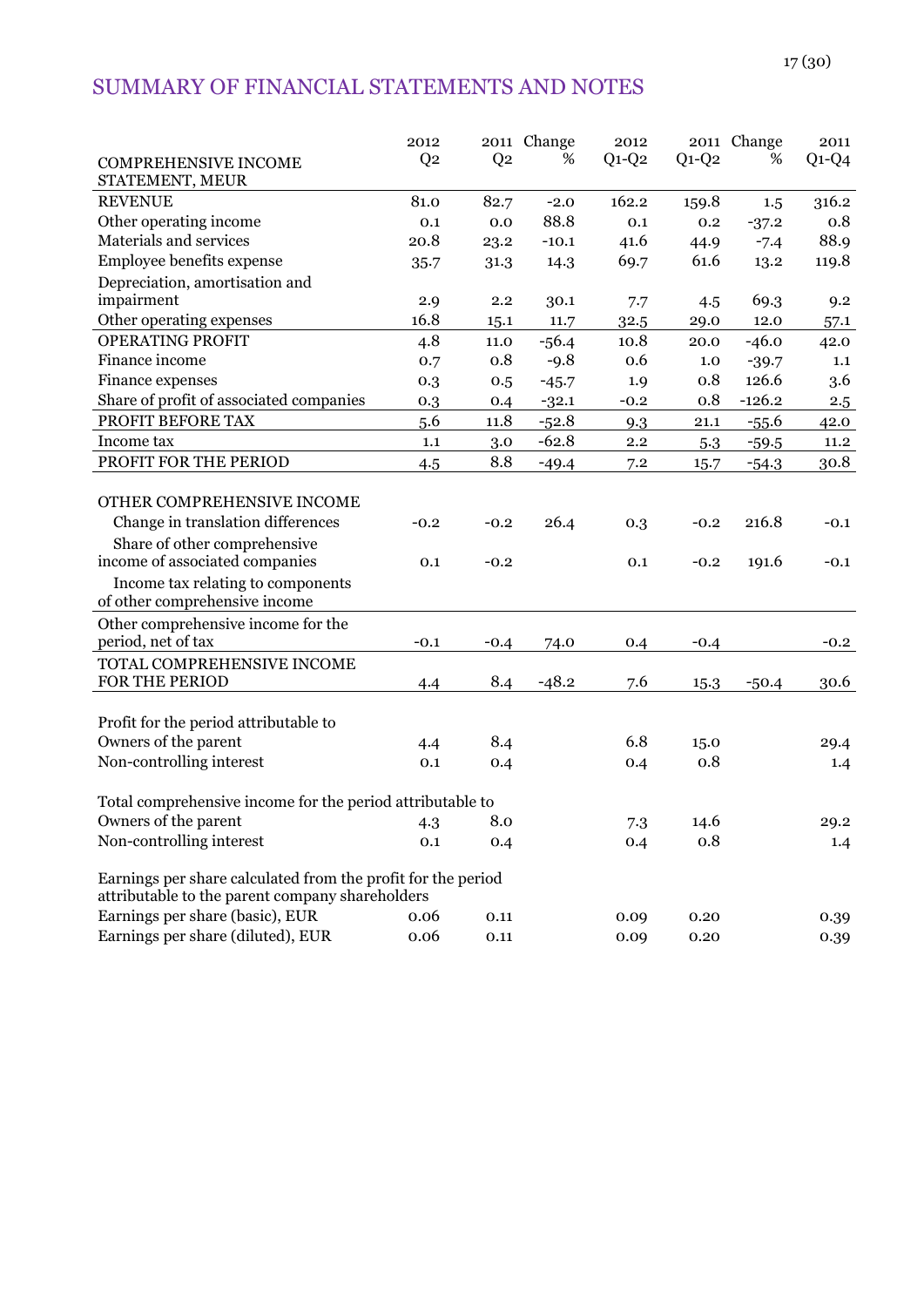|                                        | Jun 30 | Jun 30 | 31 Dec |
|----------------------------------------|--------|--------|--------|
| <b>BALANCE SHEET, MEUR</b>             | 2012   | 2011   | 2011   |
| <b>ASSETS</b>                          |        |        |        |
| NON-CURRENT ASSETS                     |        |        |        |
| Goodwill                               | 58.1   | 30.5   | 30.6   |
| Other intangible assets                | 30.6   | 10.4   | 9.9    |
| Tangible assets                        | 38.9   | 25.2   | 23.0   |
| Investments in associated companies    | 34.0   | 33.9   | 35.0   |
| Other non-current financial assets     | 4.2    | 8.5    | 5.3    |
| Deferred tax assets                    | 0.4    | 0.4    | 0.5    |
| <b>CURRENT ASSETS</b>                  |        |        |        |
| Inventories                            | 0.6    | 1.1    | 1.0    |
| Current tax assets                     | 7.7    | 2.0    | 4.1    |
| Trade receivable and other receivables | 28.8   | 27.7   | 26.7   |
| Other current financial assets         | 0.0    | 3.1    | 3.8    |
| Cash and cash equivalents              | 20.3   | 23.2   | 57.8   |
| <b>TOTAL ASSETS</b>                    | 223.6  | 166.1  | 198.0  |

|                                             | Jun 30 | Jun 30 | 31 Dec |
|---------------------------------------------|--------|--------|--------|
| <b>BALANCE SHEET, MEUR</b>                  | 2012   | 2011   | 2011   |
| <b>EQUITY AND LIABILITIES</b>               |        |        |        |
| Share capital                               | 45.3   | 45.3   | 45.3   |
| Share premium reserve                       | 7.7    | 7.7    | 7.7    |
| Foreign currency translation reserve        | 0.5    | 0.1    | 0.2    |
| Retained earnings                           | 17.9   | 25.5   | 40.6   |
| Equity attributable to owners of the parent | 71.4   | 78.6   | 93.8   |
| Non-controlling interest                    | 2.0    | 2.2    | 2.9    |
| TOTAL EQUITY                                | 73.5   | 80.8   | 96.7   |
|                                             |        |        |        |
| <b>LIABILITIES</b>                          |        |        |        |
| <b>NON-CURRENT LIABILITIES</b>              |        |        |        |
| Non-current interest-bearing liabilities    | 26.3   | 2.2    | 2.0    |
| Deferred tax liabilities                    | 5.1    | 2.4    | 2.2    |
| Pension obligations                         | 2.5    | 2.6    | 2.6    |
| Provisions                                  | 0.1    | 0.1    | 0.1    |
| Other financial liabilities                 | 0.7    | 1.2    | 0.9    |
| Other non-current liabilities               | 0.4    | 0.3    | 0.3    |
|                                             |        |        |        |
| <b>CURRENT LIABILITIES</b>                  |        |        |        |
| Current interest-bearing liabilities        | 37.0   | 12.5   | 23.5   |
| Advances received                           | 23.8   | 23.4   | 28.2   |
| Income tax liability                        | 0.0    | 0.0    | 1.5    |
| Provisions                                  | 0.6    | 1.1    | 1.0    |
| Trade and other payables                    | 53.7   | 39.5   | 38.9   |
| <b>TOTAL LIABILITIES</b>                    | 150.2  | 85.2   | 101.2  |
| TOTAL EQUITY AND LIABILITIES                | 223.6  | 166.1  | 198.0  |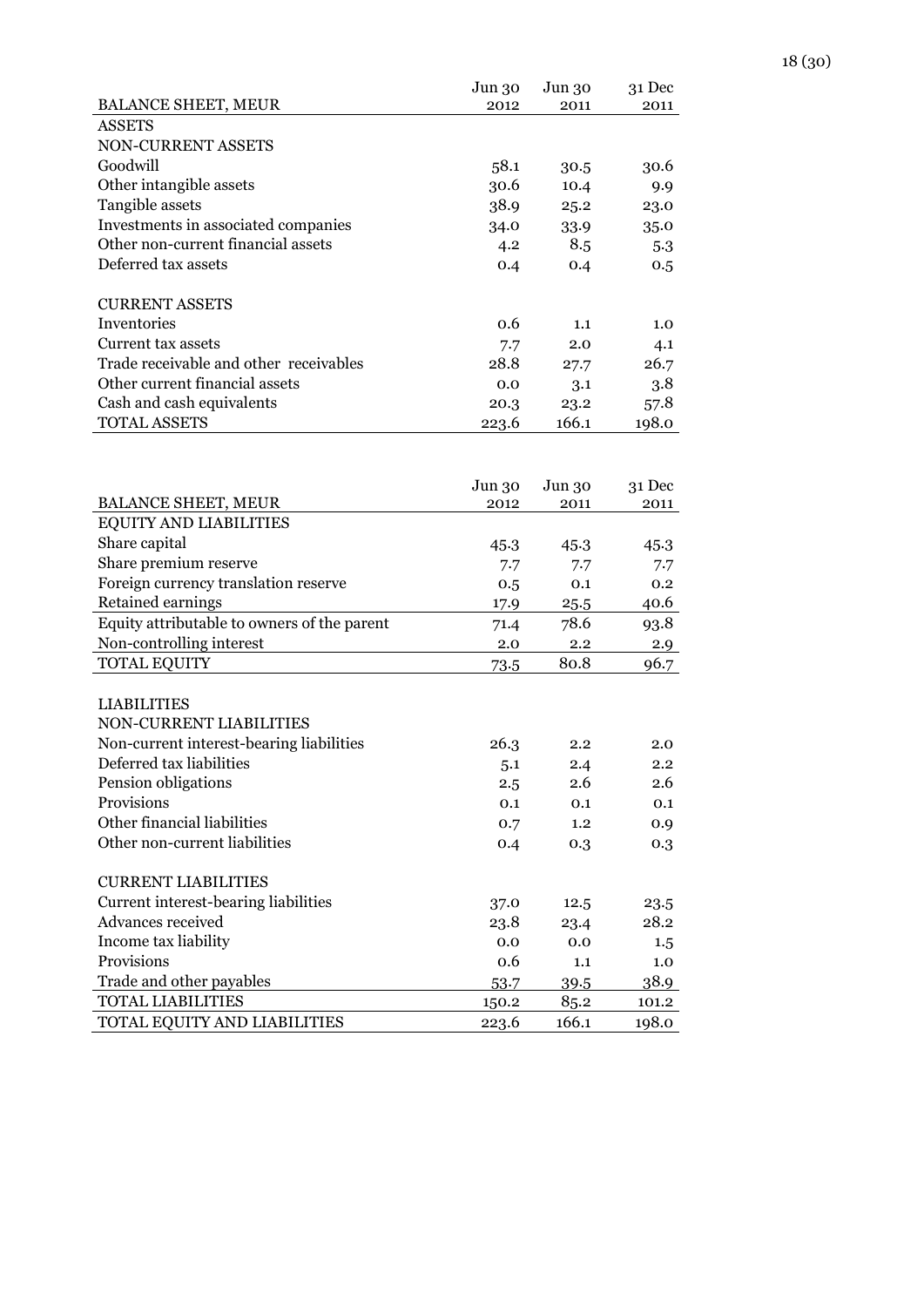#### CONSOLIDATED STATEMENT OF CHANGE IN EQUITY

#### Attributable to equity holders of the Parent **Company**

| <b>MEUR</b>                                                                    | Α    | B   | C   | D       | Ε       | F      | G       |
|--------------------------------------------------------------------------------|------|-----|-----|---------|---------|--------|---------|
| Equity Jan 1 2012                                                              | 45.3 | 7.7 | 0.2 | 40.6    | 93.9    | 2.9    | 96.7    |
| Profit for the period                                                          |      |     |     | 6.8     | 6.8     | 0.4    | 7.2     |
| Other comprehensive income                                                     |      |     | 0.3 | 0.1     | 0.4     |        | 0.4     |
| Transactions with equity holders of the<br>parent and non-controlling interest |      |     |     |         |         |        |         |
| Dividends paid by parent                                                       |      |     |     | $-30.2$ | $-30.2$ |        | $-30.2$ |
| Dividends paid by subsidiaries                                                 |      |     |     |         |         | $-1.3$ | $-1.3$  |
| Share-based payments                                                           |      |     |     | 0.5     | 0.5     |        | 0.5     |
| <b>Exercised share options</b><br><b>Business combinations</b>                 |      |     |     |         |         |        |         |
| Equity Jun 30 2012                                                             | 45.3 | 7.7 | 0.5 | 17.9    | 71.4    | 2.0    | 73.5    |

#### Attributable to equity holders of the Parent Company

| <b>MEUR</b>                                                                    | A    | B   | $\mathbf C$ | D       | E       | F      | G       |
|--------------------------------------------------------------------------------|------|-----|-------------|---------|---------|--------|---------|
| Equity Jan 1 2011                                                              | 45.0 | 4.7 | 0.4         | 62.7    | 112.8   | 2.0    | 114.8   |
| Profit for the period                                                          |      |     |             | 15.0    | 15.0    | 0.8    | 15.7    |
| Other comprehensive income                                                     |      |     | $-0.2$      | $-0.2$  | $-0.4$  |        | $-0.4$  |
| Transactions with equity holders of the<br>parent and non-controlling interest |      |     |             |         |         |        |         |
| Dividends paid by parent                                                       |      |     |             | $-52.4$ | $-52.4$ |        | $-52.4$ |
| Dividends paid by subsidiaries                                                 |      |     |             |         |         | $-0.7$ | $-0.7$  |
| Share-based payments                                                           |      |     |             | 0.4     | 0.4     |        | 0.4     |
| <b>Exercised share options</b>                                                 | 0.3  | 3.0 |             |         | 3.3     |        | 3.3     |
| <b>Business combinations</b>                                                   |      |     |             |         |         | 0.1    | 0.1     |
| Equity Jun 30 2011                                                             | 45.3 | 7.7 | 0.1         | 25.5    | 78.6    | 2.2    | 80.8    |

Column headings on Consolidated Statement of Change in Equity

A=Share capital B=Share premium reserve C=Translation difference D=Retained earnings E=Total F=Non-controlling interest G=Equity total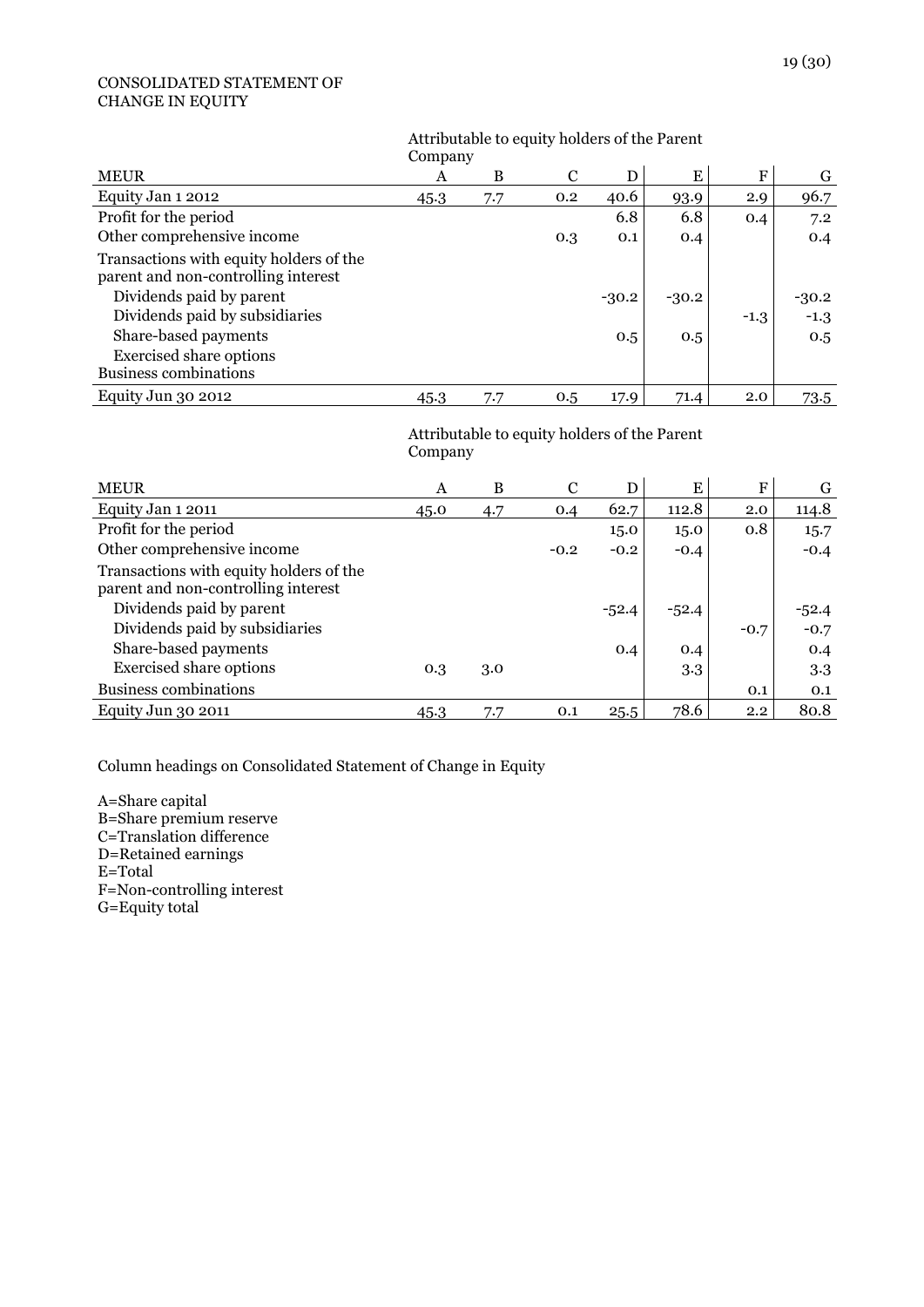|                                            | 2012           | 2011           | 2012    | 2011    | 2011    |
|--------------------------------------------|----------------|----------------|---------|---------|---------|
| CASH FLOW STATEMENT, MEUR                  | Q <sub>2</sub> | Q <sub>2</sub> | $Q1-Q2$ | $Q1-Q2$ | $Q1-Q4$ |
| Operating activities                       |                |                |         |         |         |
| Profit for the period                      | 4.5            | 8.8            | 7.2     | 15.7    | 30.8    |
| Adjustments                                | 3.9            | 4.9            | 11.8    | 9.0     | 20.2    |
| Change in working capital                  | $-3.7$         | $-11.4$        | 1.1     | 8.4     | 14.2    |
| Dividends received                         | 0.2            | 0.2            | 0.2     | 0.3     | 1.1     |
| Interest received                          | 0.1            | 0.3            | 0.1     | 0.5     | 0.4     |
| Interest paid and other finance expenses   | $-0.4$         | $-0.3$         | $-1.1$  | $-0.5$  | $-1.3$  |
| Income taxes paid                          | $-4.2$         | $-4.0$         | $-7.0$  | $-7.5$  | $-14.6$ |
| Net cash flows from operating activities   | 0.3            | $-1.5$         | 12.2    | 26.0    | 50.7    |
| Investing activities                       |                |                |         |         |         |
| Acquisitions of tangible and intangible    |                |                |         |         |         |
| assets                                     | $-1.0$         | $-0.9$         | $-1.8$  | $-1.5$  | $-2.8$  |
| Proceeds from sale of tangible and         |                |                |         |         |         |
| intangible assets                          | 2.5            | 0.0            | 2.5     | 0.0     | 0.0     |
| Other investments                          | 0.0            | 0.0            | $-0.1$  | 0.1     | $-0.1$  |
| Proceeds from sale of other investments    | 0.0            | 0.0            | 0.0     | 0.0     | 0.1     |
| Acquisition of subsidiaries                | $-1.9$         | 0.0            | $-39.1$ | 0.1     | $-0.1$  |
| Acquisition of associated companies        | 0.0            | 0.0            | $-0.3$  | $-0.3$  | $-0.3$  |
| Proceeds from sale of subsidiaries         | 0.0            | 0.0            | 3.8     | 2.1     | 2.5     |
| Proceeds from sale and repayment of        |                |                |         |         |         |
| associated companies                       | 0.9            | 0.3            | 0.9     | 0.3     | 0.7     |
| Net cash flows from / (used in) investing  |                |                |         |         |         |
| activities                                 | 0.5            | $-0.6$         | $-34.0$ | 0.7     | 0.0     |
|                                            |                |                |         |         |         |
| Cash flow before financing activities      | 0.8            | $-2.0$         | $-21.8$ | 26.7    | 50.7    |
| Financing activities                       |                |                |         |         |         |
| Proceeds from exercise of share options    | 0.0            | 2.7            | 0.0     | 3.3     | 3.2     |
| Current loans taken                        | 0.0            | 0.0            | 24.0    | 15.0    | 37.0    |
| Repayment of current loans                 | $-7.6$         | $-4.4$         | $-8.2$  | $-4.7$  | $-16.4$ |
| Change in interest-bearing receivables     | 0.0            | 0.1            | 0.0     | 0.1     | 0.3     |
| Dividends paid                             | $-1.3$         | 0.0            | $-31.5$ | $-53.2$ | $-53.2$ |
| Net cash flows from / (used in) financing  |                |                |         |         |         |
| activities                                 | $-8.9$         | $-1.5$         | $-15.7$ | $-39.5$ | $-29.0$ |
|                                            |                |                |         |         |         |
| Change in cash and cash equivalent funds   |                |                |         |         |         |
| $(increase + / decrease -)$                | $-8.1$         | $-3.6$         | $-37.5$ | $-12.8$ | 21.7    |
| Cash and cash equivalents at beginning of  |                |                |         |         |         |
| period                                     | 28.5           | 26.8           | 57.8    | 36.3    | 36.3    |
| Effect of change in foreign exchange rates | 0.0            | 0.0            | 0.0     | $-0.3$  | $-0.2$  |
| Cash and cash equivalents at end of period | 20.3           | 23.2           | 20.3    | 23.2    | 57.8    |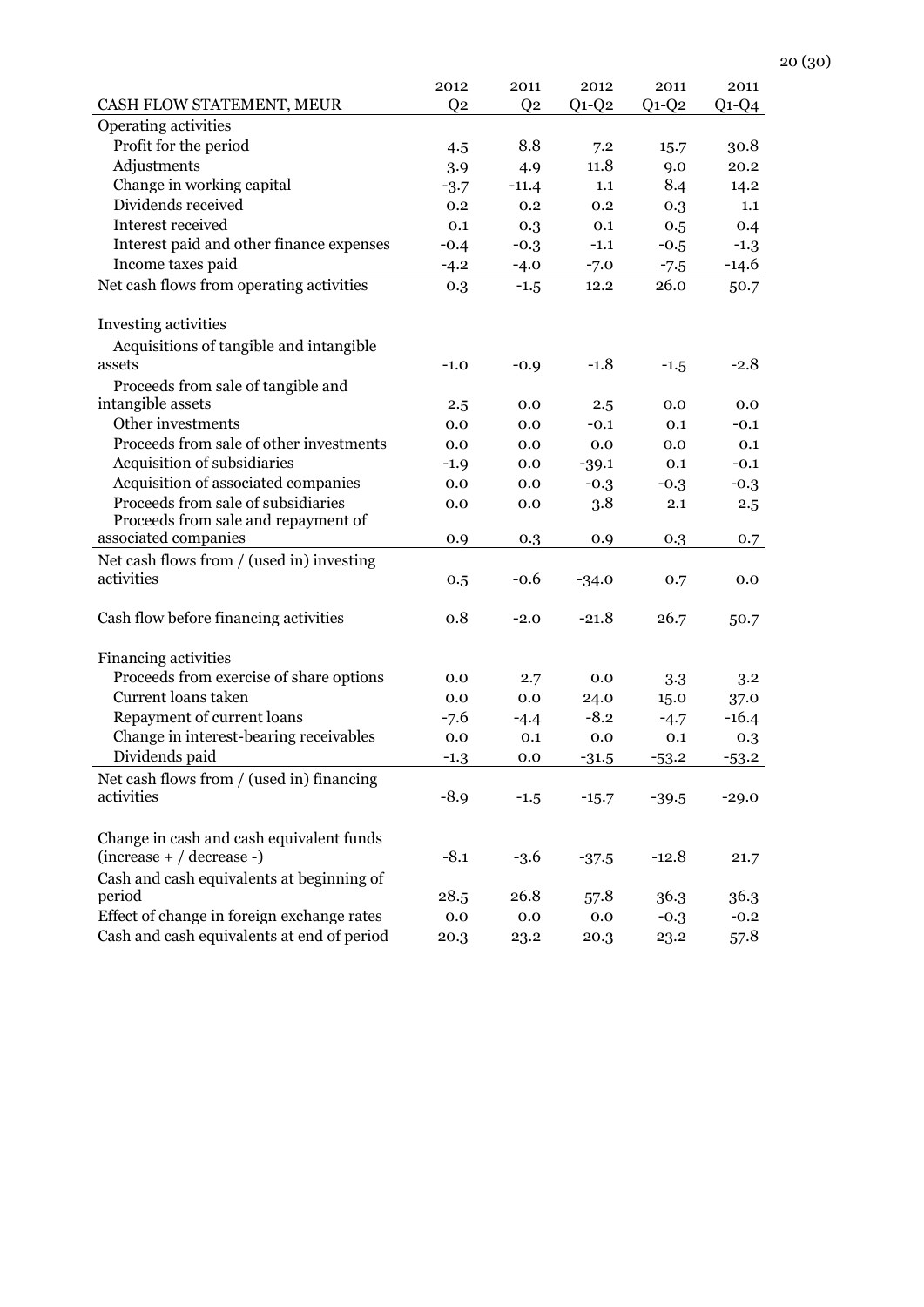Alma Media has acquired the following business operations

|                                            | <b>Business</b> | Acquired on | Ownership % |
|--------------------------------------------|-----------------|-------------|-------------|
| Newpapers segment:<br>Kotikymppi newspaper | Local newspaper | Jan 2, 2012 | 100 %       |
|                                            |                 |             |             |
| Digital Consumer Services segment:         |                 |             |             |
| $LMC$ s.r.o                                | Online          | Jan 2, 2012 | 100 %       |
| CV Online                                  | Online          | Feb 1, 2012 | 100 %       |
| PlanMyRoom Finland Oy                      | Online          | May 2, 2012 | 100 %       |
| Suomen Hankintakeskus Oy                   | Online          | Jun 1, 2012 | 100 %       |
| Adalia Media Inc                           | Online          | Jun 1, 2012 | 51%         |

The acquisition of newspapers segment has no major impact on the consolidated financial statements and thus no additional information is presented.

The following table presents the opening balance sheets of the acquired operations of Digital Consumer Services in the Group, the total acquisition price and impact on cash flow.

LMC s.r.o

| <b>MEUR</b>                                                         | Book values<br>before<br>consolidation | Fair values at<br>the<br>consolidation |
|---------------------------------------------------------------------|----------------------------------------|----------------------------------------|
| Property, plant and equipment                                       | 0.2                                    | 0.2                                    |
| Intangible assets                                                   | 7.5                                    | 22.1                                   |
| Trade and other receivables                                         | 3.3                                    | 3.3                                    |
| Cash and cash equivalents                                           | 5.9                                    | 5.9                                    |
| Assets, total                                                       | 16.8                                   | 31.4                                   |
| Deferred tax liabilities                                            | 0.0                                    | 2.9                                    |
| Trade and other payables                                            | 7.5                                    | 7.5                                    |
| Liabilities, total                                                  | 7.5                                    | 10.4                                   |
| Total identifiable net assets at fair value                         | 9.4                                    | 21.0                                   |
| Cash and cash equivalents of acquired<br>subsidiaries or businesses |                                        | 5.9                                    |

CV Online

| <b>MEUR</b>                                 | Book values<br>before<br>consolidation | Fair values at<br>the<br>consolidation |
|---------------------------------------------|----------------------------------------|----------------------------------------|
| Property, plant and equipment               | 0.0                                    | 0.0                                    |
| Intangible assets                           | 1.3                                    | 2.2                                    |
| Trade and other receivables                 | 0.2                                    | 0.2                                    |
| Cash and cash equivalents                   | 0.4                                    | 0.4                                    |
| Assets, total                               | 2.0                                    | 2.9                                    |
|                                             |                                        |                                        |
| Deferred tax liabilities                    | 0.1                                    | 0.4                                    |
| Trade and other payables                    | 0.5                                    | 0.5                                    |
| Liabilities, total                          | 0.6                                    | 0.8                                    |
| Total identifiable net assets at fair value | 1.4                                    | 2.1                                    |
| Cash and cash equivalents of acquired       |                                        |                                        |

subsidiaries or businesses 0.4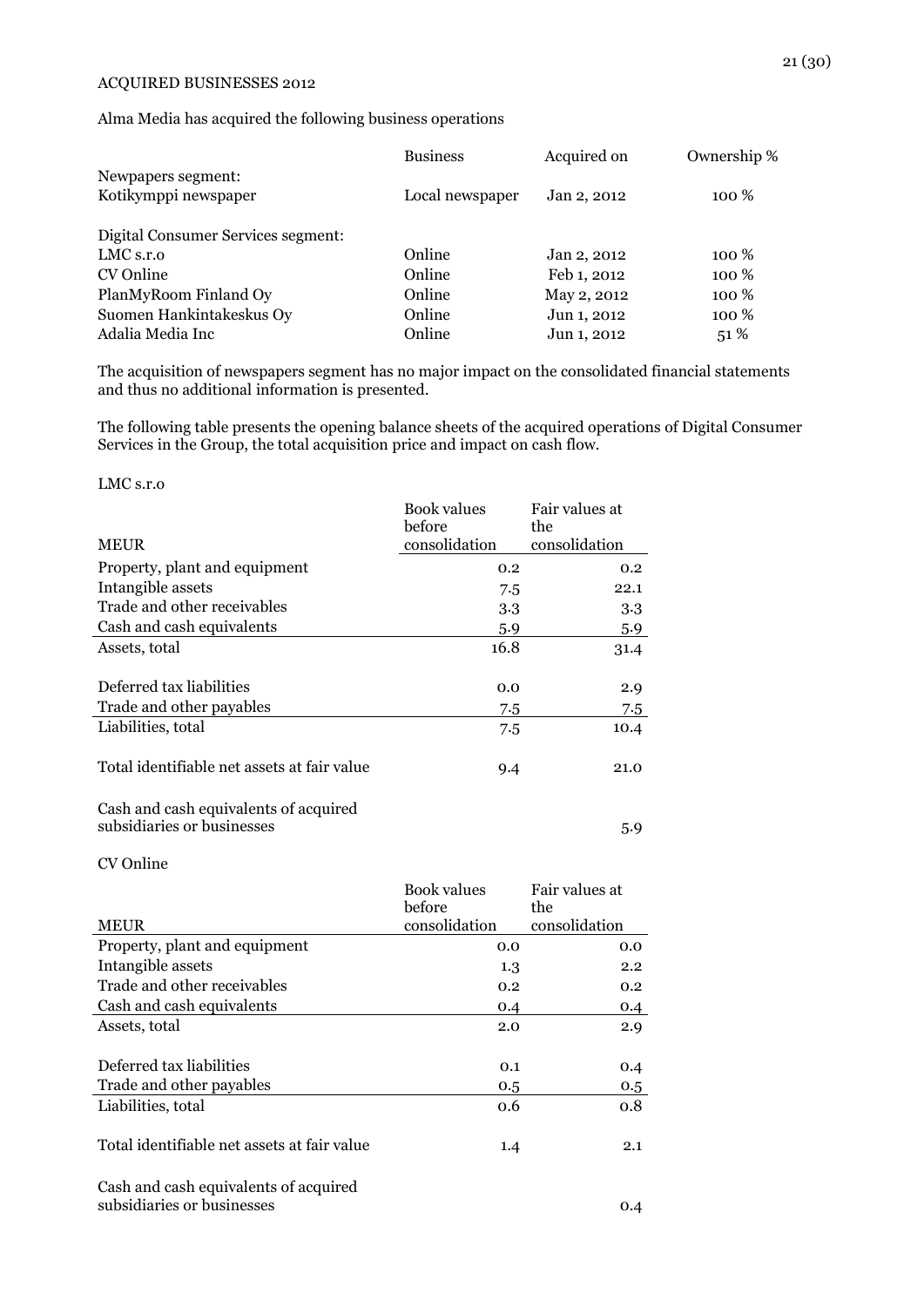| Purchase consideration, MEUR       |      |
|------------------------------------|------|
| LMC s.r.o                          |      |
| Consideration, settled in cash     | 39.2 |
| Contingent consideration liability | 3.9  |
| Total consideration                | 43.1 |
|                                    |      |
| Purchase consideration, MEUR       |      |
| CV Online                          |      |
| Consideration, settled in cash     | 4.0  |
| Contingent consideration liability | 1.2  |
| Total consideration                | 5.2  |

The amount of contingent considerations is based on the operating profits of the acquired businesses during 2011 and 2012. Contingent considerations are classified as financial assets recognised at fair value through profit and loss. The change in fair value is recognised in the financial items.

Goodwill arising on acquisition, LMC s.r.o

| Contingent consideration<br>Identifiable net assets of the acquired | 43.1   |
|---------------------------------------------------------------------|--------|
| business operations                                                 | -21.0  |
| Goodwill                                                            | 22.0   |
| Goodwill arising on acquisition, CV Online                          |        |
| Contingent consideration                                            | 5.2    |
| Identifiable net assets of the acquired                             |        |
| business operations                                                 | $-2.1$ |
| Goodwill                                                            | 3.1    |

The other acquisitions by the Digital Consumer Services segment, PlanMyRoom Finland Oy, Suomen Hankintakeskus Oy and Adalia Media Inc., do not represent significant assets on the consolidated balance sheet. The purchase price of the business operations acquired in the segment totalled MEUR 0.7, generating MEUR 0.8 in goodwill.

The estimated Group revenue would have been MEUR 336.5 (reported MEUR 316.2) and the operating profit MEUR 46.4 (reported MEUR 42.0), assuming the acquisitions had taken place at the beginning of 2011.

The fair values entered on intangible assets in the integration relate primarily to domains and trademarks, IT applications and customer agreements. The goodwill created through the acquisitions is affected by the estimated synergy benefits to be realised from the acquired businesses.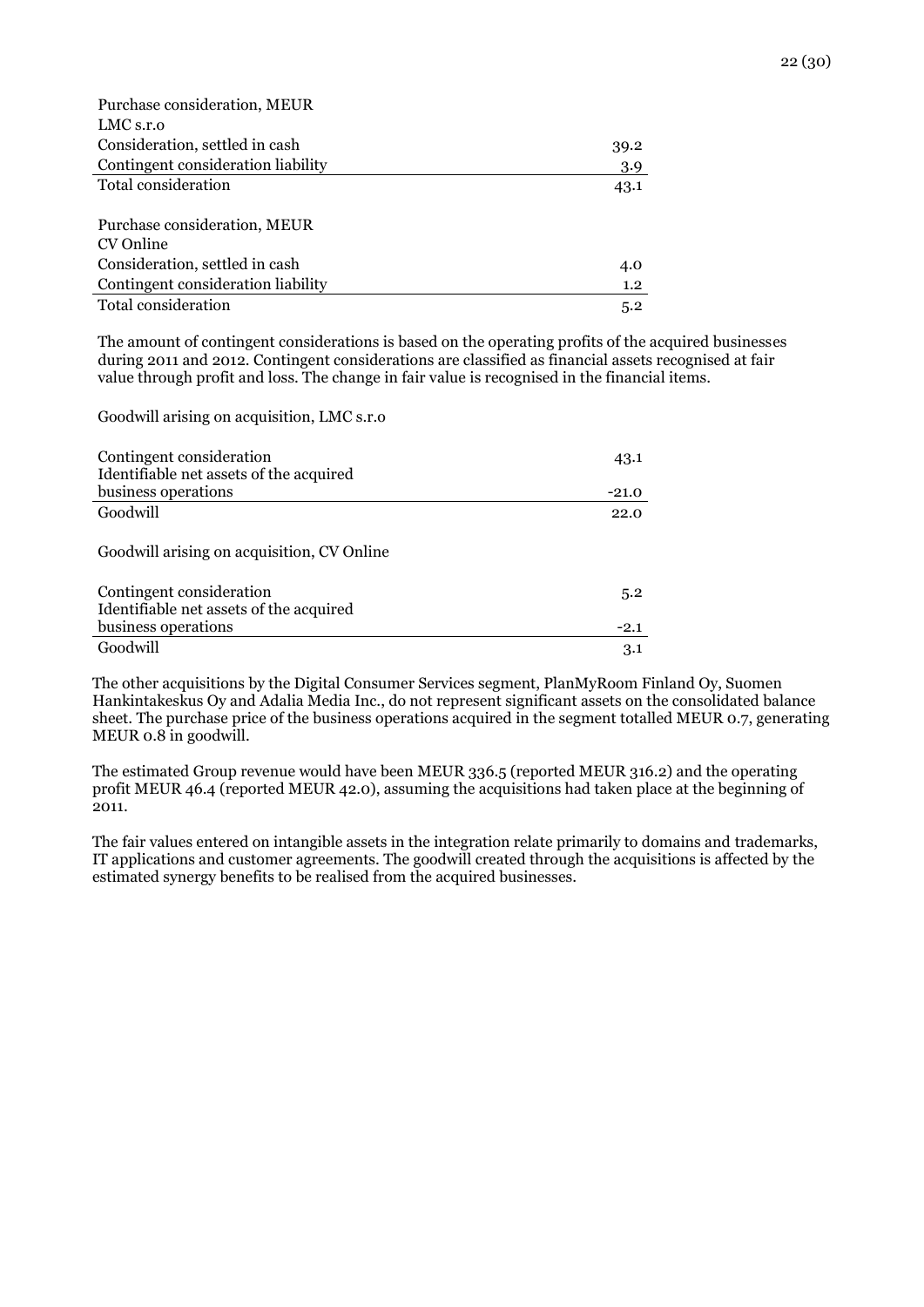#### CONTINGENT CONSIDERATIONS

Contingent considerations are classified as financial assets and liabilities recognised at fair value through profit or loss. The amount of the contingent considerations due to the acquisitions and business arrangements is based on the revenue and operating profits of the acquired businesses during 2010-13. The fair values are the estimated final considerations discounted to the balance sheet date.

| CONTINGENT CONSIDERATION ASSETS                                                                                  |        |
|------------------------------------------------------------------------------------------------------------------|--------|
| Initial recognition of the assets                                                                                | 8.4    |
| Change in fair value during previous financial years                                                             | $-1.4$ |
| Considerations, settled in cash                                                                                  | $-5.9$ |
| Change in fair value during the financial year                                                                   | $-1.1$ |
| Fair value of the contingent consideration assets in the end of the period<br>CONTINGENT CONSIDERATION LIABILITY | 0.0    |
| Initial recognition of the liability                                                                             | 8.0    |
| Change in fair value during previous financial years                                                             | $-0.8$ |
| Considerations, settled in cash                                                                                  | $-1.9$ |
| Change in exchange rate                                                                                          | 0.0    |
| Change in fair value during the financial year                                                                   | $-0.5$ |
|                                                                                                                  |        |

Fair value of the contingent consideration liability in the end of the period 4.9

| REVENUE BY GEOGRAPHICAL AREA, | 2012 | 2011 | 2012  | 2011    | 2011    |
|-------------------------------|------|------|-------|---------|---------|
| <b>MEUR</b>                   | 02   | 02   | 01-02 | $O1-O2$ | $Q1-Q4$ |
| Finland                       | 77.3 | 79.1 | 154.6 | 152.8   | 301.8   |
| Other EU countries            | 3.5  | 3.4  | 6.8   | 6.4     | 13.3    |
| Other countries               | 0.3  | 0.3  | 0.8   | 0.6     | 1.1     |
| Total                         | 81.0 | 82.7 | 162.2 | 159.8   | 316.2   |

## INFORMATION BY SEGMENT

The business segments of Alma Media are Newspapers, Kauppalehti Group, Digital Consumer Services and Other Operations. The descriptive section of the interim report presents the revenue and operating profits of the segments and the allocation of the associated companies' results to the reporting segments.

The following table presents the assets and liabilities by segment as well as the non-allocated asset and liability items.

|                                       | Jun 30 | Jun 30 | 31 Dec |
|---------------------------------------|--------|--------|--------|
| ASSETS BY SEGMENT, MEUR               | 2012   | 2011   | 2011   |
| Newspapers                            | 36.1   | 39.5   | 39.6   |
| Kauppalehti Group                     | 39.9   | 40.5   | 40.8   |
| <b>Digital Consumer Services</b>      | 81.2   | 30.3   | 26.6   |
| <b>Other Operations</b>               | 32.2   | 23.3   | 22.4   |
| Non-allocated assets and eliminations | 34.3   | 32.4   | 68.5   |
| Total                                 | 223.6  | 166.1  | 198.0  |
|                                       |        |        |        |
|                                       |        |        |        |
|                                       | Jun 30 | Jun 30 | 31 Dec |
| LIABILITIES BY SEGMENT, MEUR          | 2012   | 2011   | 2011   |
| Newspapers                            | 37.1   | 33.9   | 38.6   |
| Kauppalehti Group                     | 11.9   | 12.3   | 11.0   |
| <b>Digital Consumer Services</b>      | 14.7   | 8.5    | 6.4    |
| <b>Other Operations</b>               | 13.6   | 12.2   | 14.9   |
| Non-allocated liabilities and         | 72.9   | 18.3   | 30.4   |
| eliminations                          |        |        |        |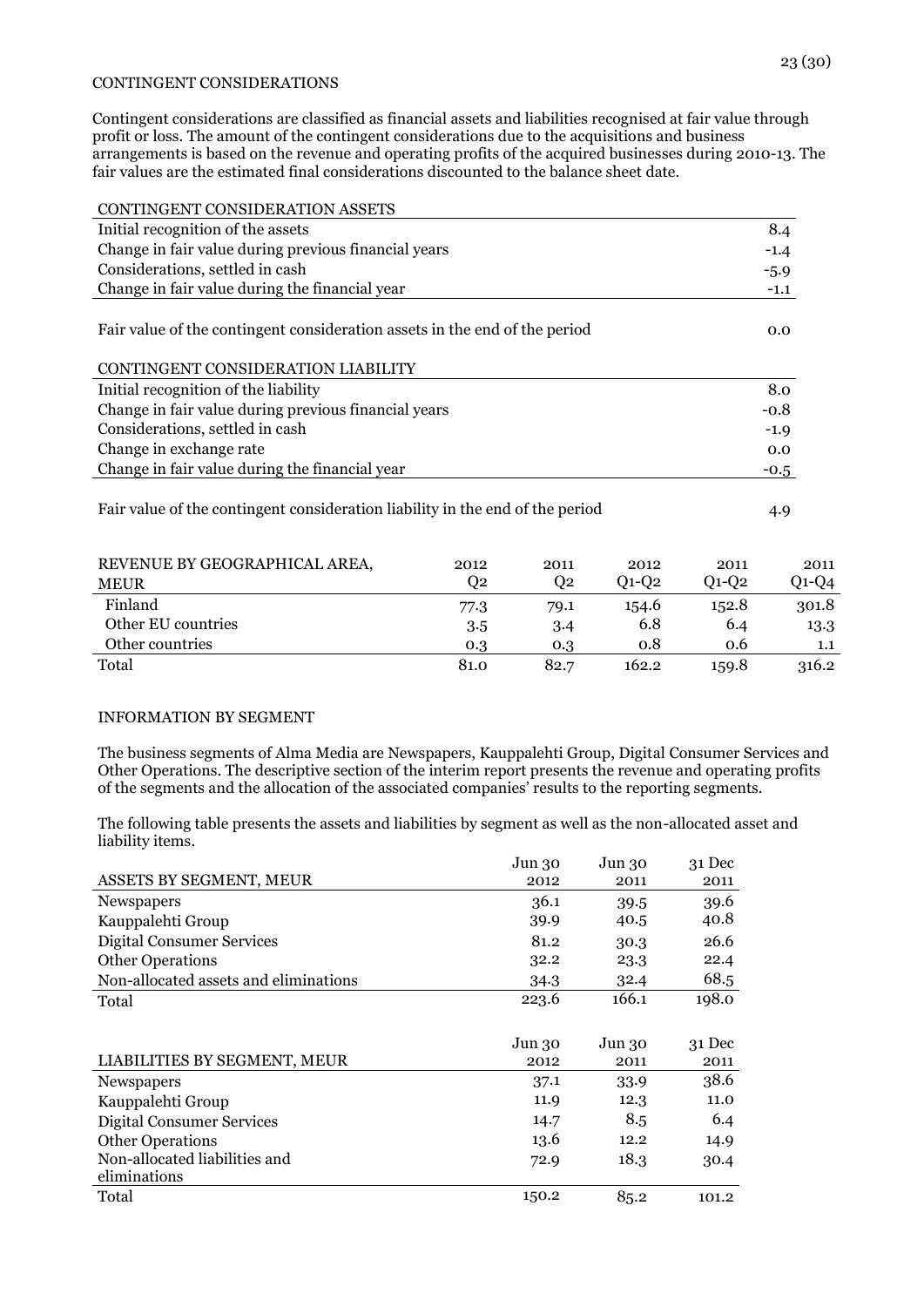|                           |      |      |         |         | 24(30)  |
|---------------------------|------|------|---------|---------|---------|
|                           | 2012 | 2011 | 2012    | 2011    | 2011    |
| CAPITAL EXPENDITURE, MEUR | Q2   | Q2   | $Q1-Q2$ | $Q1-Q2$ | $Q1-Q4$ |
|                           |      |      |         |         |         |
| Newspapers                | 0.3  | 0.3  | 0.9     | 1.0     | 2.5     |
| Kauppalehti Group         | 0.1  | 0.2  | 0.2     | 0.4     | 0.6     |
| Digital consumer services | 1.8  | 0.7  | 49.0    | 1.2     | 2.0     |
| Others                    | 0.8  | 0.2  | 22.3    | 0.4     | 1.2     |
| Total                     | 3.0  | 1.4  | 72.5    | 2.9     | 6.3     |

#### PROVISIONS

The company's provisions totalled MEUR 0.8 (1.2) on June 30, 2012. The major part of the provisions concern restructuring provisions. It has not been necessary to change the estimates made when the provisions were entered.

#### COMMITMENTS AND CONTINGENCIES

|                                                              | Jun 30 | Jun 30 | 31 Dec |
|--------------------------------------------------------------|--------|--------|--------|
| COMMITMENTS AND CONTINGENCIES, MEUR                          | 2012   | 2011   | 2011   |
| Other commitments                                            |        |        |        |
| Commitments based on agreements                              |        | 0.1    | 1.3    |
| Minimum lease payments on other lease agreements:            |        |        |        |
| Within one year                                              | 8.5    | 6.9    | 7.1    |
| Within 1-5 years                                             | 25.6   | 23.4   | 27.1   |
| After 5 years                                                | 37.4   | 46.1   | 43.7   |
| Total                                                        | 71.5   | 76.4   | 77.9   |
|                                                              |        |        |        |
| The Group also has purchase agreements that based on IFRIC 4 |        |        |        |

| The Group also has purchase agreements that based on IFMC4 |     |     |
|------------------------------------------------------------|-----|-----|
| include a lease component as per IAS 17. Minimum           |     |     |
| payments based on these agreements:                        | 1.9 | 1.5 |

Additionally, the company has signed a lease contract for the machinery and movables of the new printing facility with Pohjola Bank Plc. For the signed financial lease contracts, the financier has paid advance payments of MEUR 42.6 by June 30, 2012. The total amount of agreed contracts is MEUR 42.6. The total estimated value of the investment is MEUR 50.0. According to the IAS 17 standard, the contracts will be recognised as a finance lease contracts when the printing facility will be operational.

|                                                                                                                                                                       | Jun 30            | Jun 30 | $31$ Dec |
|-----------------------------------------------------------------------------------------------------------------------------------------------------------------------|-------------------|--------|----------|
| DERIVATIVE CONTRACTS, MEUR                                                                                                                                            | 2012              | 2011   | 2011     |
| Commodity derivate contracts, electricity                                                                                                                             |                   |        |          |
| derivatives                                                                                                                                                           |                   |        |          |
| Fair value *                                                                                                                                                          | $-0.2$            | 0.1    | $-0.1$   |
| Nominal value                                                                                                                                                         | 1.2               | 1.3    | 1.1      |
| $v = 1$<br>the contract of the contract of the contract of the contract of the contract of the contract of the contract of<br>,,,,<br>$\cdot$ $\cdot$ $\cdot$ $\cdot$ | $\cdots$ $\cdots$ |        |          |

\* The fair value represents the return that would have arisen if the derivative had been cleared on the balance sheet date.

#### RELATED PARTY TRANSACTIONS

Alma Media Group's related parties are the major shareholders of the parent company, associated companies and companies owned by them. Related parties also include the company's senior management and their related parties (members of the Board of Directors, President and CEO and Managing Directors, and the Group Executive Team). The following table summarises the business operations undertaken between Alma Media and its related parties and the status of their receivables and liabilities: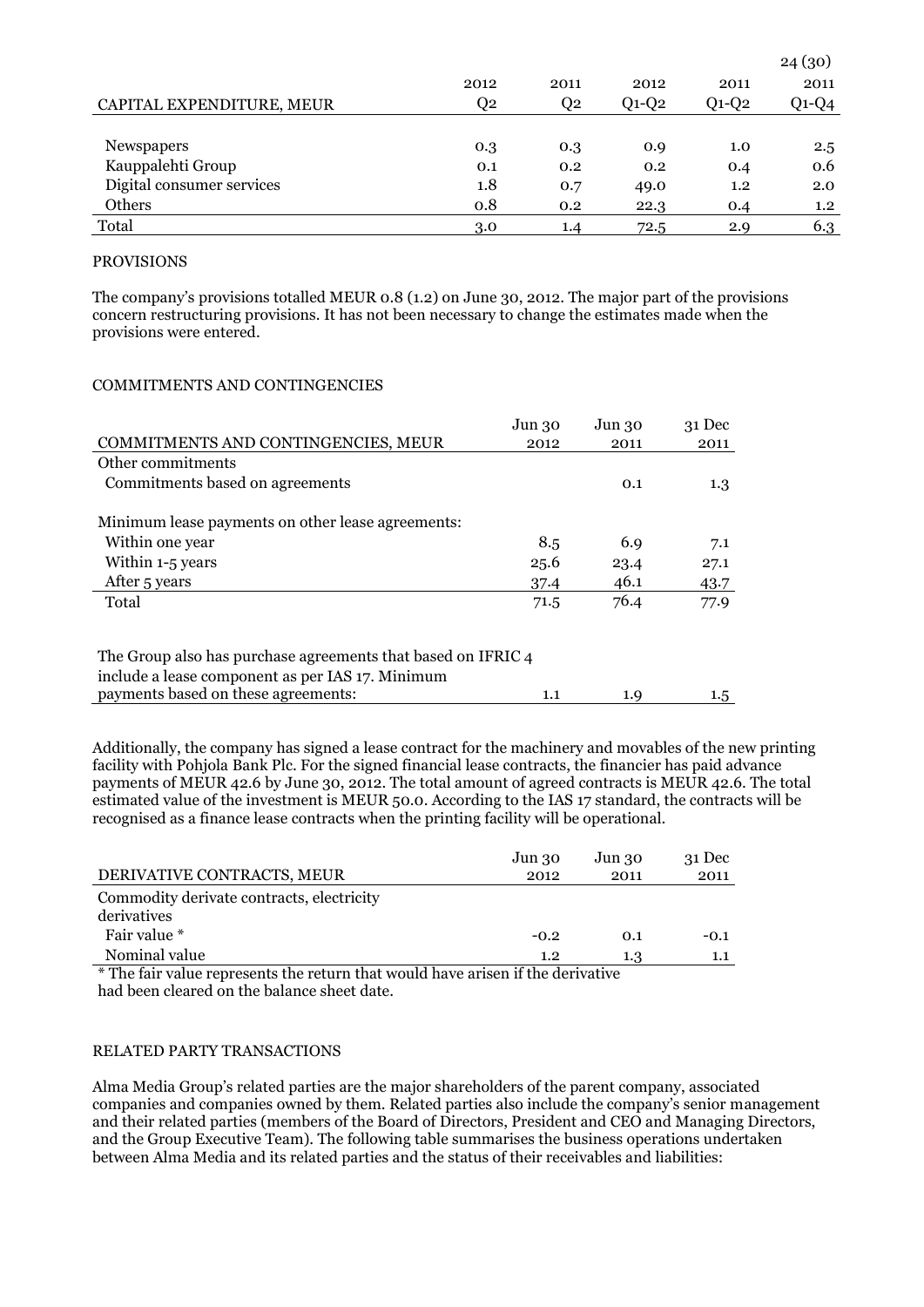|                                            | 2012 | 2011    | 2012    | 2011  | 2011    |
|--------------------------------------------|------|---------|---------|-------|---------|
| RELATED PARTY TRANSACTIONS, MEUR           | 02   | 02      | $O1-O2$ | 01-02 | $Q1-Q4$ |
| Sales of goods and services                | 0.2  | 0.1     | 0.6     | 0.1   | 0.3     |
| Purchases of goods and services            | 0.9  | $1.1\,$ | 1.9     | 2.1   | 4.0     |
| Trade receivable, loan and other           |      |         |         |       |         |
| receivables at the end of reporting period | 0.0  | 0.0     | 0.0     | 0.0   | 0.0     |
| Trade payable at the reporting date        | 0.2  | 0.2     | 0.2     | 0.2   | 0.1     |

#### OPTION PROGRAMMES

Alma Media has option programmes 2006 and 2009. The programmes are incentive and commitment systems for the company's management.

The option programmes 2006A, 2006B and 2006 C have expired.

Under option programme 2009 a total of 2,130,000 stock options may be granted during 2009–2011, and these may be exercised to subscribe to a maximum of 2,130,000 Alma Media shares. Of the total number of options, 710,000 were marked 2009A, 710,000 were marked 2009B and 710,000 were marked 2009C.

A total of 640,000 options have been issued under the 2009A programme. The share subscription period for 2009A is April 1, 2012–March 31, 2014. The management has 573,100 options 2009A in its possession. Additionally, the management has sold 21,900 2009A option rights. The share subscription price has been reduced annually by the dividend per share, and was EUR 3.71 in June 2011. Until June 30, 2012, no share subscriptions were made through 2009A option rights.

A total of 610,000 options have been issued under the 2009B programme. The share subscription period for 2009B is April 1, 2013–March 31, 2015. The management has 595,000 options in its possession. The share subscription price has been reduced annually by the dividend per share, and was EUR 6.23 in June 2012.

A total of 640,000 options have been issued under the 2009C programme. The share subscription period for 2009C is April 1, 2014–March 31, 2016. The management has 640,000 options in its possession. The share subscription price was EUR 7.55 in June 2012.

If all the subscription rights are exercised, the programmes 2006 and 2009 will dilute the holdings of the earlier shareholders by 2.74% maximum.

#### Performance Share Plan 2012

The Board of Directors of Alma Media Corporation has at its meeting in February 2012 resolved to implement a performance share plan for key personnel of Alma Media Group. The plan includes three (3) one (1) year performance periods, the calendar years 2012, 2013 and 2014, based on the Group's return. Furthermore, for the members of the Group Executive Team, the plan includes one (1) three (3) year performance period, the calendar years 2012—2014, based on the profitable growth of the Group.

The reward from the plan shall be paid to the key employees in a combination of shares and cash, after the end of each performance period by the end of April in 2013, 2014 and 2015. The reward from the performance period 2012—2014 shall be confirmed by the end of April 2015, and it shall be paid in two equal lots in a combination of shares and cash, one year and two years from the end of the performance period. Shares paid as reward on the basis of the plan, from the one-year performance periods, may not be assigned, pledged or otherwise exercised (transfer restriction/s) during the restriction period established for the shares (restriction period/s). The restriction period shall begin from the reward payment and end on December 31, 2014 for the shares earned from the performance period 2012, on December 31, 2015 for the shares earned from the performance period 2013 and on December 31, 2016 for the shares earned from the performance period 2014.

No reward shall be paid to a key employee, if a Group company or a key employee gives notice of termination, or terminates a key employee's employment or service contract before the reward payment. A key employee shall be obliged to return the shares given as reward and subject to the transfer restriction back to the company or its designate, gratuitously, without delay, if a Group company or key employee gives notice of termination, or terminates a key employee's employment or service contract before the end of the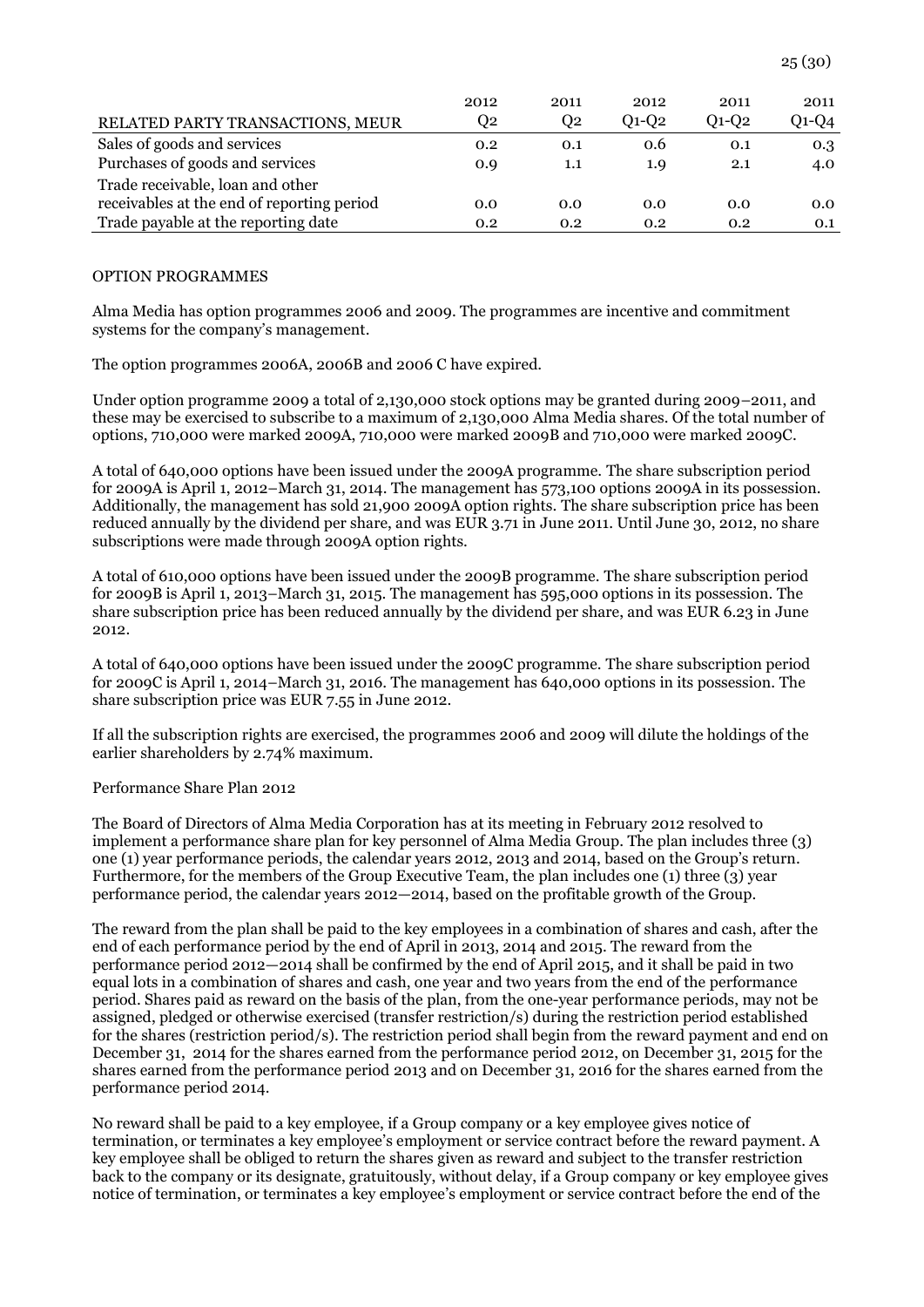restriction period in question. Shares earned from the performance period 2012—2014 shall not be subject to the restriction period.

There shall be a maximum total of 600,000 shares and a cash payment needed for taxes and tax-related costs arising from the reward to the key employees on the book-entry registration date of the shares that shall be given as reward on the basis of the entire plan.

On the first performance period 2012, the Performance Share Plan shall include approximately 25 persons. The value of the plan for the performance period 2012 shall correspond to the value of 120,000 shares and a cash payment needed for taxes and tax-related costs arising from the reward to the key employees in case the Group's return is in line with the performance criteria set by the Board of Directors. On the performance period 2012–2014 the value of the plan shall correspond to the value of 212,000 shares and a cash payment needed for taxes and tax-related costs arising from the reward to the key employees in case the Group's growth is in line with the performance criteria set by the Board of Directors.

The fair value of the reward is expensed until the target group is entitled to the reward and the shares are freely transferable. The fair value of the share is the share price, on the date on which the target group has agreed to the terms and conditions of the plan, reduced by the estimated dividends. The fair value of the cash proportion is remeasured on each reporting date based on the share price on the reporting date.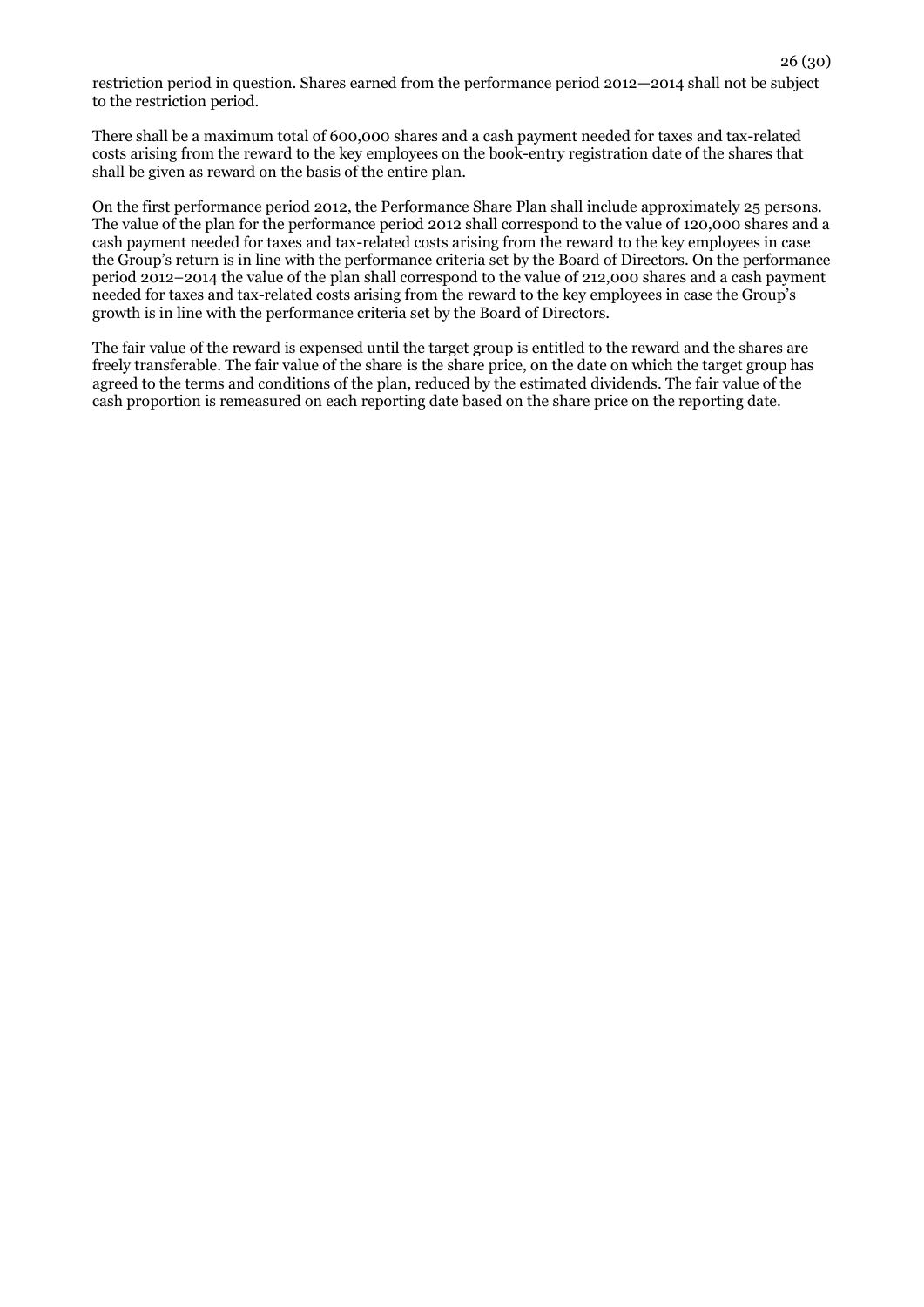## QUARTERLY INFORMATION

|                                         | 2012           | 2012           | 2011           | 2011           | 2011           |                | 2011 2010     | 2010           | 2010    |
|-----------------------------------------|----------------|----------------|----------------|----------------|----------------|----------------|---------------|----------------|---------|
| <b>MEUR</b>                             | Q <sub>2</sub> | Q <sub>1</sub> | Q <sub>4</sub> | Q <sub>3</sub> | Q <sub>2</sub> | Q <sub>1</sub> | Q4            | Q <sub>3</sub> | Q2      |
| Revenue                                 |                |                |                |                |                |                |               |                |         |
| Newspapers                              | 53.2           | 51.9           | 55.8           | 52.5           | 57.1           | 53.0           | 57.2          | 53.1           | 54.9    |
| Kauppalehti Group                       | 14.4           | 14.3           | 15.2           | 12.6           | 15.0           | 13.9           | 16.1          | 13.3           | 14.4    |
| Digital consumer services               | 13.8           | 14.9           | 10.5           | 10.3           | 10.9           | 10.4           | 10.5          | 8.5            | 9.0     |
| Other operations                        | 21.0           | 21.0           | 20.2           | 20.1           | 20.2           | 19.1           | 19.1          | 19.3           | 19.0    |
|                                         |                |                |                |                |                |                |               |                |         |
| Eliminations                            | $-21.4$        | $-21.1$        | $-20.4$        | $-20.3$        | $-20.4$        |                | $-19.3 -19.9$ | 19.0           | $-18.6$ |
| <b>REVENUE</b>                          | 81.0           | 81.1           | 81.3           | 75.1           | 82.7           | 77.1           | 83.0          | 75.2           | 78.7    |
| Total expenses excluding non-recurring  |                |                |                |                |                |                |               |                |         |
| items                                   |                |                |                |                |                |                |               |                |         |
| Newspapers                              | 46.0           | 46.1           | 47.5           | 45.5           | 48.1           | 46.5           | 48.5          | 45.1           | 46.2    |
| Kauppalehti Group                       | 13.5           | 13.1           | 13.0           | 10.6           | 13.0           | 12.7           | 14.4          | 10.9           | 11.9    |
| Digital consumer services               | 12.5           | 12.6           | 9.6            | 8.4            | 9.1            | 8.7            | 9.7           | 7.6            | 9.1     |
| Other operations                        | 22.8           | 22.1           | 21.7           | 18.8           | 21.4           | 19.2           | 19.3          | 17.3           | 19.0    |
| TOTAL EXPENSES EXCLUDING NON-           |                |                |                |                |                |                |               |                |         |
| <b>RECURRING ITEMS</b>                  | 73.4           | 72.8           | 71.4           | 63.1           | 71.2           | 67.8           | 72.0          | 61.9           | 67.7    |
| Operating profit excluding non-         |                |                |                |                |                |                |               |                |         |
| recurring items                         |                |                |                |                |                |                |               |                |         |
| Newspapers                              | 7.2            | 5.9            | 8.3            | 7.0            | 9.0            | 6.5            | 8.8           | 8.1            | 8.7     |
| Kauppalehti Group                       | 0.9            | 1.3            | 2.2            | 2.0            | 2.0            | 1.2            | 1.7           | 2.4            | 2.5     |
| Digital consumer services               | 1.4            | 2.4            | 0.9            | 1.9            | 1.8            | 1.7            | 0.6           | 0.9            | 0.1     |
| Other operations                        | $-1.7$         | $-1.0$         | $-1.5$         | 1.3            | $-1.2$         | $-0.1$         | $-0.1$        | 2.0            | 0.0     |
| OPERATING PROFIT EXCLUDING              |                |                |                |                |                |                |               |                |         |
| NON-RECURRING ITEMS                     | 7.7            | 8.5            | 10.1           | 12.0           | 11.5           | 9.3            | 11.0          | 13.4           | 11.3    |
| % of revenue                            |                |                |                |                |                |                |               |                |         |
| Newspapers                              | 13.5           | 11.3           | 14.9           | 13.3           | 15.7           | 12.3           | 15.3          | 15.2           | 15.8    |
| Kauppalehti Group                       | 6.0            | 8.9            | 14.5           | 16.0           | 13.1           | 8.6            | 10.8          | 18.2           | 17.3    |
| Digital consumer services               | 10.2           | 16.0           | 8.9            | 18.1           | 16.5           | 16.1           | 5.5           | 10.4           | 1.4     |
| Other operations                        | $-8.2$         | $-4.8$         | $-7.6$         | 6.5            | $-5.8$         | $-0.3$         | $-0.7$        | 10.3           | $-0.1$  |
| % OF REVENUE                            | 9.5            | 10.4           | 12.4           | 16.0           | 14.0           | 12.1           | 13.2          | 17.8           | 14.3    |
|                                         |                |                |                |                |                |                |               |                |         |
| Non-recurring items                     |                |                |                |                |                |                |               |                |         |
| Newspapers                              | $-2.6$         | $-0.5$         | $-0.5$         | 0.0            | 0.0            | $-0.5$         | $-0.4$        | 0.1            | 0.0     |
| Kauppalehti Group                       | 0.0            | 0.0            | 0.0            | $0.0\,$        | 0.0            | 0.0            | 0.0           | 0.0            | 0.0     |
| Digital consumer services               | $-0.3$         | $-1.6$         | 0.0            | 0.0            | 0.0            | 0.2            | 0.2           | 0.3            | $-0.5$  |
| Other operations                        | 0.0            | $-0.3$         | $0.0\,$        | 0.4            | $-0.5$         | $_{0.0}$       | 0.0           | $-0.2$         | $0.2\,$ |
| NON-RECURRING ITEMS                     | $-2.9$         | $-2.5$         | $-0.5$         | 0.4            | $-0.5$         | $-0.3$         | $-0.3$        | 0.2            | $-0.4$  |
|                                         |                |                |                |                |                |                |               |                |         |
| Operating profit                        |                |                |                |                |                |                |               |                |         |
| Newspapers                              | 4.6            | 5.3            | $7.8$          | 7.0            | 9.0            | 6.0            | 8.4           | 8.2            | 8.7     |
| Kauppalehti Group                       | 0.9            | 1.3            | $2.2\,$        | $2.0\,$        | 2.0            | 1.2            | 1.7           | 2.4            | 2.5     |
| Digital consumer services               | 1.1            | 0.8            | 0.9            | 1.9            | $1.8\,$        | 1.8            | 0.7           | 1.2            | $-0.4$  |
| Other operations                        | $-1.7$         | $-1.3$         | $-1.5$         | 1.7            | $-1.7$         | $-0.1$         | $-0.1$        | 1.8            | 0.1     |
| OPERATING PROFIT                        | 4.8            | 6.0            | 9.6            | 12.4           | 11.0           | 9.0            | 10.7          | 13.6           | 10.9    |
| Finance income                          | 0.7            | 0.0            | 0.2            | $1.2\,$        | 1.0            | 0.5            | 1.0           | 0.1            | 0.2     |
| Finance expenses                        | 0.3            | 1.7            | 3.9            | 0.3            | 0.8            | 0.6            | $0.0\,$       | 0.3            | 0.1     |
| Share of profit of associated companies | 0.3            | $-0.5$         | $-0.6$         | 2.3            | 0.4            | 0.4            | 0.4           | $-0.1$         | 0.1     |
| PROFIT BEFORE TAX                       | 5.6            | 3.8            | 5.3            | 15.6           | 11.8           | 9.3            | 12.1          | 13.4           | 11.0    |
| Income tax                              | $-1.1$         | $-1.1$         | $-2.4$         | $-3.4$         | $-3.0$         | $-2.4$         | $-2.9$        | $-3.5$         | $-3.1$  |
| PROFIT FOR THE PERIOD                   | 4.5            | 2.7            | $2.8\,$        | 12.2           | 8.8            | 6.9            | 9.2           | 9.8            | 7.8     |
|                                         |                |                |                |                |                |                |               |                |         |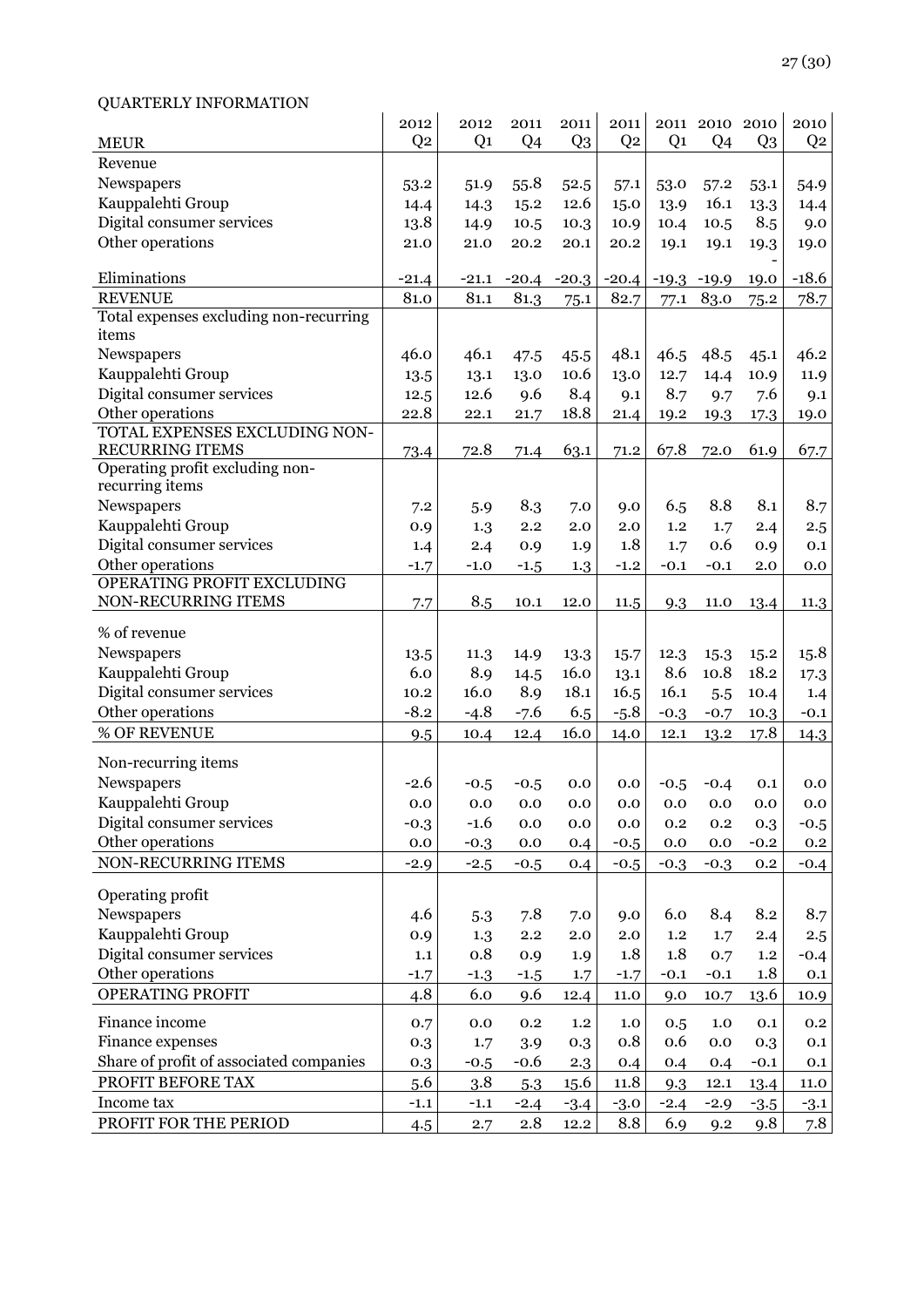#### MAIN ACCOUNTING PRINCIPLES (IFRS)

This interim report has been prepared according to IFRS standards (IAS 34). The interim report applies the same accounting principles and calculation methods as the annual accounts dated December 31, 2011. The interim report does not, however, contain all the information or notes to the accounts included in the annual financial statements. This report should therefore be read in conjunction with the company's financial statements for 2011. The accounting principles of the financial years 2011 and 2010 are comparable. The company has no discontinued operations to report in the 2011–2012 financial periods.

The key indicators are calculated using the same formulae as applied in the previous annual financial statements. The quarterly percentages of Return on Investment (ROI) and Return on Equity (ROE) have been annualised using the formula ((1+quarterly return)4)-1). The figures in this financial statement release are independently rounded.

The Group has applied the following standards and interpretations as of January 1, 2012:

Change in IFRS7: Financial Instruments: Disclosures Change in IAS 12: Income Taxes

The impact of the new standards presented above on the Group has been marginal.

The figures in this interim report are unaudited.

#### **SEASONALITY**

The Group recognises its circulation revenues as paid. Therefore, circulation revenues accrue in the income statement fairly evenly during the four quarters of the year. The bulk of circulation invoicing takes place at the beginning of the year and therefore the cash flow from operating activities is strongest in the first and second quarters. This also affects the company's balance sheet position in different quarters.

#### GENERAL STATEMENT

This report contains certain statements that are estimates based on the management's best knowledge at the time they were made. For this reason they contain a certain amount of risk and uncertainty. The estimates may change in the event of significant changes in the general economic conditions.

#### NEXT INTERIM REPORT

Alma Media will publish its interim report for January–September, 2012 on Thursday, October 25, 2012, approximately at 9 am (EEST).

ALMA MEDIA CORPORATION Board of Directors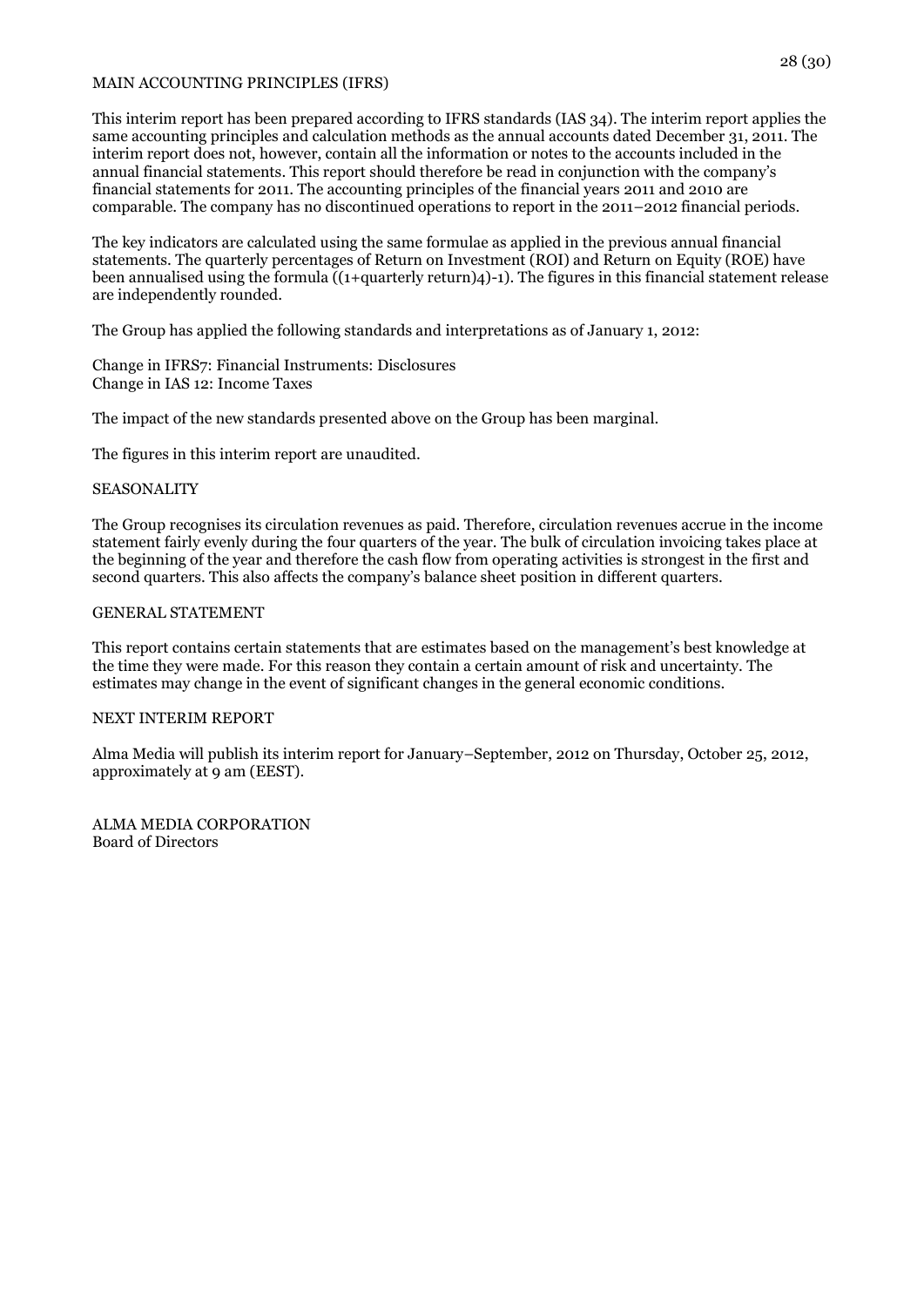## REVENUE AND OPERATING PROFIT BY SEGMENT IN THE NEW SEGMENT STRUCTURE 2011

| REVENUE BY SEGMENT,              | <b>New</b> | Former    |        |
|----------------------------------|------------|-----------|--------|
| <b>MEUR</b>                      | structure  | structure | Change |
| Newspapers                       |            |           |        |
| External                         | 214.1      | 217.3     | $-3.2$ |
| Inter-segments                   | 4.3        | 4.2       | 0.1    |
| Newspapers total                 | 218.3      | 221.5     | $-3.1$ |
| Kauppalehti Group                |            |           |        |
| External                         | 55.9       | 55.9      | 0.0    |
| Inter-segments                   | 0.8        | 0.8       | 0.0    |
| Kauppalehti Group total          | 56.7       | 56.7      | 0.0    |
| <b>Digital Consumer Services</b> |            |           |        |
| External                         | 40.7       | 37.5      | 3.2    |
| Inter-segments                   | 1.4        | $-0.5$    | 1.9    |
| Digital Consumer Services total  | 42.1       | 37.0      | 5.2    |
| <b>Other Operations</b>          |            |           |        |
| External                         | 5.6        | 5.6       | $-0.1$ |
| Inter-segments                   | 73.9       | 75.9      | $-2.0$ |
| Other Operations total           | 79.5       | 81.5      | $-2.0$ |
| Elimination                      | $-80.4$    | $-80.4$   | 0.0    |
| Total                            | 316.2      | 316.2     | 0.0    |

| OPERATING PROFIT/LOSS BY<br>SEGMENT*, MEUR | <b>New</b><br>structure | Former<br>structure | Change |
|--------------------------------------------|-------------------------|---------------------|--------|
| <b>Newspapers</b>                          | 29.7                    | 30.2                | $-0.4$ |
| Kauppalehti Group                          | 7.4                     | 7.4                 | 0.0    |
| <b>Digital Consumer Services</b>           | 6.4                     | 5.8                 | 0.6    |
| Other operations                           | $-1.6$                  | $-1.4$              | $-0.2$ |
| Total                                      | 42.0                    | 42.0                | 0.0    |

\*) incl. non-recurring items